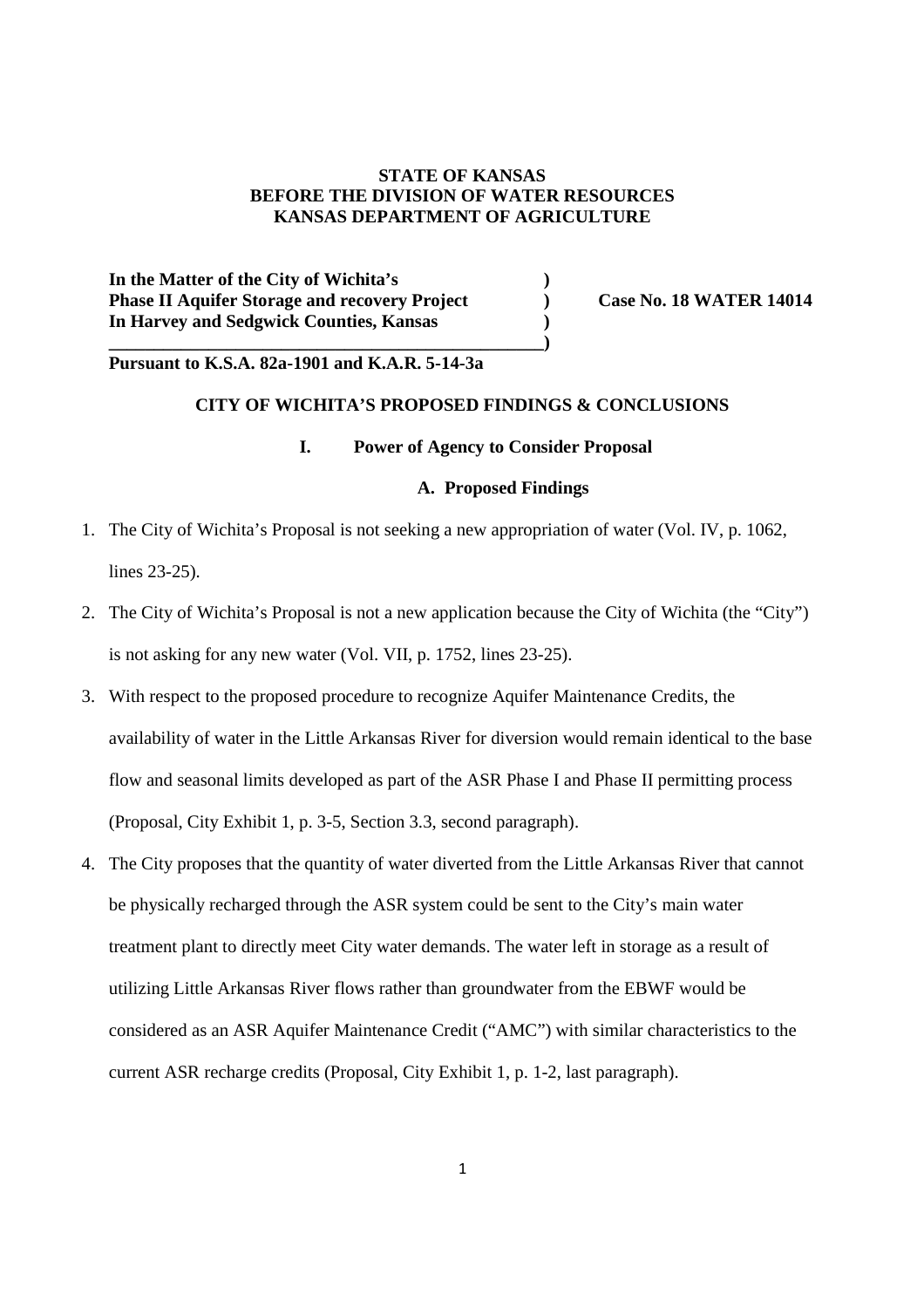- 5. The rate of accrual of all recharge credits could not exceed the constructed physical diversion capacity of the ASR system including direct surface water diversions and future bank storage wells, and will be limited to the rate and quantity authorized by Water Right No. 46627 (Proposal, City Exhibit 1, p. 3-6, Section 3.4, proposed condition 2).
- 6. Under the City's Proposal, credit withdrawal would remain subject to existing limits (Vol. VII, p. 1663, lines 3-6).
- 7. Under the City's Proposal, the only credits that would be withdrawn at ASR Phase I sites would be physical recharge credits, as no AMCs would be allocated to ASR Phase I wells (Proposal, City Exhibit 1, p. 3-6, Proposed Condition No. 3).
- 8. The AMC accounting procedure would allow the City to obtain the same credits it could obtain under its existing permits, but without pumping a hole in the aquifer to create capacity for physical recharge (Vol. V, p. 1288, line 12 through p. 1289, line 2).
- 9. The City's Proposal is not a change application (Vol. V, p. 1255, lines 5-6).
- 10. A change application could not be used for the City's Proposal because the Proposal is not seeking to change the point of diversion, place of use or use made of water (Vol. VII, p. 1657, lines 15-17).
- 11. The City's Proposal is neither a new application nor a change application (Vol. VII, p. 1658, lines 3-7).
- 12. Division of Water Resources ("DWR") Staff distinguish between permit changes and permit modifications (Vol. VII, p. 1656, lines 14-16).
- 13. There are some modifications that can be made to existing permits without a change application, and examples are changing meter requirements, reducing the amount of water used, dividing a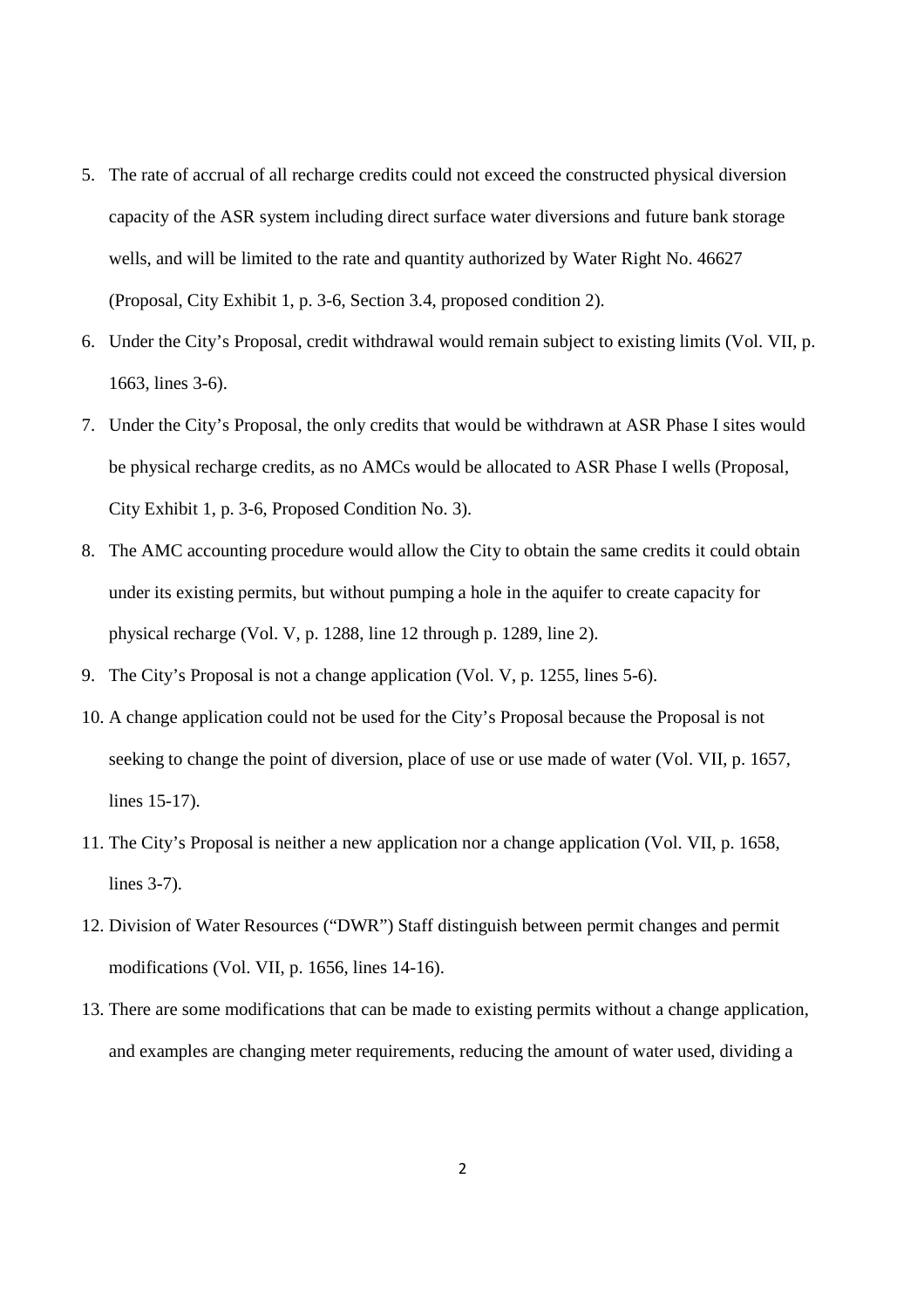water right and correcting typographical errors (Vol. VII, p. 1656, line 18, through p. 1657, line 9).

- 14. A water user with an irrigation right can dismiss the irrigation right but retain the well for domestic use without filing a change application (Vol. VII, p. 1752, lines 10-13).
- 15. An AMC is merely a change in accounting (Vol. VI, p. 1510, lines 19-20).
- 16. It would be an accounting modification (Vol. VII, p. 1687, line 17).
- 17. Under the City's existing approved applications, the City can annually recover 19,000 acre feet of recharge credits if the credits are available (Vol. VII, p. 1667, lines 19-24).
- 18. The AMCs, if approved, would still be subject to that 19,000 acre feet limit (Vol. VII, p. 1663, lines 3-6).
- 19. The August 8, 2005 Initial Order approving ASR Phase I, approved the accounting method for Phase I as it was submitted, until otherwise modified by formal written approval of the chief engineer (August 8, 2005 Initial Order, p. 15 of 21, Paragraph 5).
- 20. The August 8, 2005 Initial Order also contemplated that if the City developed an improved model or methodology to account for water stored in the basin storage area that is approved by the chief engineer after consideration of the Groundwater Management District #2 (the "District"), the chief engineer may approve the improved methodology without the necessity of holding additional public hearings (August 8, 2005 Initial Order, p. 15 of 21, Paragraph 6).
- 21. By an Order of December 21, 2009, the chief engineer modified the prior orders for ASR Phase I to modify how such prior orders would be referred to, and to extend the time for the District to conduct a review provided for in Condition No. 23 of the ASR Phase I permit (December 21, 2009 Order, pp. 3-4).

3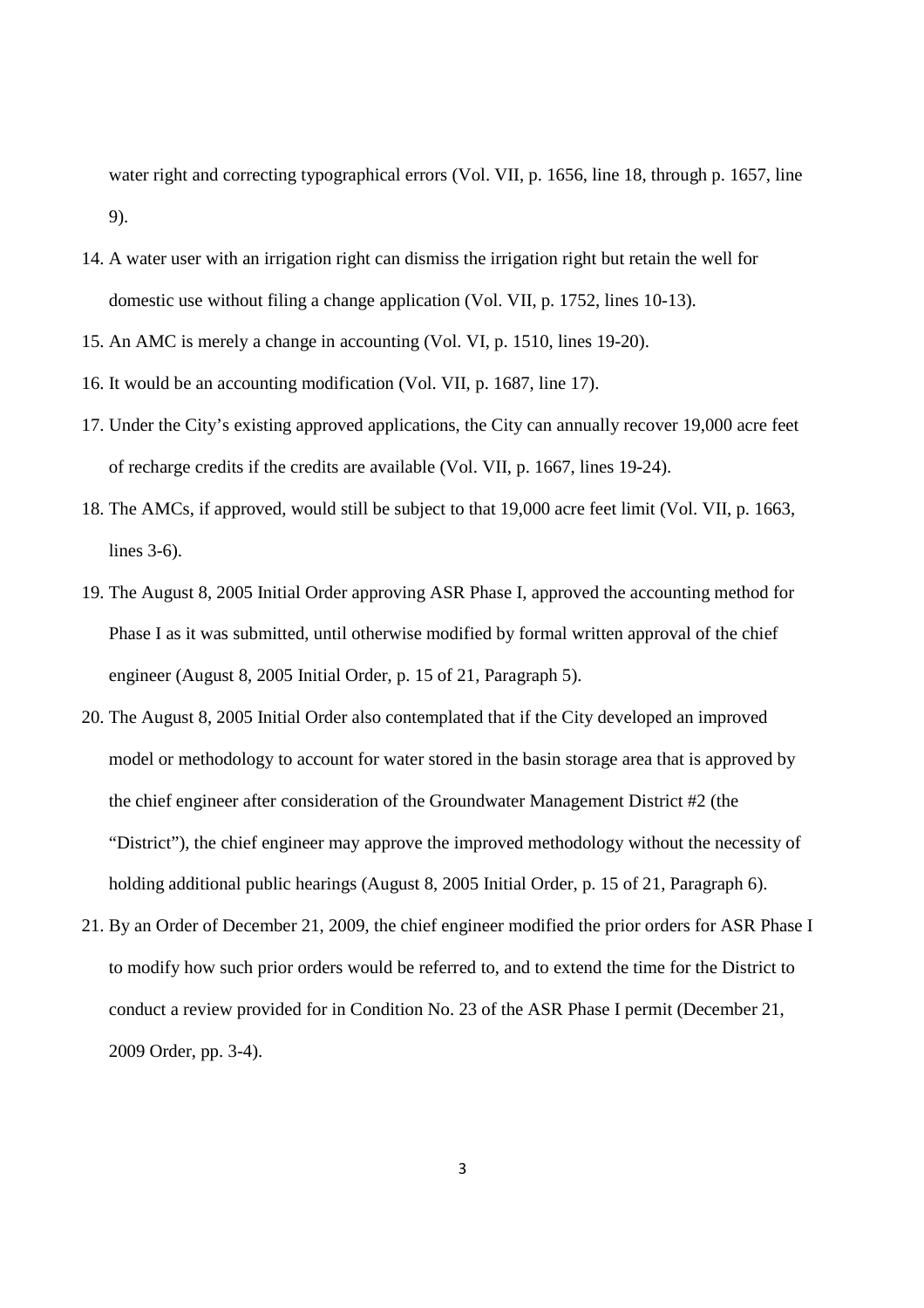- 22. The proposal for the modification of Condition No. 23 was in the form of a letter to the chief engineer in which the Board of Governors of the District sought an extension of time to December 31, 2010 to complete their review of the project (December 21, 2009 Order, p. 2, Paragraph 8).
- 23. The September 18, 2009 Initial Order approving the City's ASR Phase II permits provided that the accounting method for Phase II would remain as previously submitted, until otherwise modified by formal written approval of the chief engineer (September 18, 2009 Initial Order, p. 5, Paragraph 5).
- 24. The September 18, 2009 Initial Order also provided that if the City develops an improved model or methodology to account for water stored in the basin storage area that is approved by the chief engineer after consideration of the District, the chief engineer may approve the improved methodology without the necessity of holding additional public hearings (September 18, 2009 Initial Order, p. 5, Paragraph 6).
- 25. The September 18, 2009 Initial Order indicates that it would become final agency action absent petition for administrative review within 30 days of its service date (September 18, 2009 Initial Order, p. 7).
- 26. The proposal to lower the bottom index levels from the 1993 levels was characterized by Mr. Lane Letourneau as a fundamental modification of permit conditions (Vol. VII, p. 1687, lines 7- 11).
- 27. The upper and lower index levels for each index cell were set initially as stated in Attachments 3 and 4 to the August 8, 2005 Initial Order approving the City's ASR Phase I permits (August 8, 2005 Initial Order, p. 15 of 21, Paragraph 4).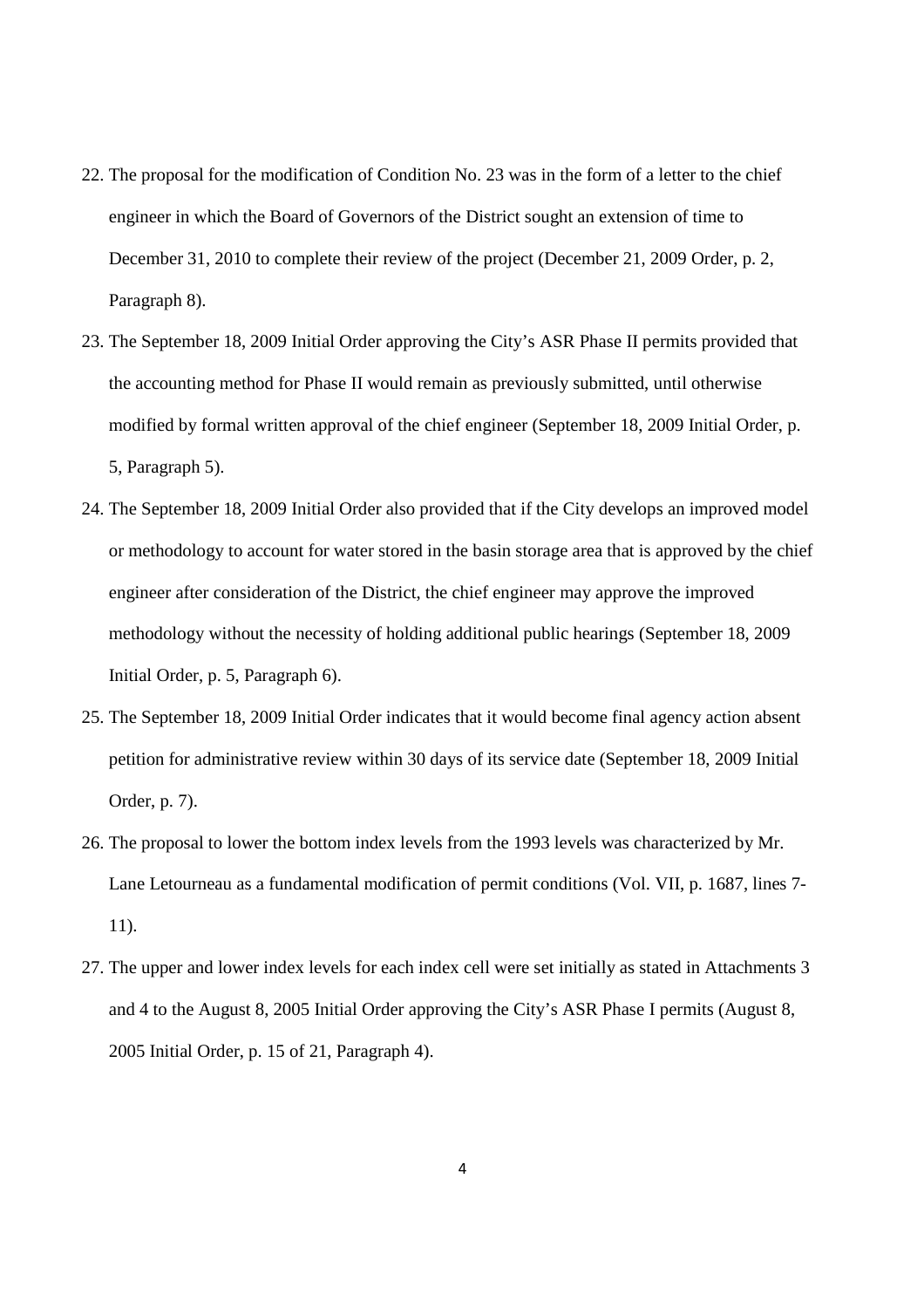- 28. The same upper and lower index levels were incorporated by reference in the September 18, 2009 Initial Order approving the ASR Phase II permits (September 18, 2009 Initial Order, p. 5, Paragraph 4).
- 29. Subsequently, while Mr. Daniel Clement was employed on the staff of the District, he participated in a collaborative effort of the City, DWR, the District and USGS to reset the lower index levels for the ASR Phase I and ASR Phase II permits (Vol. IV, p. 1057, line 5, through p. 1058, line 12).
- 30. As Mr. Clement described reason for the changes, they were partly due to correcting for confusion of high and low levels and head discrepancies in the index levels as originally set, but also partly due to using newly available information to interpolate 1993 water levels for various index cells (Vol. IV, p. 1057, lines 8-16; p. 1057, line 22 through p. 1058, line 3; p. 1060, lines 7-19).
- 31. Because of the imprecision associated with interpolation, the calculated lower index levels are imperfect and could be off plus or minus two feet (Vol. IV, p. 1060, line 23, through p. 1061, line 6).
- 32. Mr. Clement believes that the lower index levels were revised by findings and an order of the chief engineer (Vol. IV, p. 1058, lines 4-12).
- 33. The timeframe when Mr. Clement was employed with the District was from 2010 into 2013 (Vol. III, p. 768, lines 16-18).
- 34. Mr. Lane Letourneau indicated there was also a change in date as to when index levels would be measured, such that they are measured now in January (Vol. V, p. 1336, lines 2-19).
- 35. Mr. Tim Boese agreed that to reduce use of water or correct a typographical error in a permit, a change application is not required (Vol. VIII, p. 2167, line 20, through p. 2168, line 1).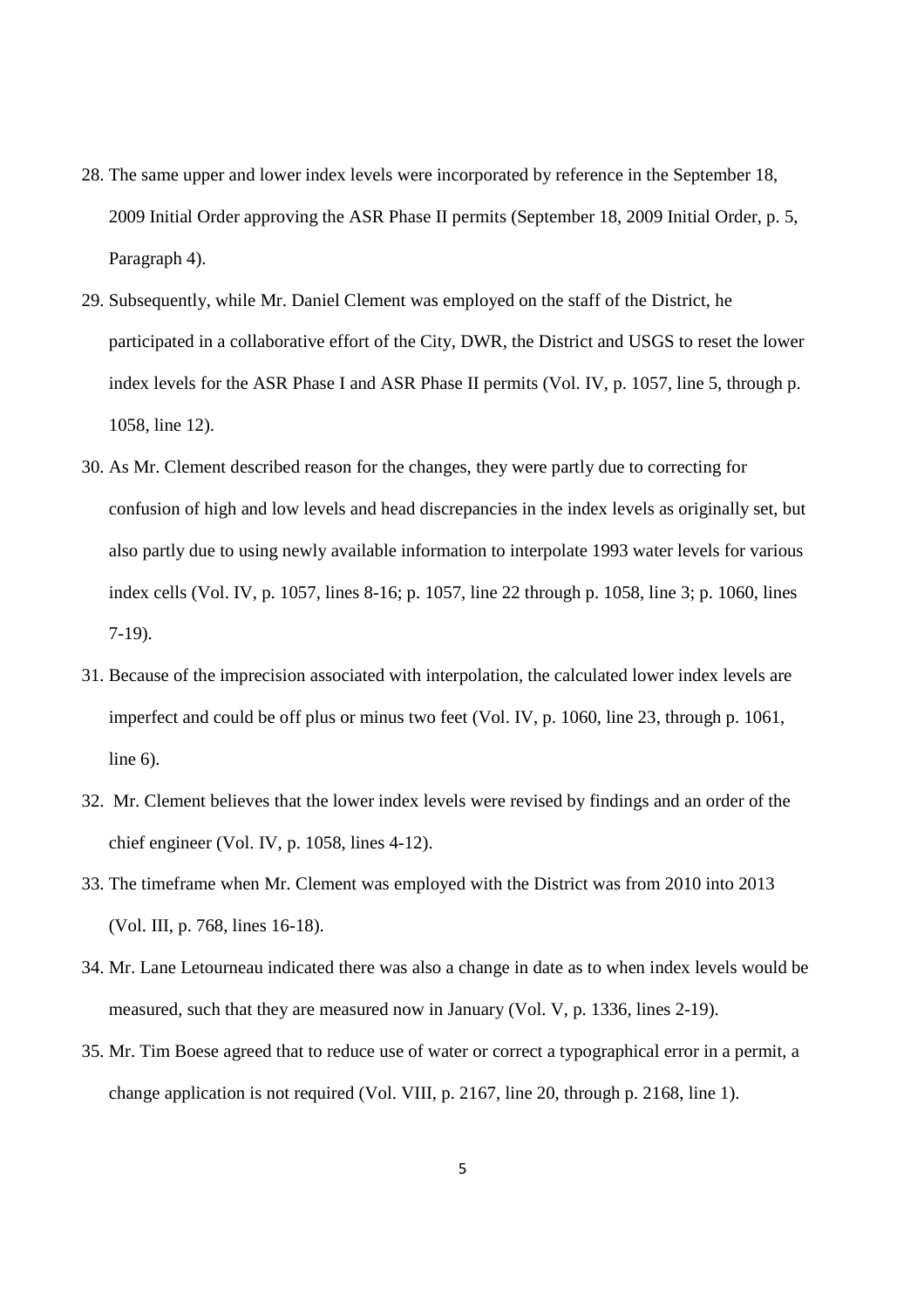- 36. Other examples of changes that can be made without a change application or new permit application included supplying an omitted legal description, requests to reduce the place of use, quantity of use and rate of use, dividing a water right or adding conditions such as a meter requirement, monitoring plan or conservation plan (Vol. VIII, p. 2172, lines 3-24).
- 37. Mr. Boese characterized the recalculation of the lower index levels as "correctional" (Vol. VIII, p. 2173, line 12).
- 38. However, Mr. Boese acknowleged that in addition to correcting errors in the lower index levels as originally set in the ASR Phase I and ASR Phase II permits, the recalculations also made use of additional data that was discovered after the index levels were originally set (Vol. VIII, p. 2173, lines 15-19).
- 39. Mr. Boese later noted that K.A.R. 5-5-6(b), allows permit modifications to conform the stated location of diversion works to the actual location where the works were constructed (Vol. XI, p. 2862, lines 13-25).
- 40. K.A.R. 5-5-6(c) allows administrative correction of an authorized point of diversion or place of use if stated criteria are met (Vol. XI, p. 2863, lines 1-14).
- 41. K.S.A. 82a-733 allows the chief engineer to approve a water conservation plan for an existing right (Vol. XI, p. 2864, line 24 through p. 2865, line 19).
- 42. K.A.R. 5-3-5(1) allows the chief engineer to approve material changes in a conservation plan (Vol. XI, p. 2865, line 22, through p. 2866, line 22).
- 43. K.A.R. 5-7-5 allows for changes in an existing water right reducing authorized quantity, rate of diversion, place of use and point of diversion (Vol. XI, p. 2866, line 23, through p. 2867, line 11).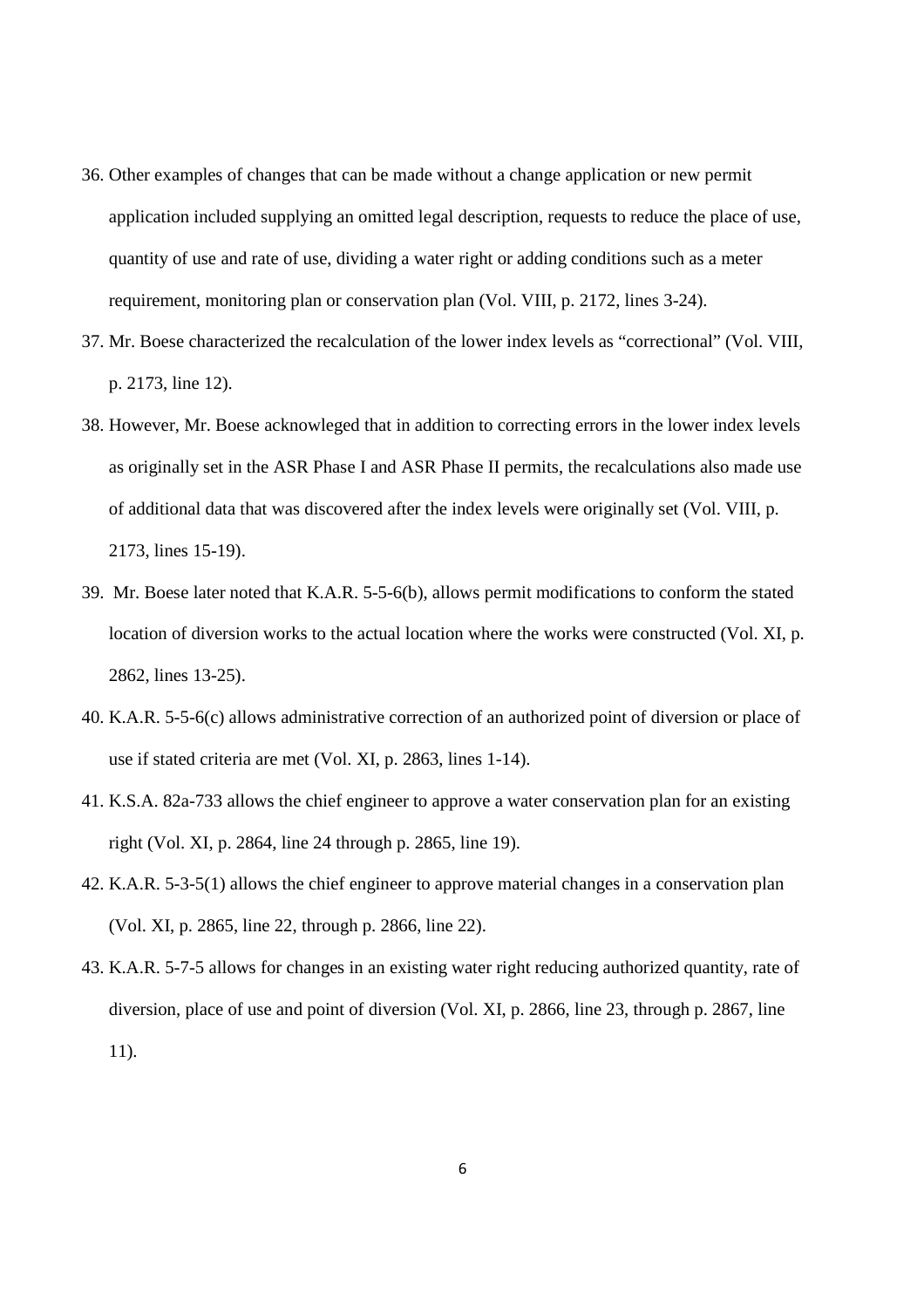- 44. K.A.R. 5-1-7 allows the chief engineer to require installation of flowmeters (Vol. XI, p. 2868, line 20, through P. 2870, line 12).
- 45. K.S.A. 82a-742 allows for an Order of the chief engineer dividing an existing water right (Vol. XI, p. 2870, line 20, through p. 2871, line 16).
- 46. K.A.R. 5-4-1(e) allows the chief engineer to issue an Order to curtail use under a permit to prevent impairment of another user's rights (Vol. XI, p. 2871, line 20, through p. 2872, line 17).
- 47. K.A.R. 5-7-4(b) allows the chief engineer to approve an application enrolling a water right in a water right conservation program (Vol. XI, p. 2872, line 18, through p. 2873, line 18).
- 48. Mr. Boese does not believe there is a statute or regulation that provides for DWR's ability to correct typos or omissions (Vol. XI, p. 2877, lines 5-13).
- 49. The need for the change in accounting for AMCs arises from current high water levels in the aquifer that limit the City's ability to conduct physical recharge because the aquifer is now so full (Vol. I, p. 151, line 19 through p. 152, line 8; Vol. 1, p. 242, lines 15-23).
- 50. Additionally, the City's identification of the importance of ASR recharge credits for drought mitigation purposes had not occurred as of the 2009 ASR Phase II approval, but resulted from studies initiated in and after 2014 (City's Exhibit 1, March 12, 2018 Proposal Cover Letter, pp. 1-2).
- 51. During the two-year drought of 2011-2012, the City's use of the aquifer was not significantly different, but other water rights holders were increasing their usage because of the climate conditions (Vol. I, p. 173, lines 3-7).
- 52. Beginning in 2014, City staff initiated a series of studies, professional engineering evaluations, and permit reviews, to ensure that existing and planned water resources are adequate to meet the demands of a 1% drought (Proposal, City Exhibit 1, p. 1.1, end of first paragraph).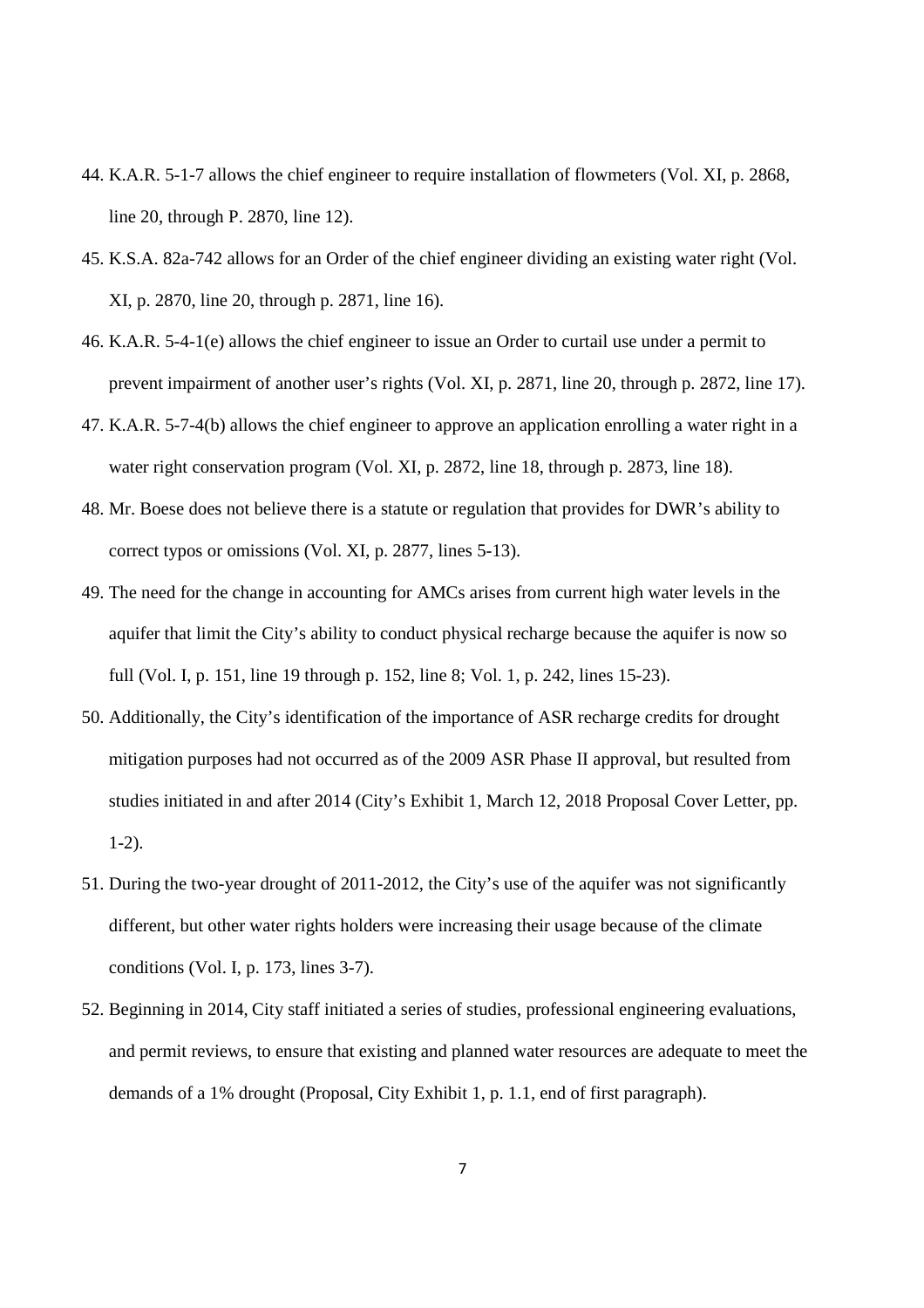- 53. The modeling performed by Burns & McDonnell showed that in a simulated 1% drought, water levels would drop below the 1993 levels in 17 of the 38 index cells in the City's wellfield (Proposal, City Exhibit 1, hydrographs in Attachment I).
- 54. The table of modeled inputs and variables for the Burns & McDonnell modeling projected the City would need to draw an aggregate total of 50,849 acre feet of credits during the second through sixth years of the modeled 1% drought (Proposal, City Exhibit 1, p. 2-10, Table 2-5, with correction to  $5<sup>th</sup>$  year credits noted in testimony at Vol. III, p. 715, lines 1-18).
- 55. The Balleau Groundwater modeling confirms that with the existing 1993-based lower index levels, the City would only be able to access 14,900 acre feet of credits during the modeled 8 year drought (Vol. IX, p. 2504, lines 6-14).
- 56. The issues raised with the existing lower index levels by the 2011-2012 drought and the subsequent Burns & McDonnell and Balleau Groundwater modeling constitute new information not available at the time the Phase II Permit was approved, because the ASR Phase II Permit approval occurred September 18, 2009 (September 18, 2009 Initial Order, p. 7).
- 57. In 2016, K.A.R. 5-12-1 and 5-1-1(uu) were revised to change how the lower limits of a basin storage area are determined (Vol. VII, pp. 1713-1715).
- 58. The Proposal at issue in this hearing was submitted on behalf of the City of Wichita, and the City of Wichita is also the holder of the ASR Phase II permit (Proposal, City Exhibit 1, Proposal cover letter and cover pages; September 18, 2009 Initial Order, p. 1).

### **B. Proposed Conclusions**

1. *Clawson v. State*, 49 Kan. App. 2d 789, 800-801, 315 P.3d 896 (2013) contains a statement that "our court has specifically held that where an agency has no specific statutory authority to retain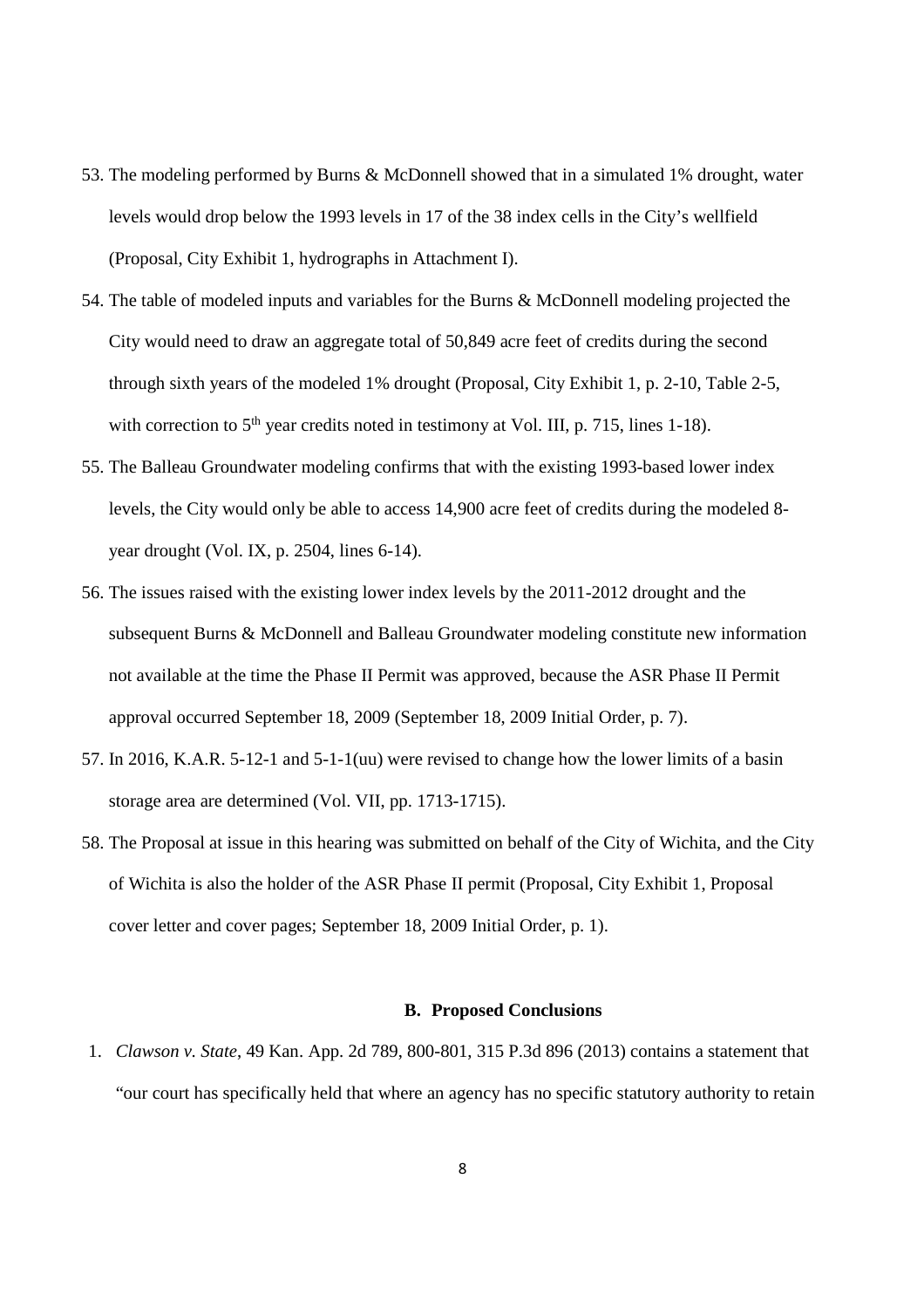jurisdiction, it has no ability to reconsider or modify its final orders once the time for seeking judicial review has passed" Id., at 800-801 (citing *Johnson v. Kansas Department of Revenue,* 29 Kan. App. 2d 455, 459, 27 P3d 943 (2001) and *In re. Petition of City of Shawnee for Annexation of Land*, 236 Kan. 1, 15, 687 P.2d 603 (1984)).

- 2. *Johnson v. Kansas Department of Revenue,* 29 Kan. App. 2d 455, 459, 27 P3d 943 (2001), the first of the two cases cited for the statement, does not contain such a holding. *Id.*
- 3. On the facts of the *Johnson* case, following Johnson's arrest for driving under the influence, the hearing officer had ordered a 30-day suspension, followed by an additional 330-day period of restriction. *Johnson v. Kansas Department of Revenue,* 29 Kan. App. 2d at 455-456. After the period to seek review had passed, the Department of Revenue realized it had missed a prior diversion, and filed a motion to amend the suspension on the grounds that the suspension period should have been one year. *Johnson v. Kansas Department of Revenue,* 29 Kan. App. 2d at 456. The district court upheld the hearing officer's action to approve the amendment. *Id.*
- 4. In *Johnson v. Kansas Department of Revenue,* the appellate court characterized the motion to amend the suspension order as an effort "to revisit the factual issue of Johnson's driving history" *Johnson v. Kansas Department of Revenue,* 29 Kan. App. 2d at 457.
- 5. In refusing to allow the Department of Revenue to pursue reconsideration of that issue after the period to seek reconsideration had passed, the court rejected an argument that Johnson or his counsel had an obligation to disclose the prior diversion, as the hearing officer served in the state Division of Vehicles, which was the custodian of that record. *Johnson v. Kansas Department of Revenue,* 29 Kan. App.2d at 459.
- 6. The court also noted that K.S.A. 2000 Supp. 8-259 did not provide for reconsideration of suspension orders. *Johnson v. Kansas Department of Revenue,* 29 Kan. App. 2d at 457.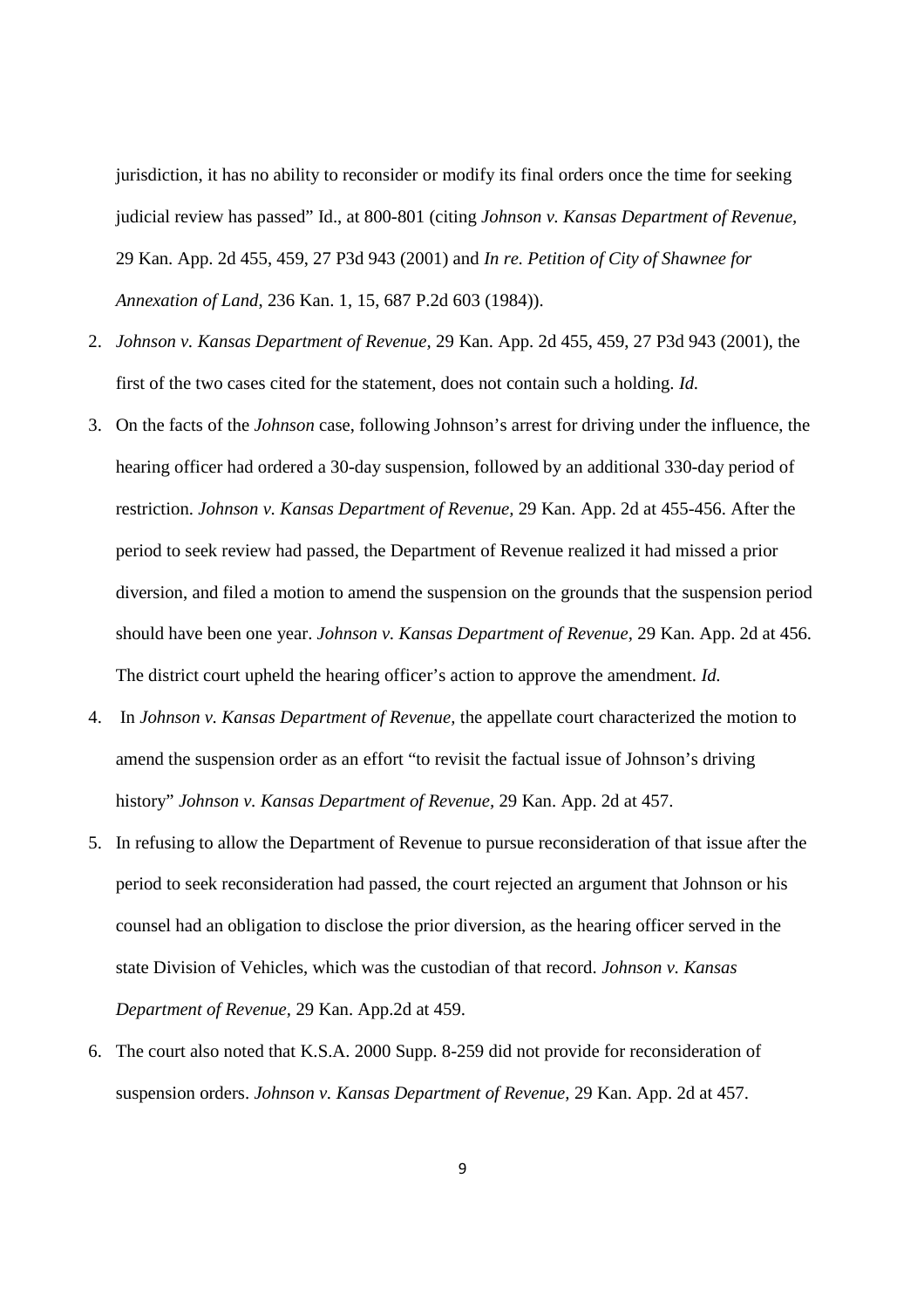- 7. With respect to an argument that the agency had inherent or implied power to reconsider suspension orders, the court found that it was inconceivable that the legislature promulgated KAPA, KJRA and K.S.A. 2000 Supp. 8-259 with the intention that Kansas Department of Revenue would retain the inherent power to retry driver's license suspension hearings at will. *Johnson v. Kansas Department of Revenue,* 29 Kan. App. 2d, at 459.
- 8. The court distinguished *Pitts v. Kansas Dental Board*, 267 Kan. 775, 987 P.2d 348 (1999)(holding absence of language in the Kansas Dental Act authorizing reinstatement of revoked licenses did not reflect legislative intent to permanently bar dentists with revoked licenses from readmission to the profession). The basis for the distinction was that "the Dental Board was not relitigating the facts which prompted the original revocation." *Johnson v. Kansas Department of Revenue,* 29 Kan. App. 2d at 458-459.
- 9. The *Johnson* court itself distinguished *In re. Petition of City of Shawnee for Annexation of Land*, 236 Kan. 1, 15, 687 P.2d 603 (1984)(the other case cited as support for the broad statement in *Clawson*), on the basis that in the *City of Shawnee* case, the administrative reconsideration occurred while the case was pending appeal in the district court. *Johnson v. Kansas Department of Revenue,* 29 Kan. App. 2d at 457. *Clawson* itself recognizes this with the parenthetical summary after the citation to the *City of Shawnee* case, summarizing the holding as, "administrative board acting in a quasi-judicial capacity loses the jurisdiction to reconsider or change its prior ruling during pendency of the appeal." *Clawson v. State*, 49 Kan. App. 2d 789, 801.
- 10. The issues actually before the court in *Clawson* were, first, whether the chief engineer could retain jurisdiction to reduce the approved rate of diversion or quantity of water rights authorized to be perfected after the issuance of a water appropriation permit, and second, whether the chief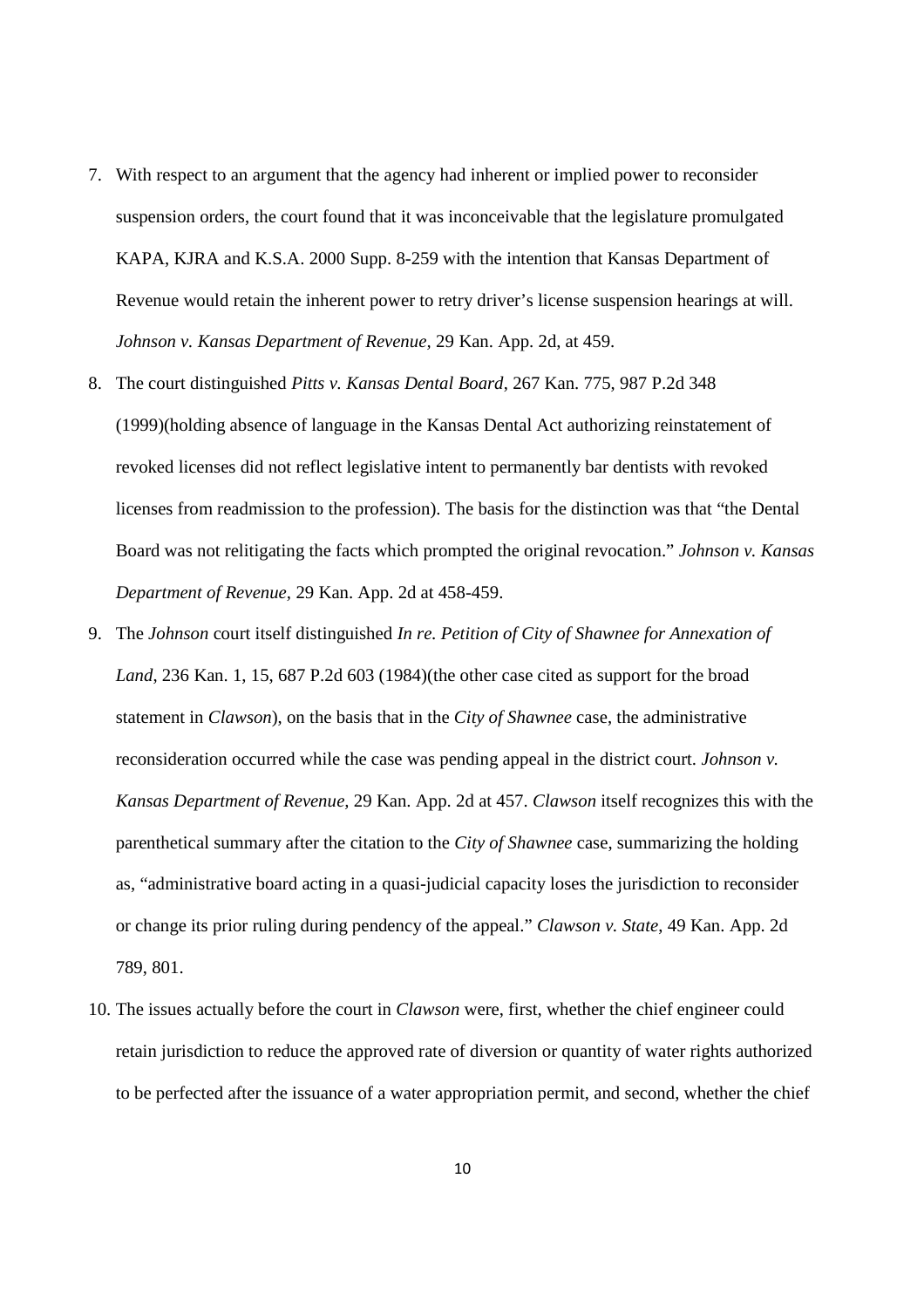engineer had the authority to include a monitoring plan when approving and issuing water appropriation permits. *Clawson v. State*, 49 Kan. App. 2d 789, 793, 799, 807.

- 11. The *Clawson* court's concern with the notion of continuing jurisdiction to reduce rate or quantity of diversion appears to have been largely rooted in the importance of stability in property law. *Clawson v. State*, 49 Kan. App. 2d 789, 798-799.
- 12. Also, the focus was on exercise of the retained jurisdiction through future unilateral action by the chief engineer, and the court noted that "the KWAA does not give the chief engineer carte blanche authority to alter water appropriations." *Clawson v. State*, 49 Kan. App. 2d 789, 807. In the paragraph summing up its ruling on the retained jurisdiction question, the court observed, "If the chief engineer could reduce the rate of diversion and the quantity of the water rights authorized to be perfected, the permit would be meaningless." *Id.*
- 13. The present case is fundamentally unlike *Clawson* in that the requested permit modifications have been initiated by the permit holder, rather than the chief engineer (Finding 58, above), and consequently, this is not a case in which the chief engineer is seeking to make unilateral alterations in rate or quantity of diversion, or in any other features of the existing permits.
- 14. This case is also more similar to *Pitts v. Kansas Dental Board*, 267 Kan. 775, 987 P.2d 348 (1999) than to *Johnson v. Kansas Department of Revenue,* 29 Kan. App. 2d 455, 27 P3d 943 (2001), in that the City is not seeking to reargue the facts on which the original permit was based, but is seeking to have the chief engineer take into account entirely new circumstances, including current high water levels, drought modeling following the experience of the 2011- 2012 drought, and 2016 regulatory changes, all of which have come into being since the existing permit conditions were approved (Findings 49-57).
- 15. The present case is also significantly unlike *Johnson v. Kansas Department of Revenue,* 29 Kan.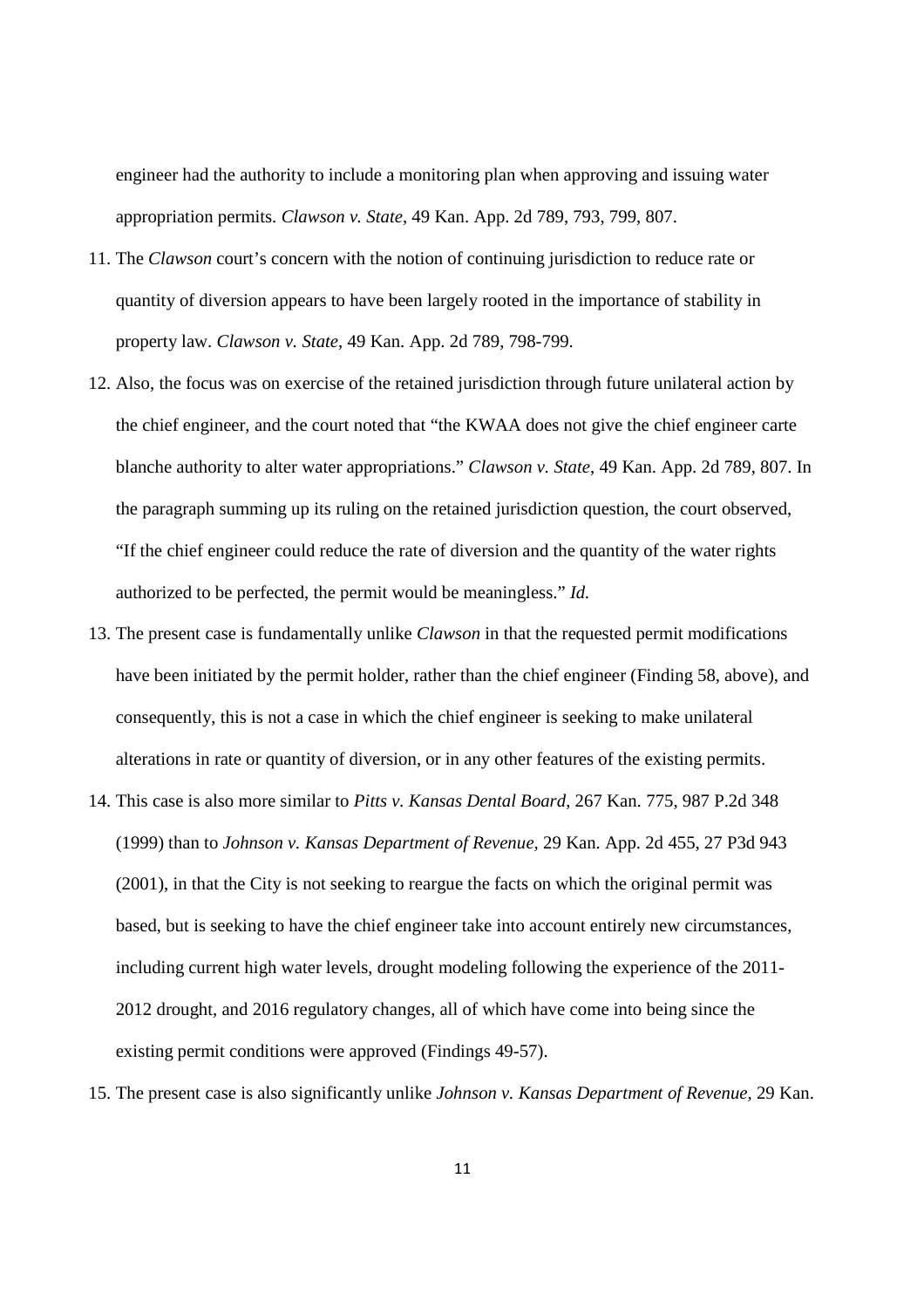App. 2d 455, 27 P3d 943 (2001) in that, in *Johnson*, K.S.A. 2000 Supp. 8-259, the statute providing the basis for the agency action, had no provision for subsequent modification by the agency. *Johnson v. Kansas Department of Revenue,* 29 Kan. App. 2d at 457.

- 16. In contrast, K.S.A. 82a-708b clearly allows the chief engineer to consider applications seeking major changes in permits, including changes in the place of use, point of diversion, or the use made of water under the existing right,
- 17. K.S.A. 82a-706 provides that, "The chief engineer shall enforce and administer the laws of this state pertaining to the beneficial use of water and shall control, conserve, regulate, allot and aid in the distribution of the water resources of the state for the benefits and beneficial uses of all of its inhabitants in accordance with the rights of priority of appropriation."
- 18. K.S.A. 82a-721 provides that, "This act shall be construed liberally to effectuate the purposes hereof, and the enumeration of specific powers in this act shall not operate to restrict the meaning of any general grant of power contained in this act or to exclude other powers comprehended in such general grant."
- 19. In the context of the KWAA as a whole, it does not rationally follow from the three types of substantive changes specifically addressed by K.S.A. 82a-708b that the legislature meant to prohibit all other changes that might be requested by permit holders, particularly changes in permit conditions which are less substantive features of the permit than the permitted use, place of use, or point of diversion. Such a reading does not make practical sense, and it is more functional and pragmatic to infer from K.S.A. 82a-708b that the authority to consider the three types of major changes specified also extends to requests for less significant permit modifications.
- 20. Such a reading is consistent with the testimony of Lane Letourneau and Tim Boese, which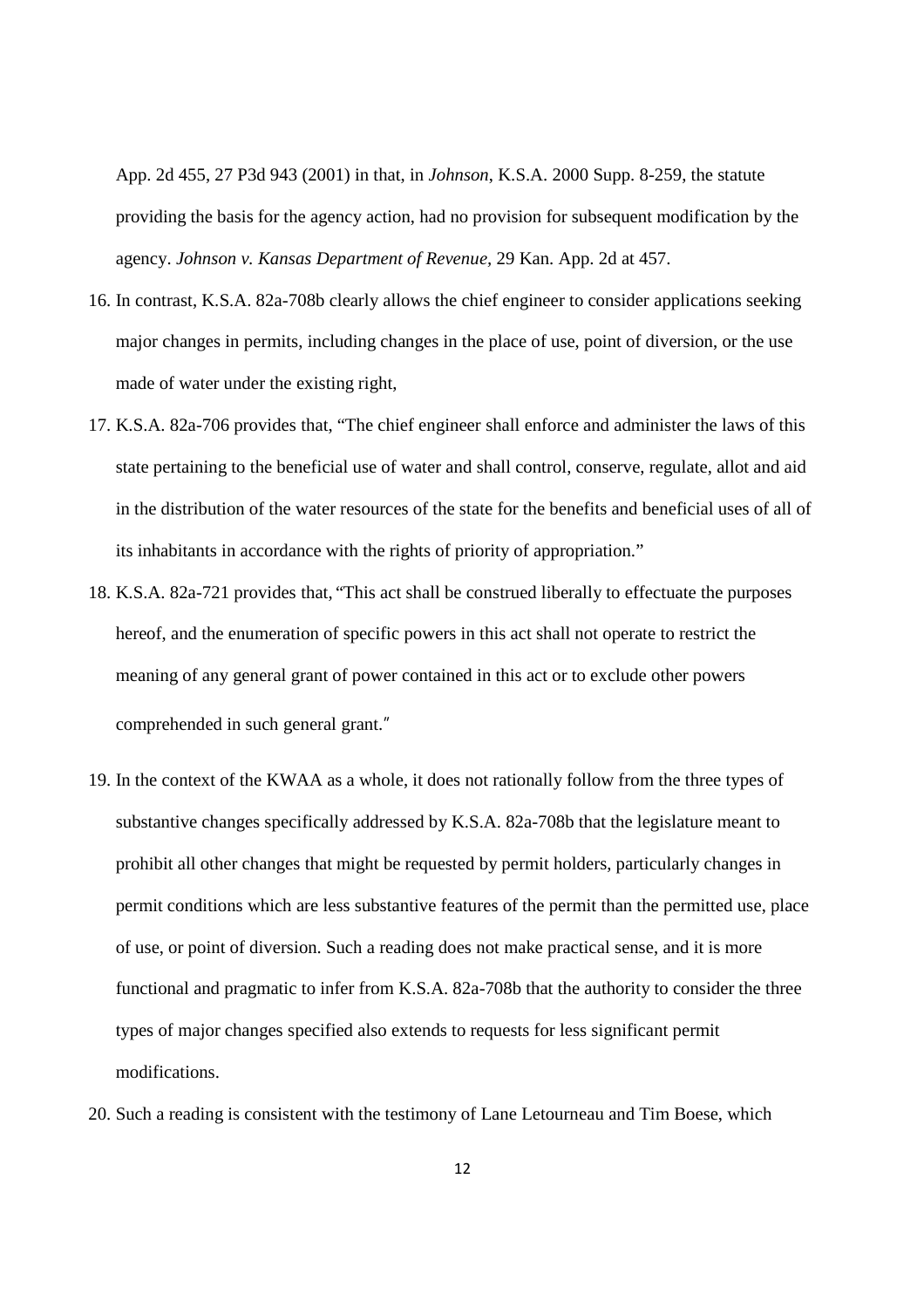established that the chief engineer regularly considers and approves requested alterations to permits that are not specifically covered by K.S.A. 82a-708b, or, in some cases, any other specific statutory provision (Findings 12, 13, 14, 35, 36, 39, 40, 42, 43, 44, 46, 47 and 48).

- 21. Most telling of these examples is K.A.R. 5-7-5, which Mr. Boese identified as allowing for changes in an existing water right reducing authorized quantity, rate of diversion, place of use and point of diversion (Finding 43). Subsection (a) of K.A.R. 5-7-5 provides: "In order to have an approval of application or water right reduced, the water right owner may file, at any time, a request to reduce any of the following: (1) The authorized maximum annual quantity of water; (2) the authorized maximum rate of diversion; (3) the authorized place of use; (4) the authorized points of diversion; (5) the types of beneficial use; or (6) any combination of paragraphs (a)(1) through  $(a)(5)$ ."
- 22. There is only one way to reconcile K.A.R. 5-7-5(a)(1) and (a)(2) with the holding in *Clawson v. State*, 49 Kan. App. 2d 789, 804-807 that the chief engineer does not retain jurisdiction to reduce rate of diversion or authorized quantity of water rights. To do so, *Clawson* must be interpreted in its context, and as holding only that the chief engineer cannot "retain" jurisdiction to *unilaterally* alter the permits, but may nevertheless exercise jurisdiction to consider a permit modification when the permit holder voluntarily invokes that jurisdiction by submitting a request for the modification.
- 23. K.A.R. 5-7-5(f) also specifically recognizes that requests submitted and considered pursuant to K.A.R. 5-7-5 are not change applications pursuant to K.S.A. 82a-708b.
- 24. The record in this case also reflects that both the ASR Phase I and ASR Phase II permits have previously been modified by the chief engineer in various respects that would not be within the types of changes addressed by K.S.A. 82a-708b (Findings 21, 22, 29, 30, 34, 37 and 38). These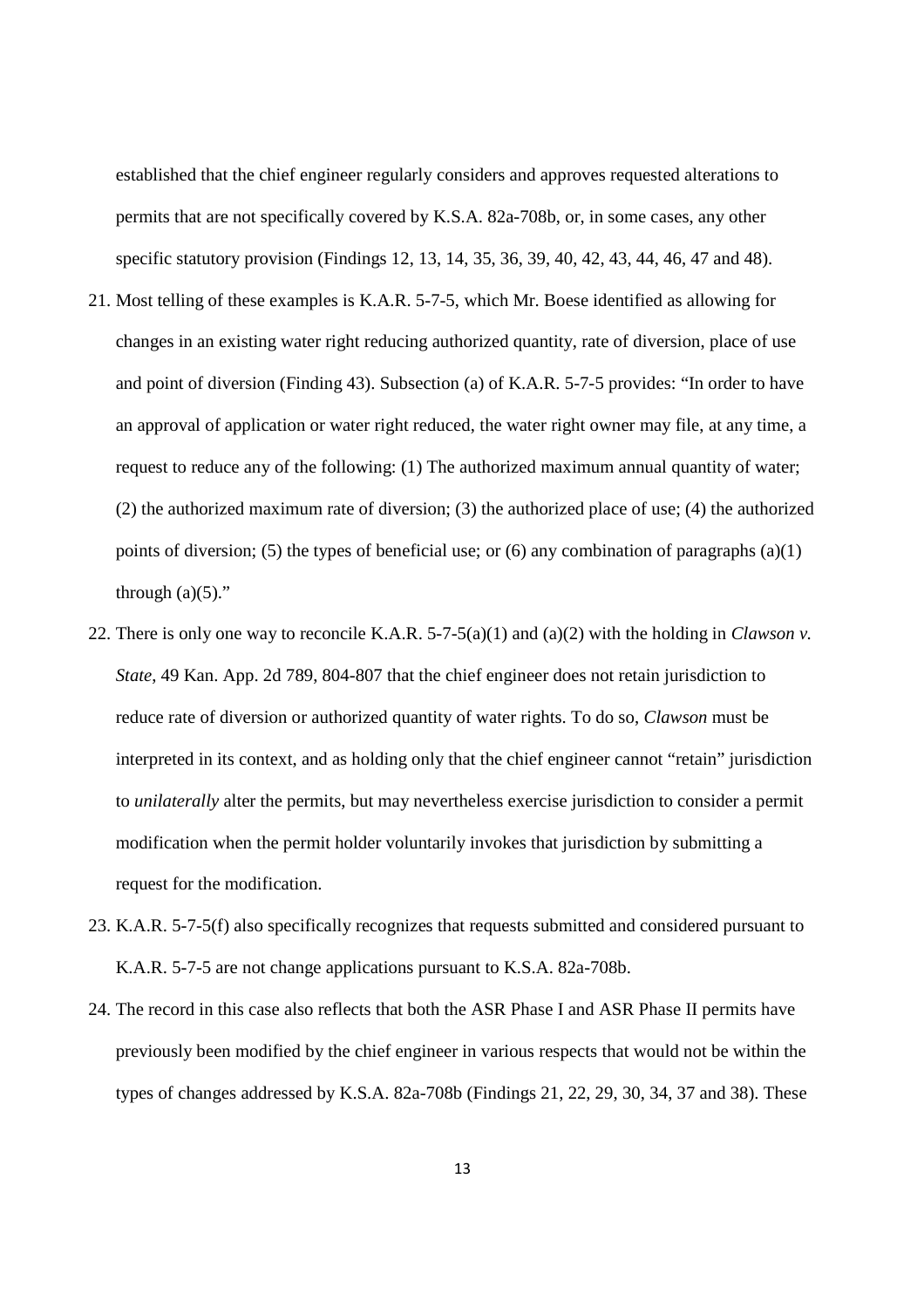include the previous adjustments to the lower index levels (Findings 29, 30, 34, 37 and 38).

- 25. The City's currently requested adjustment to the lower index levels is similar to the some of the prior adjustments to the lower index levels, in the sense that some of the prior adjustments were based on information that was unavailable when the levels were initially set (Findings 56 and 38).
- 26. In view of the foregoing conclusions, the chief engineer has jurisdiction to consider the modifications requested in the City's proposal because: 1) the Proposal is not an effort to reargue the facts on which the Phase II permits were based, but seeks adjustments to permit conditions due to materially changed circumstances; 2) the specific reference in K.S.A. 82a-708b to three types of permit changes does not prohibit the chief engineer from considering and approving other permit modifications; and 3) *Clawson v. State*, 49 Kan. App. 2d 789, 315 P. 3d 896 (2013) does not prevent the chief engineer from considering and approving the City's Proposal, because the Proposal, like requests made pursuant to K.A.R. 5-7-5, has been submitted by the permit holder.

### **II. Aquifer Maintenance Credits**

### **A. Proposed Findings**

- 1. The two components of the City's Proposal, the AMCs and the revised lower index levels, are conceptually separate, and either could be approved without the other (Vol. III, p. 540, lines 18- 23).
- 2. The City has the right under five of its existing groundwater permits, which DWR has termed its "native water rights," to withdraw 40,000 acre feet of water from its wellfield in the aquifer each year (Vol. I, p. 205, line 25 through p. 206, line 20).
- 3. Under the City's existing ASR Phase II permits, the City is only allowed to inject treated water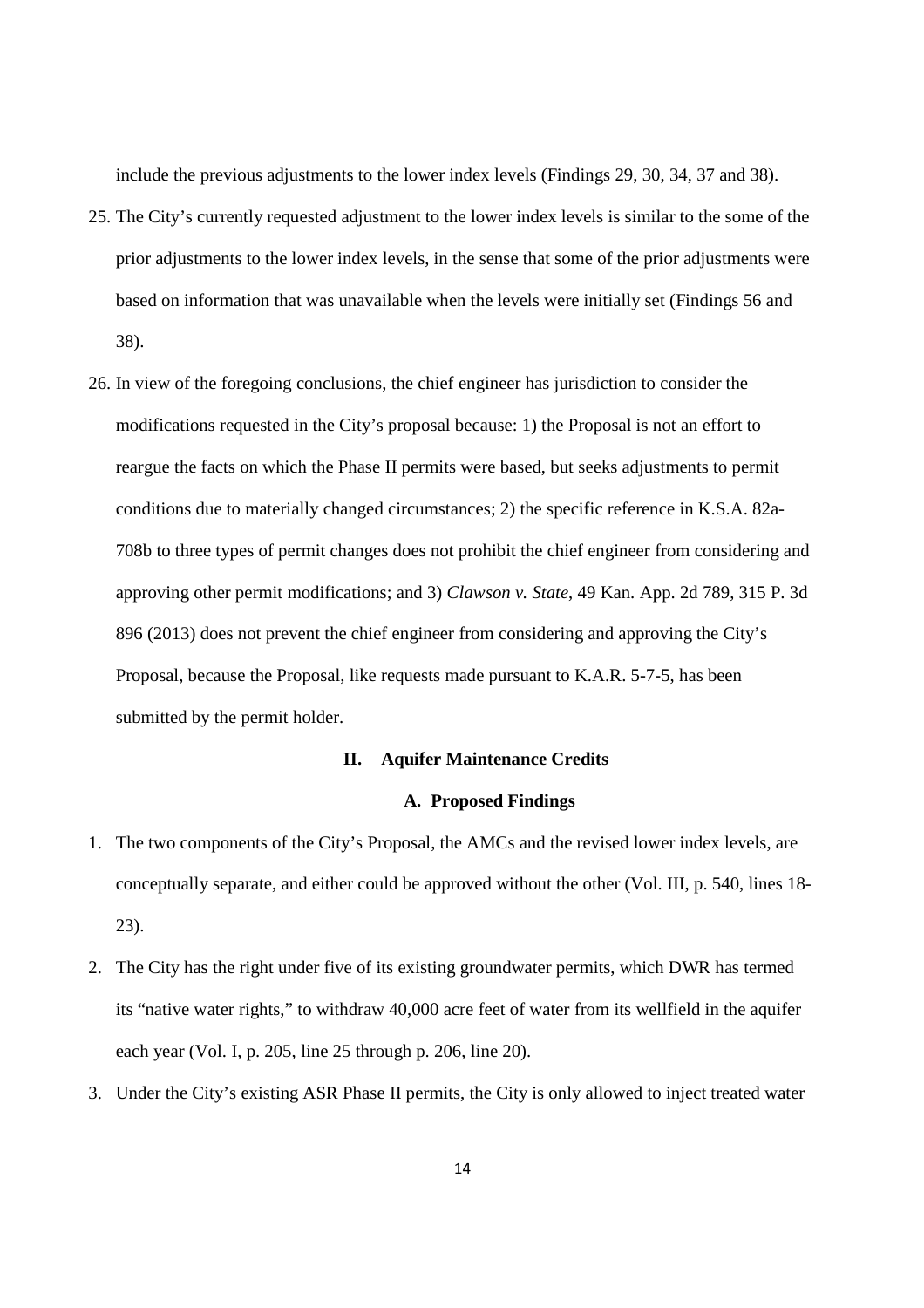in the aquifer for credits when the water level at any monitoring well within 660 feet of the injection well is ten feet or more below the land surface elevation at the monitoring well (September 18, 2009 Initial Order, p. 5, paragraph 8).

- 4. The City proposes that the quantity of water diverted from the Little Arkansas River that cannot be physically recharged through the ASR system could be sent to the City's main water treatment plant to directly meet City water demands. The water left in storage as a result of utilizing Little Arkansas River flows rather than groundwater from the EBWF would be considered as an ASR Aquifer Maintenance Credit (AMC) with similar characteristics to the current ASR recharge credits (Proposal, City Exhibit 1, p. 1-2, last paragraph).
- 5. Physical recharge activities would continue to occur during periods where aquifer conditions facilitate adequate physical recharge capacity defined by an annual ASR operations plan (Proposal, City Exhibit 1, p. 3-6, Section 3.4, proposed condition 1).
- 6. Under the City's existing ASR Phase II permits, recharge credits are determined by the chief engineer based on the annual accounting reports (September 18, 2009 Initial Order, pp. 5-6, paragraphs 9 and 10).
- 7. Under the City's existing ASR Phase II permits, there are existing lower index levels, below which the City is not allowed to withdraw credits, and these lower index levels are based on 1993 water levels in the aquifer, which were drawn from the lowest measurements of record. (Vol. II, p. 295, lines 17-21, p. 296, lines 13-16).
- 8. The limitations imposed by the lower index levels only apply to credit recovery and do not prevent the City from pumping its base rights below the 1993 index levels (Vol. III, p. 539, lines 13-15).
- 9. The City's existing ASR Phase II permits do not allow "passive recharge credits" (September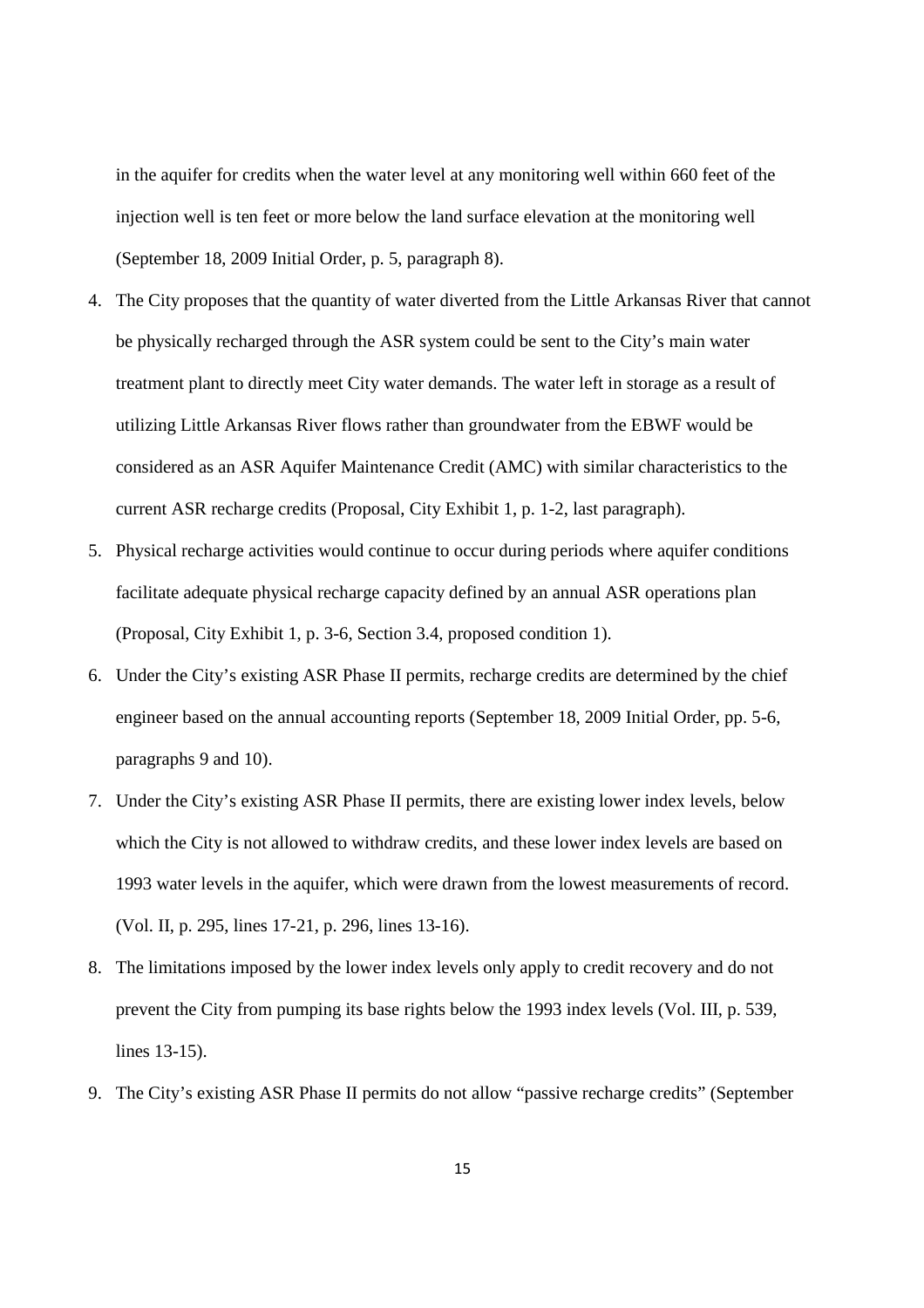18, 2009 Initial Order, p. 5, paragraph 2).

- 10. The term "passive recharge credits" is not defined in the September 18, 2009 Initial Order (September 18, 2009 Initial Order).
- 11. The September 18, 2009 Initial Order was approved by David Barfield as chief engineer (September 18, 2009 Initial Order, p. 7).
- 12. Mr. Barfield does not believe AMCs to be passive recharge credits, the distinction being that the AMCs will pass through the ASR diversion and treatment infrastructure and are subject to the rate and quantity limitations of the permit(s). (DWR Exhibit 4, September 18, 2017 letter of David Barfield, p. 1, paragraph 2).
- 13. In DWR's view, the proposed AMCs are not passive recharge credits. (Vol. VII. p. 1895, lines 9-11); Mr. Daniel Clement of Burns & McDonnell was of the opinion that AMCs are not passive recharge credits because of the link between the aquifer and the Little Arkansas River (Vol. IV, p. 951, line 16 through p. 952, line 1).
- 14. Beginning between 1993 and 1998, the City, as part of its Integrated Local Water Supply Plan, made a conscious effort to shift from using Equus Beds groundwater as its main source of supply to using Cheney reservoir instead (Vol. 1, p. 145, lines 15-25; Proposal, City Exhibit 1, p. 3-3, Figure 12).
- 15. As a result, surface water became 60% rather than 40% of the City's overall raw water source, and water levels in the aquifer increased significantly between 1993 and 2016 (Vol. 1, p. 146, lines 1-25; Proposal, City Exhibit 1, p. 3-4, Figure 13).
- 16. In some places, the increase in water elevations was more than 30 feet (Proposal, City Exhibit 1, p. 3-4, Figure 13).
- 17. Current high water levels in the aquifer limit the City's ability to conduct physical recharge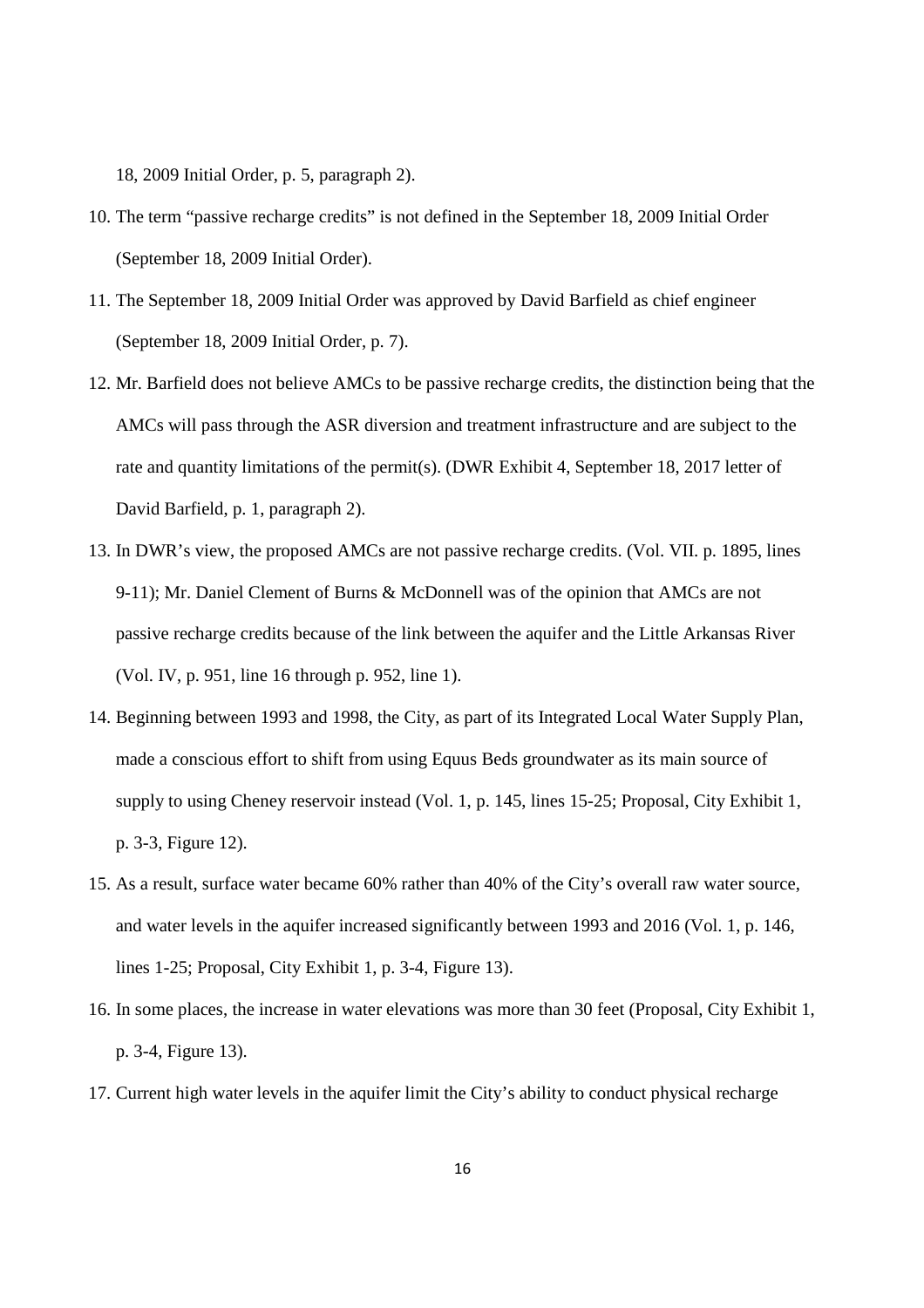because the aquifer is now so full (Vol. I, p. 151, line 19 through p. 152, line 8; Vol. 1, p. 242, lines 15-23).

- 18. Following the 2011-2012 drought, the Wichita City Council determined to conduct its drought planning for the occurrence of a 1% drought, and to repurpose ASR as a long term mechanism to accumulate recharge credits for drought mitigation. These decisions preceded submission of the Proposal (Proposal, City Exhibit 1, Proposal Cover Letter, first two pages).
- 19. By comparing ASR plant capacity with simulated transient water levels modeled by the USGS, the City determined that creating potential for efficient physical recharge at the ASR plant capacity rate of 30 MGD would require reduction of water levels in the aquifer to 1998 levels (Proposal, City Exhibit 1, p. 2-11, Section 2.4.2; Vol. I, p. 159, lines 14-20).
- 20. The maximum aggregate recharge capacity of the ASR Phase II wells would be around 34.5 MGD (Vol. III, p. 759, lines 2-8).
- 21. The existing ASR permits do not contain any constraints on lowering groundwater levels to create physical recharge capacity (Vol. 1, p. 158, lines 11-17).
- 22. Using its native rights to lower groundwater levels in the aquifer to create physical recharge capacity and storage for the ASR system is consistent with the requirements of the existing permits and is the only way the City has identified to produce ASR credits today (Vol. 1, p. 158, line 23 through P. 159, line 7).
- 23. As of April 11, 2019, the City had only accrued 6,372.2 acre feet of credits (Vol. 1, p. 168, lines 10-17).
- 24. To accrue the credits the City projects it will need in a 1% drought, it would have to maintain the aquifer in a partially depleted state for a period of years or decades (Vol. 1, p. 159, line 18 through p. 160, line 3).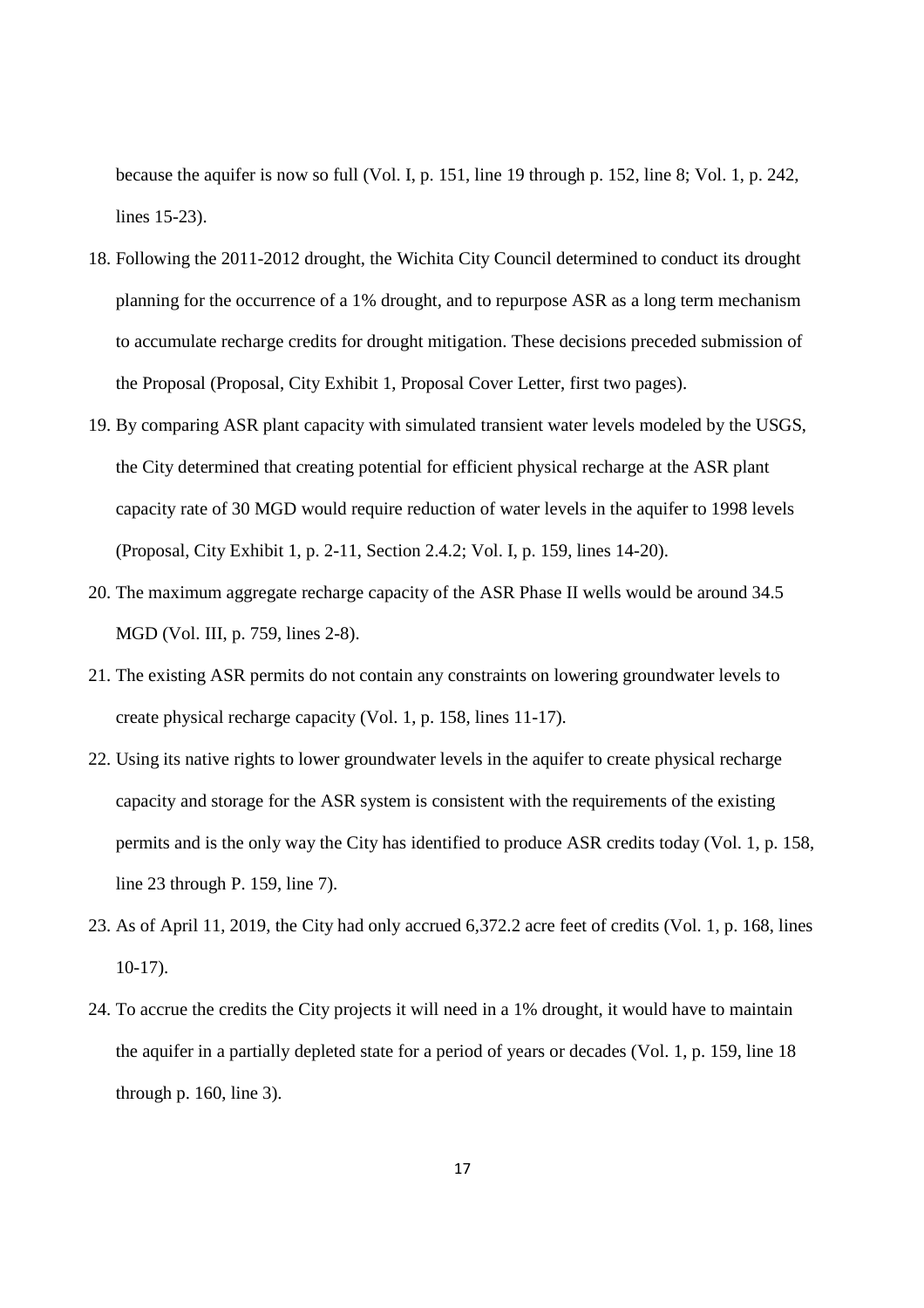- 25. Under the City's existing ASR Phase II permits, there is no limit on the aggregate quantity of credits that can be accumulated (September 18, 2009 Initial Order, pp. 5-7).
- 26. Under the City's existing ASR Phase II permits, there are no restrictions that would prevent the City from maintaining aquifer levels at the 1998 levels indefinitely, or from accruing progressively more recharge credits until all the water in the basin storage area becomes City recharge credits (September 18, 2009 Initial Order, pp. 5-7).
- 27. The City's current strategy is that it is now reemphasizing and prioritizing taking water out of the aquifer to draw the aquifer level down to create the physical space to put physical recharge credits in. (Vol. I, p. 257, lines 4-9).
- 28. Mr. George Austin recognized in his testimony that if the chloride migration rate for 1998 was consistent with the annual average migration rate for the 1995-2005 time period in which 1998 was included, chloride migration resulting from drawing water levels down to 1998 levels for a period of twenty years would be about 264 feet per year, or a mile of chloride migration (Vol. XII, p. 3159, line 22 through p. 3160, line 6).
- 29. Intervenor Josh Carmichael was concerned about the threat of chloride migration because the colored lines in Figure 8 of the District's Exhibit 68 (the Klager graphic projecting chloride impacts from the 2014 USGS study) "are right on top of me" (Vol. XIII, p. 3336, lines 1-8).
- 30. Mr. Carmichael is concerned that chloride impacts to his domestic well could cause rusty valves and pipes, water spots on dishes and an adverse effect on his health (Vol. XIII, p. 3336, lines 13-17).
- 31. He indicated he is on the cusp of being affected by chloride movement although chlorides are not yet impacting him currently (Vol. XIII, p. 3364, lines 11-20).
- 32. The modeled scenarios that gave Mr. Carmichael concern were those shown by the black and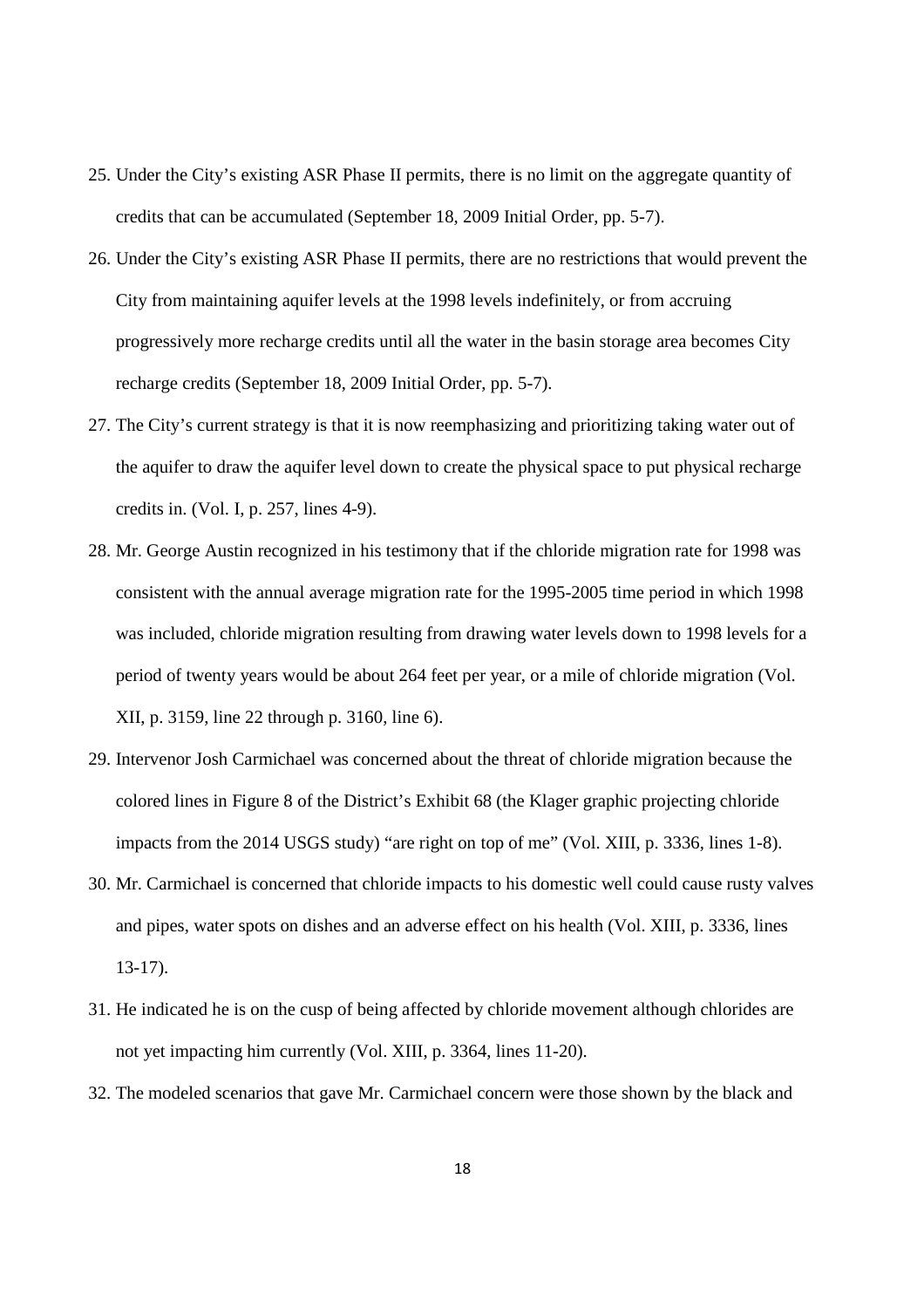purple lines, which he referred to as "number 1 and number 3" (Vol. XIII, p. 3350, lines 19-21).

- 33. These scenarios are the "existing pumping (baseline)" and "double Wichita municipal pumping and existing irrigation pumping" scenarios (District Exhibit 68, Figure 8).
- 34. Later, Mr. Carmichael also testified he would be impacted by the line representing "double Wichita municipal pumping and no irrigation pumping" (Vol. XIII, p. 3365, lines 10-16).
- 35. Based on the 2014 USGS study, the chloride movements shown on the Klager graphic, and Mr. Carmichael's description of his property's location relative to the chloride movement lines depicted on the Klager graphic, Mr. Carmichael can expect to be impacted by chlorides under baseline pumping conditions (Findings 29 through 33).
- 36. Based on the 2014 USGS study, the chloride movements shown on the Klager graphic, Mr. Carmichael's description of his property's location relative to the chloride movement lines depicted in the Klager graphic, and George Austin's testimony about chloride impacts, Mr. Carmichael can also expect to be impacted by chlorides if the City reduces the aquifer to 1998 levels for twenty years (Findings 28 through 33).
- 37. Mr. Richard Basore testified that the river influence of the salt front keeps moving toward the wellfield (Vol. XII, p. 3234, lines 5-13).
- 38. He described his various wells as located 2/3 of a mile, ¾ of a mile, and a mile and a half from the river (Vol. XII, p. 3235, lines 10-15).
- 39. He also indicated that in his experience, in areas next to the river, shallower wells tend to be higher in salt content than deeper ones, though he does not know whether this is due to clay layers or perched water tables (Vol. XII, p. 3236, lines 9-22).
- 40. Between 1980 and 1985, Mr. Basore's irrigation well became too salty for irrigation of soybeans, and he had to put in a deeper well to reach higher quality water (Vol. XII, p. 3248,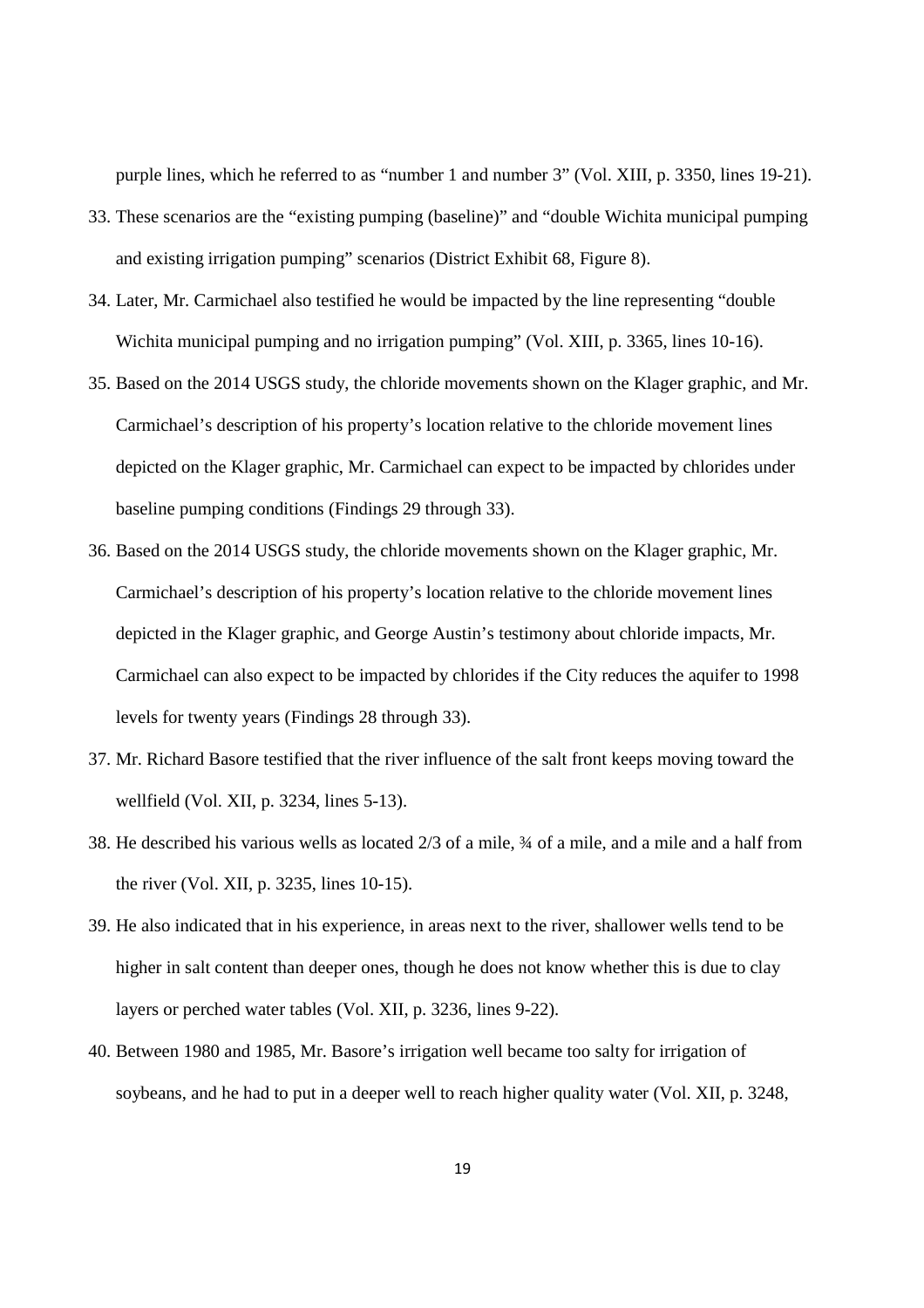line 17 through p. 3249, line 12).

- 41. His domestic well in the shop is probably 15 feet deep with a sand point and may have to be deepened or replaced (Vol. XII, p. 3249, line 22 through p. 3250, line 1).
- 42. Mr. Basore understands that any increase in City pumping will increase hydraulic gradient and speed up the movement of the salt front toward the wellfield, but will bring the salt under his property first, as he is on the front line of having to deal with it (Vol. XII, p. 3250, lines 1-14).
- 43. The Klager graphic shows that the area of Mr. Basore's wells is already impacted by every represented pumping scenario, including existing pumping (District's Exhibit 68, Figure 8).
- 44. Based on the 2014 USGS study, the chloride movements shown on the Klager graphic, Mr. Basore's description of his various wells' locations relative to the chloride movement lines depicted in the Klager graphic, and George Austin's and Mr. Basore's own testimony about chloride impacts of City pumping, Mr. Basore can expect to be impacted by chlorides if the City reduces the aquifer to 1998 levels for twenty years (Findings 28 and 37 through 43).
- 45. Mr. Basore also testified that if there were massive inflows from the river as a result of drawdown in the aquifer, other contaminants such as selenium and phosphorous were also of concern (Vol. XII, p. 3300, lines 6-19).
- 46. Mr. Carmichael testified that in parts of the aquifer impacted by salinity, irrigation systems would cost an additional \$30,000 to \$60,000 to guard against that (Vol. XIII, p. 3363, lines 2-7).
- 47. Mr. Carmichael also testified that if his domestic well becomes unusable, the resulting damage to the value of his property will be hundreds of thousands of dollars (Vol. XIII, p. 3366, line 24 through p. 3367, line 10).
- 48. Having the aquifer in a partially depleted state to accommodate physical recharge could put the City in a posture of going into a drought with lower starting levels in the aquifer, which will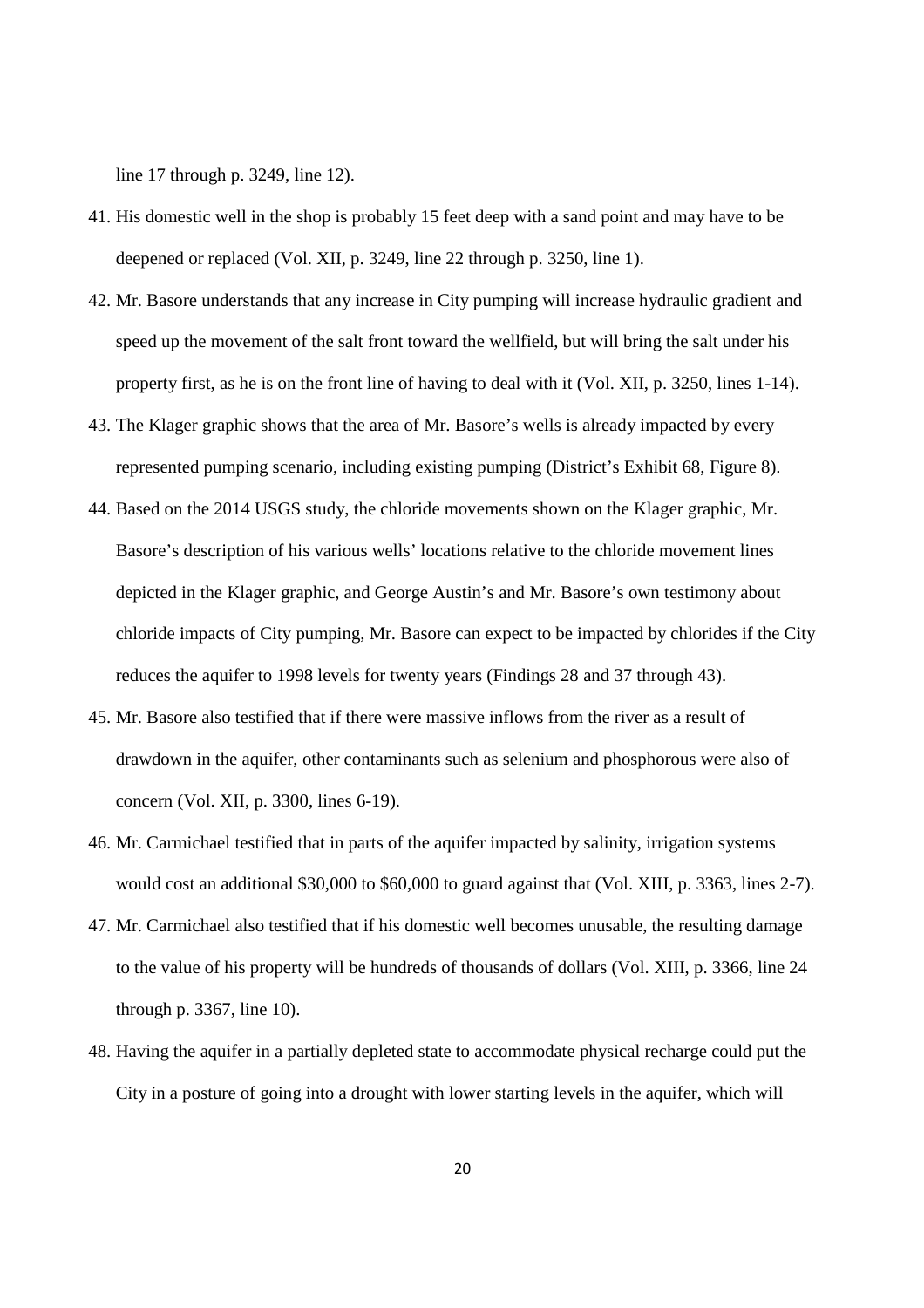disadvantage all water users in the area well field, and will also result in reaching the 1993 lower index levels quicker (Vol. I, p. 169, lines 16-25).

- 49. Like the modeling Burns & McDonnell performed for the City, the Balleau Groundwater modeling used 1998 water levels as the beginning levels for the modeled pumping scenarios (Vol. IX, p. 2497, line 22 through p. 2498, line 4).
- 50. Of the 35 wells Balleau Groundwater identified as potentially losing the capacity to produce water, 29 would be impacted by the City's use of its 40,000 acre feet of native rights, without any pumping of credits (District Exhibit 68, p. 12 of 16, lines 351-353).
- 51. Based on Balleau Groundwater's Figure 7, the 29 wells impacted by the use of the City's native rights include 27 domestic wells and 2 irrigation wells (District Exhibit 68, Figure 7).
- 52. The Balleau Groundwater modeling shows that if the aquifer went into the modeled 1% drought with 1998 water levels as the starting levels, 27 domestic wells and 2 irrigation wells would be impacted by the City's full use of its existing 40,000 acre feet native rights (Findings 46-48).
- 53. The remaining six wells identified by Balleau Groundwater as potentially impacted would only be impacted if the City pumped credits to reach the proposed new lower index levels (District Exhibit 68, p. 12 of 16, lines 353-354).
- 54. The six additional wells projected to be impacted if the City pumped to the proposed new lower index levels are all domestic wells (Exhibit 68, Figure 7).
- 55. The Balleau Groundwater analysis does not distinguish between physical credits and AMCs (District Exhibit 68).
- 56. The projected impact to the six additional wells is a modeled impact of the new lower index levels and not a modeled impact of AMCs (Findings 50 and 52).
- 57. The projected new streamflow depletion is also a modeled impact of pumping credits to the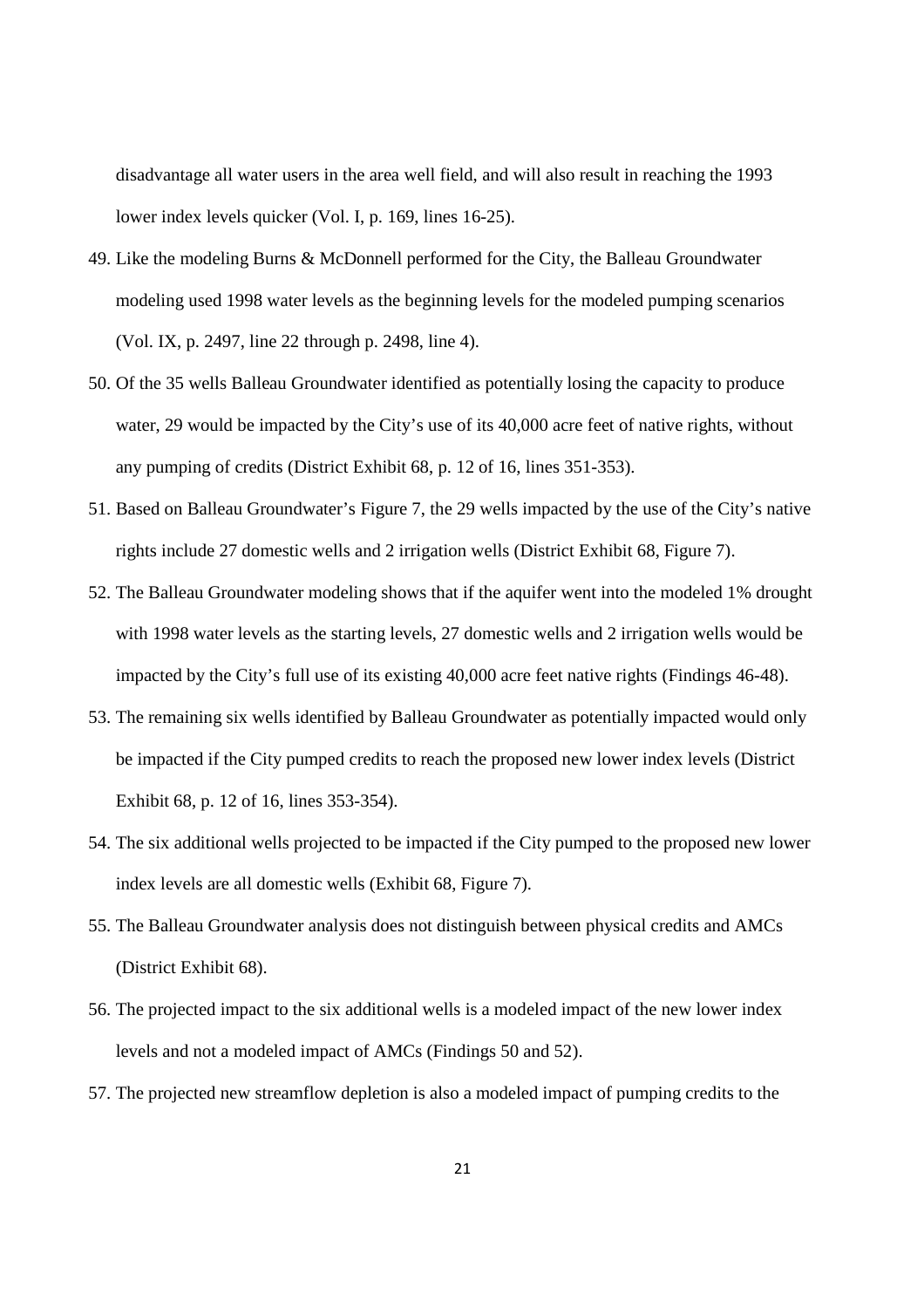proposed minimum index levels and is not tied to AMCs (Exhibit 68, p. 11 of 16, lines 334- 336).

- 58. The projected potential to induce chloride migration is also a modeled impact of lowering water levels to the proposed minimum index levels and is not tied to AMCs (Exhibit 68, p. 12 of 16, lines 366-369).
- 59. With respect to the proposed procedure to recognize AMCs, the availability of water in the Little Arkansas River for diversion would remain identical to the base flow and seasonal limits developed as part of the ASR Phase I and Phase II permitting process (Proposal, City Exhibit 1, p. 3-5, Section 3.3, second paragraph).
- 60. The rate of accrual of all recharge credits could not exceed the constructed physical diversion capacity of the ASR system including direct surface water diversions and future bank storage wells, and will be limited to the rate and quantity authorized by Water Right No. 46627 (Proposal, City Exhibit 1, p. 3-6, Section 3.4, proposed condition 2).
- 61. Under the City's Proposal, credit withdrawal would remain subject to existing limits (Vol. VII, p. 1663, lines 3-6).
- 62. Prior to the recovery and use of recharge credits at any point of diversion, the City anticipates using the full native water rights available at such point of diversion (Proposal, City Exhibit 1, p. 4-8, first full sentence).
- 63. Under the City's Proposal, there would be a 120,000 acre foot cap on aggregate credit accumulation, representing an estimated 11.7% of the total available aquifer storage within the central wellfield storage area (Proposal, City Exhibit 1, p. 3-6, proposed condition 4).
- 64. Mr. Joe Pajor testified that in his estimation, AMCs would only be used and withdrawn about once every hundred years (Vol. II, p. 365, lines 10-19).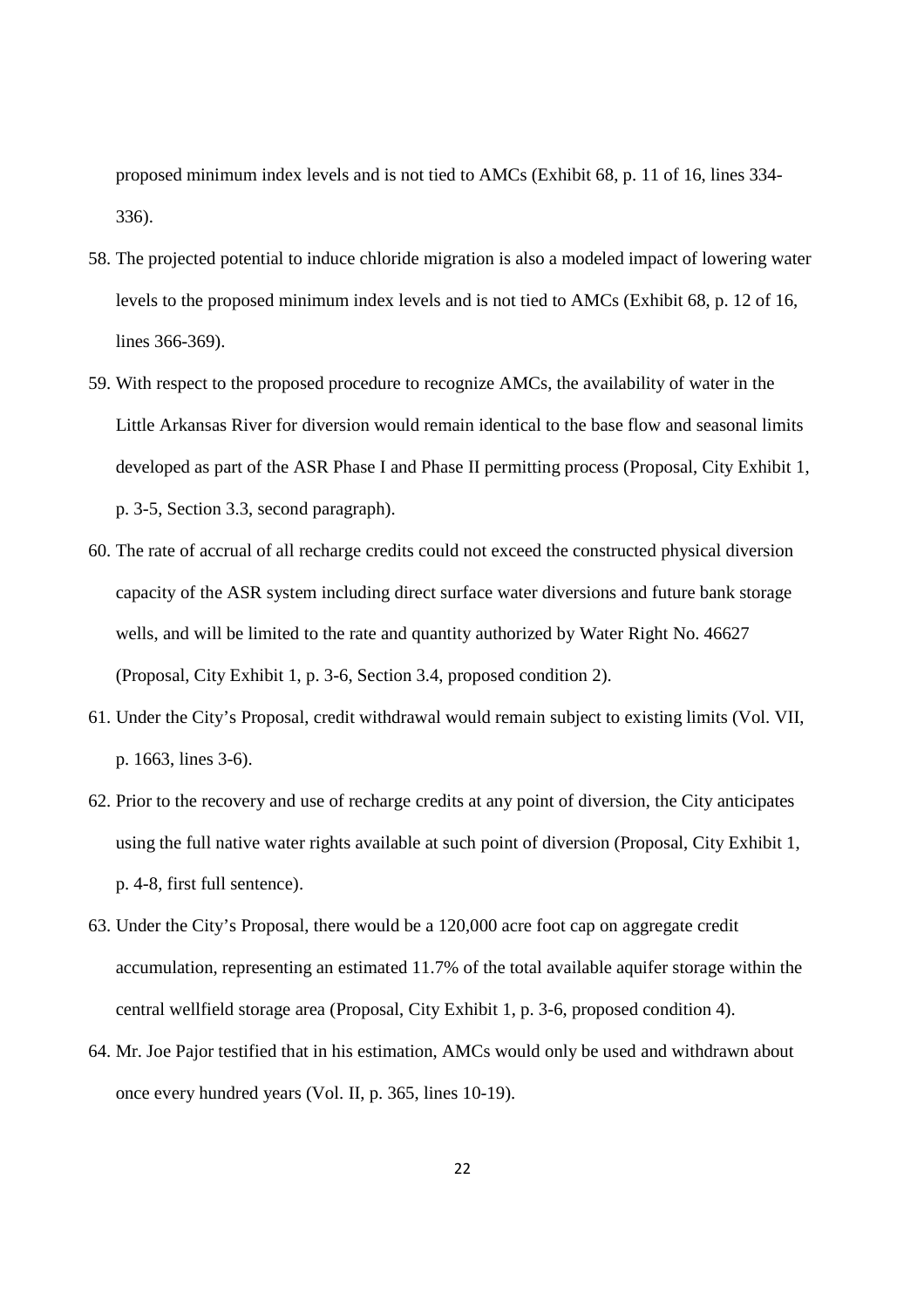- 65. The AMC accounting procedure would simply allow the City to obtain the same credits it could obtain under its existing permits, but without pumping a hole in the aquifer to create capacity for physical recharge (Vol. V, p. 1288, line 12 through p. 1289, line 2).
- 66. An initial loss of 5% and a recurring gradational loss, which would average 3% and vary by index cell, would be imputed by a simplified accounting method (Proposal, City Exhibit 1, p. 4- 3).
- 67. At 2006 water levels, the simplified accounting method would produce nearly the same results as the existing accounting method for physical recharge credits (Proposal, City Exhibit 1, p. 4-6, Figure 16).
- 68. For later years, when aquifer levels were higher than 2006, recharge accounting with the proposed method mirrors the current accounting system results, but with a variance that increases as water levels in the aquifer increase (Proposal, City Exhibit 1, p. 4-3, and p. 4-6, Figure 16; Vol. IV, p. 1095, lines 9-14, p. 1096, lines 22-25).
- 69. Most of the variance is due to the need, when water levels are high, to rely on Recharge Basin 36 which has a very substantial loss of physical recharge (Vol. IV, p. 1096, line 22, through p. 1097, line 4).
- 70. The other factor contributing to the variance is that the losses assumed in the simplified accounting model are conservative for periods with high water levels (Proposal, City Exhibit 1, p. 4-3, last paragraph).
- 71. The initial 5% loss in the simplified accounting model is based on the retention that would occur if the aquifer were pumped down to allow 30 MGD in physical recharge, and was an intentional feature of the simplified method to avoid a penalty in the form of the higher leakage that occurs when the aquifer is kept full (Vol. V, p. 1186, line 15, through p. 1187, line 11; p.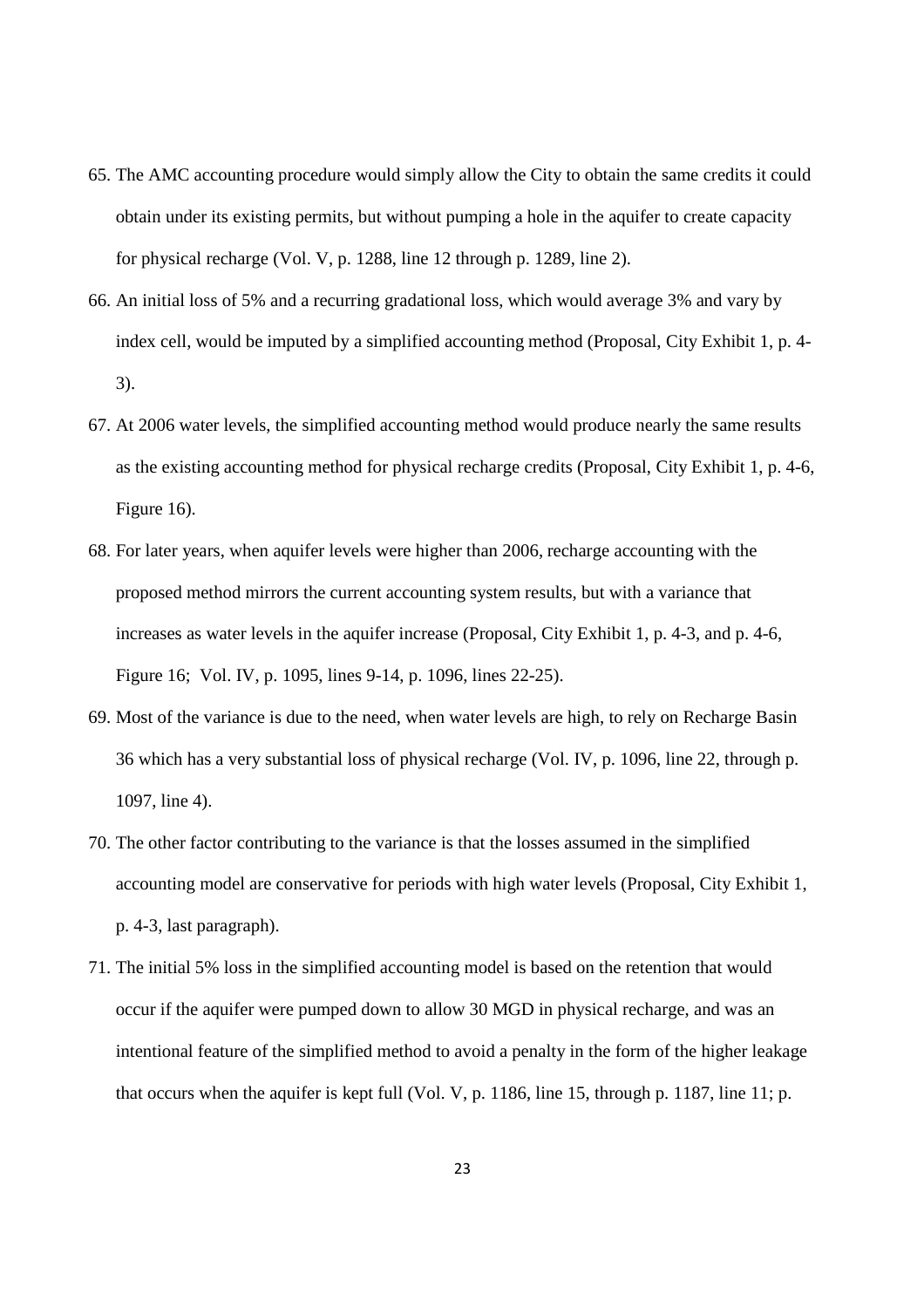1205, line 19 through p. 1206, line 5).

- 72. An AMC cannot have any greater impact on safe yield than a physical recharge credit generated by withdrawing water and then replacing that water (Vol. VII, p. 1875, line 7 through p. 1876, line 1).
- 73. With respect to the issue of whether water that could be withdrawn with AMC credits is already spoken for under existing appropriations, the AMCs would be no different than existing physical credits, which are not tied out to the inventory of water in the aquifer (Vol. II, p. 333, line 2 through p. 334, line 19).
- 74. It is impossible for the AMCs to cause any potential detrimental impacts that do not already exist as a result of the provisions for physical recharge credits under the existing permits, because the limitations on use of source water, rate of accrual and credit withdrawal are the same for AMCs as for physical recharge credits, (Findings 59-61).
- 75. By way of specific example, the District's scenario of the City accumulating 120,000 acre feet of credits and withdrawing them at 19,000 acre feet per year (Vol. VII, p. 1690, lines 20-25) is not precluded using physical recharge credits under the existing permits (September 18, 2009 Initial Order, pp. 5-7).
- 76. In fact, the City would not even be limited to 120,000 acre feet of physical credits under the existing permits (September 18, 2009 Initial Order, pp. 5-7).
- 77. If the City accumulated 200,000 acre feet of physical recharge credits, it could draw them at 19,000 acre feet per year under the terms of the current permits (Vol. VII, p. 1896, line 16 through p. 1897, line 12).
- 78. AMCs provide a public benefit in the sense that water can settle out when left *in situ* as opposed to churning it by pumping a hole and recharging (Vol. VII, p. 1881, lines 2-10).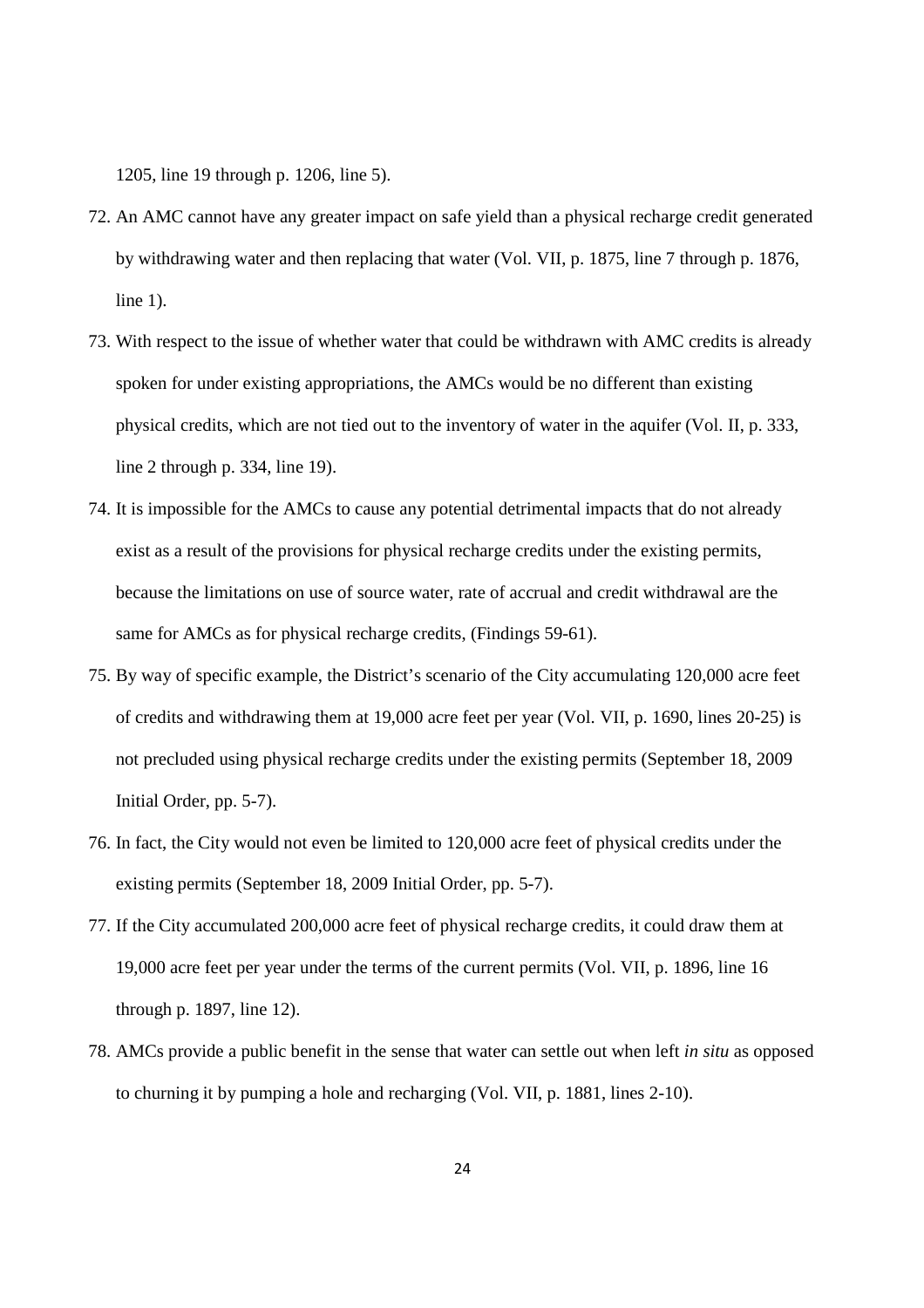- 79. There are benefits of decreased risk of contamination when the aquifer is not disturbed by withdrawal and injection of water into it (Vol. IV, p. 1108, lines 9-20).
- 80. AMCs provide a public benefit because it is in the public interest to manage the aquifer full, and to have the aquifer full going into a 1% drought (Vol. V, p. 1403, lines 4-6 and 16-18).
- 81. AMCs keep the aquifer full because the City does not have to pump it down to obtain credits (Vol. IV, p. 1097, lines 9-16).
- 82. AMCs also provide a public benefit related to minimum desirable streamflow, in that, because of the fuller aquifer, there will also be more water flowing out of the aquifer into the adjacent stream (Vol. VII, p. 1986, lines 1-15).
- 83. DWR is of the view that AMCs are legal and that they are consistent with ASR regulations (Vol. VII, p. 1720, lines 1-16).
- 84. For purposes on K.A.R. 5-12-1, the storage referred to occurs in the basin storage area, by virtue of the accounting method (Vol. VII, p. 1726, lines 18-25).
- 85. DWR has also referred to the AMC water as "stored in the aquifer as the functional equivalent of a physical replacement of water" (Vol. VII, p. 1851, lines 12-20).
- 86. The recovery system is the same as for a physical recharge credit (Vol. VII, p. 1727, lines 6-8).
- 87. An AMC is a recharge credit as described within the definition of K.A.R. 5-5-1(mmm), referencing "the quantity of water that is stored in the basin storage area that is available for subsequent appropriation for beneficial use by the operator of the aquifer storage and recovery system" (Vol. VII, p. 1727, line 18 through p. 1728, line 4).
- 88. DWR had examined K.A.R. 5-5-1(mmm) and concluded that source water need not be "injected" to be stored in the aquifer for subsequent appropriation (Vol. VII, p. 1730, lines 3-9). 89. The phrase refers to where the water is and not how it got there (Vol. VII, p. 1855, lines 6-16).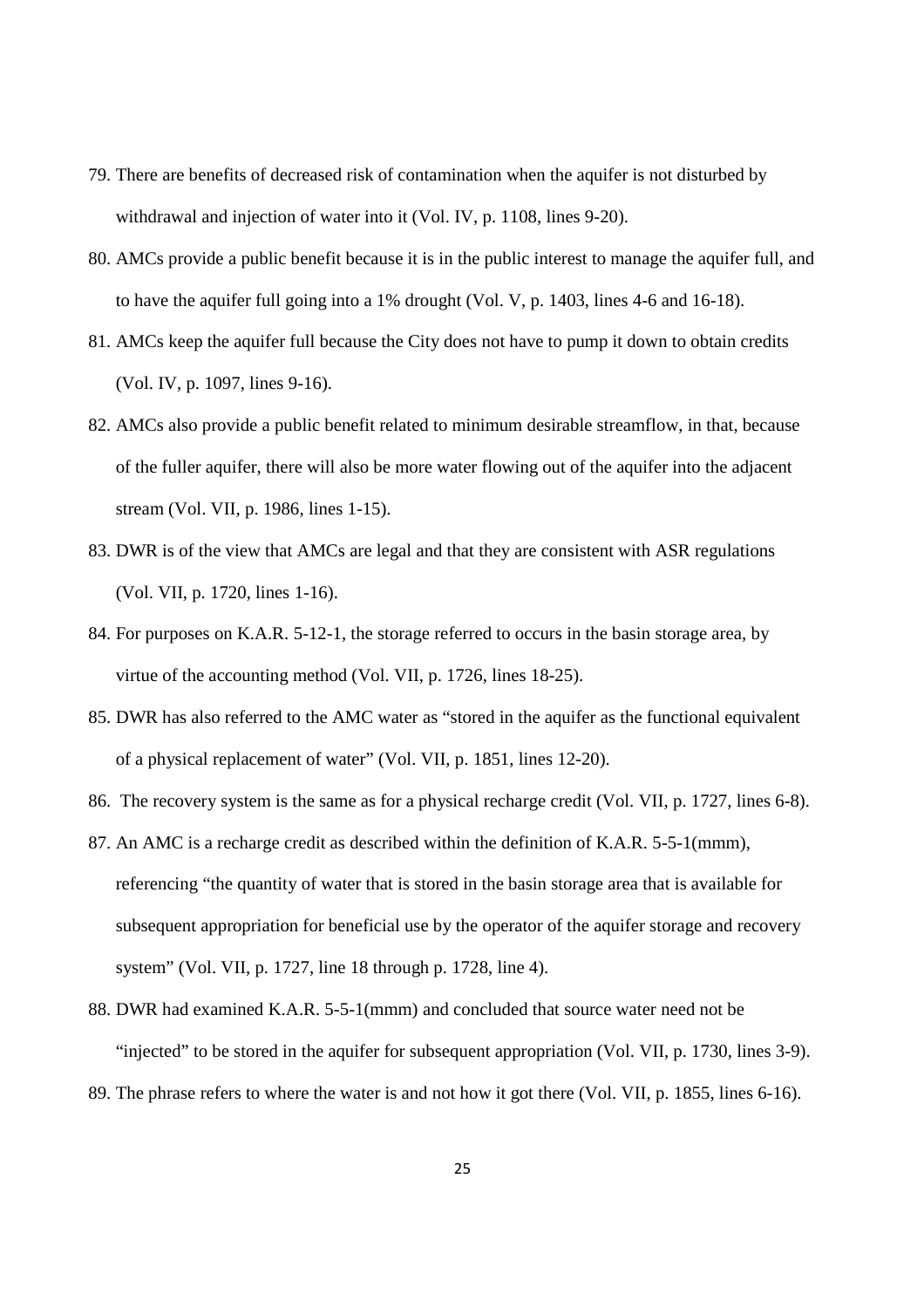- 90. The words, "subsequent appropriation" signified that the water stored in the aquifer via the accounting method would be appropriated by a different permit (Vol. VII, p. 1731, lines 2-4).
- 91. With respect to an AMC, it is not necessary to put water into an unsaturated portion of the aquifer *per se* (Vol. VII, p. 1733, lines 13-17).
- 92. With respect to the definition of aquifer storage and recovery system, all aspects of the definition were met (Vol. VII, p. 1734, lines 3-7).
- 93. Storage and recovery occurs by the accounting for a recharge credit (Vol. VII, p. 1734, line 13).
- 94. The City's Proposal would allow the City to avoid a step just to pump a gallon to replace it with a gallon (Vol. VII, p. 1735, lines 14-17).

### **B. Conclusions**

- 1. AMCs pose no risk of injury to anyone, because they cannot be created or withdrawn in quantities or at rates any different from the physical recharge credits accruable under the existing permits (Findings 12, 25, 26, 59, 60, 61, 65, 72, 73, 74, 75, 76 and 77).
- 2. AMCs can have no greater or different impact on safe yield or existing appropriations than physical recharge credits approved under the existing permits (Findings 72 and 73).
- 3. The modeled impacts that the District attempts to impute to AMCs are all based on drawing undifferentiated "credits" (which could all be physical recharge credits) below the existing lower index levels, and so, are modeled impacts of the proposed new lower index levels and not impacts of AMCs (Findings 55, 56, 57 and 58).
- 4. The AMC accounting procedure would simply allow the City to obtain the same credits it could obtain under its existing permits, but without pumping a hole in the aquifer to create capacity for physical recharge (Findings 8, 65 and 94).
- 5. In addition to the statutory qualifications conferring standing, a party seeking to maintain a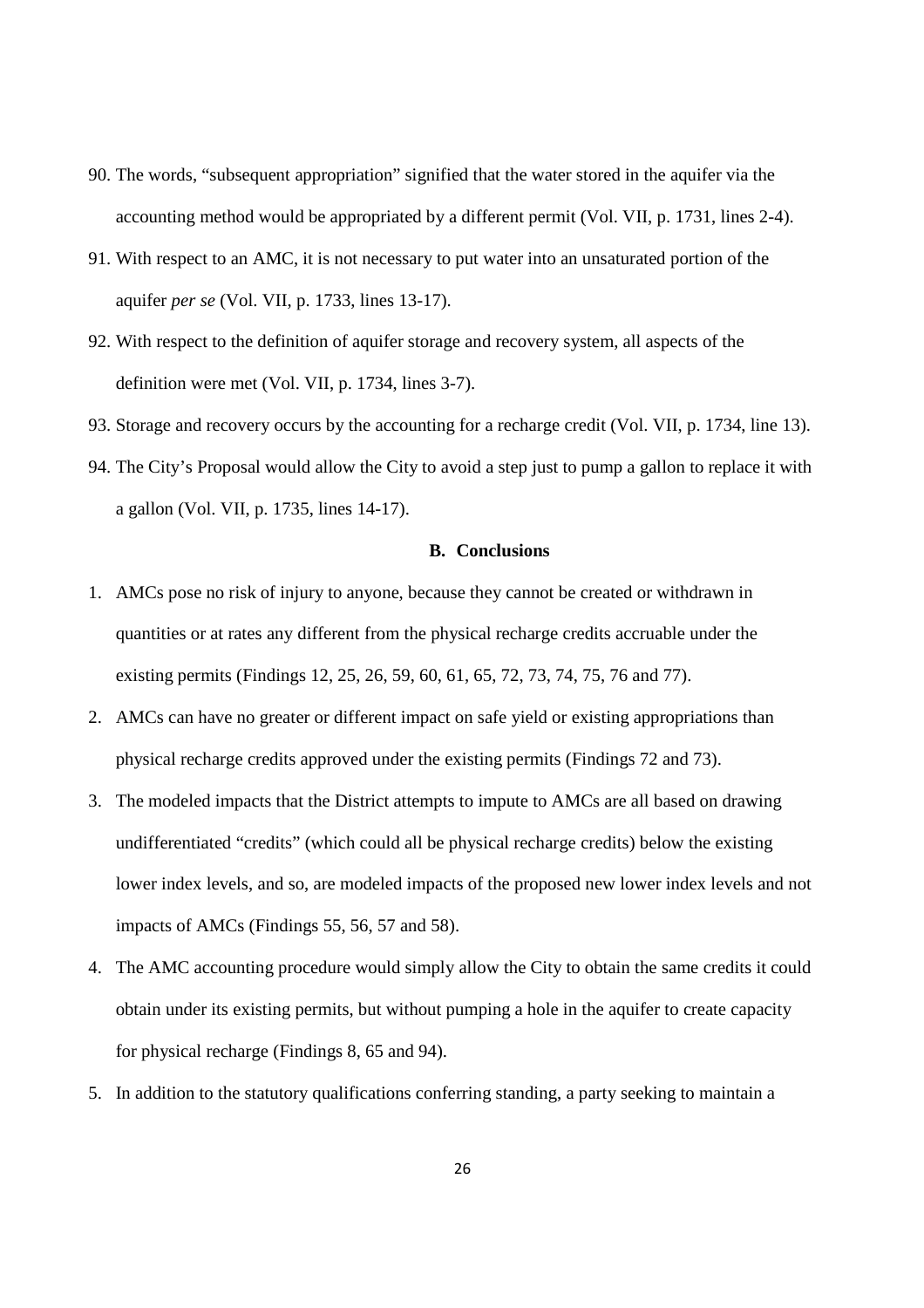controversy must demonstrate he or she also meet the traditional requirements for standing. *Cochran v. Department of Agriculture, Division of Water Resources*, 291 Kan. 898, 908 (2011).

- 6. To demonstrate standing in Kansas, the traditional test is twofold: "a person must demonstrate that he or she suffered a cognizable injury and that there is a causal connection between the injury and the challenged conduct." *Cochran v. Department of Agriculture, Division of Water Resources*, 291 Kan. 898, at 908.
- 7. As in *Cochran*, at a stage in proceedings where there has been no discovery and averments are taken as true for purposes of standing analysis, the cognizable injury requirement can be met by alleging a potential injury that could be caused by the challenged conduct. *Cochran v. Department of Agriculture, Division of Water Resources*, 291 Kan. 898, at 909.
- 8. In the present case, however, the discovery and hearing stages have been completed, and the facts of record, as shown by the evidence referenced in Findings 8,12, 25, 26, 55, 56, 57, 58, 59, 60, 61, 65, 72, 73, 74, 75, 76, 77 and 94, supporting Conclusions 1-4, above, establish that the District and Interveners have not suffered and will not suffer any cognizable injury from approval of the City's proposal for AMCs.
- 9. Accordingly, it follows from Conclusions 5-8, above, that the District and the Interveners lack standing to maintain their challenges to the AMC portion of the City's Proposal.
- 10. Under the existing permits, the only way for the City to accumulate the credits it needs is to use its native rights to lower groundwater levels in the aquifer to create physical recharge capacity (Finding 22).
- 11. To accrue the credits the City projects it will need in a 1% drought through physical recharge, it would have to maintain the aquifer in a partially depleted state for a period of years or decades (Finding 24).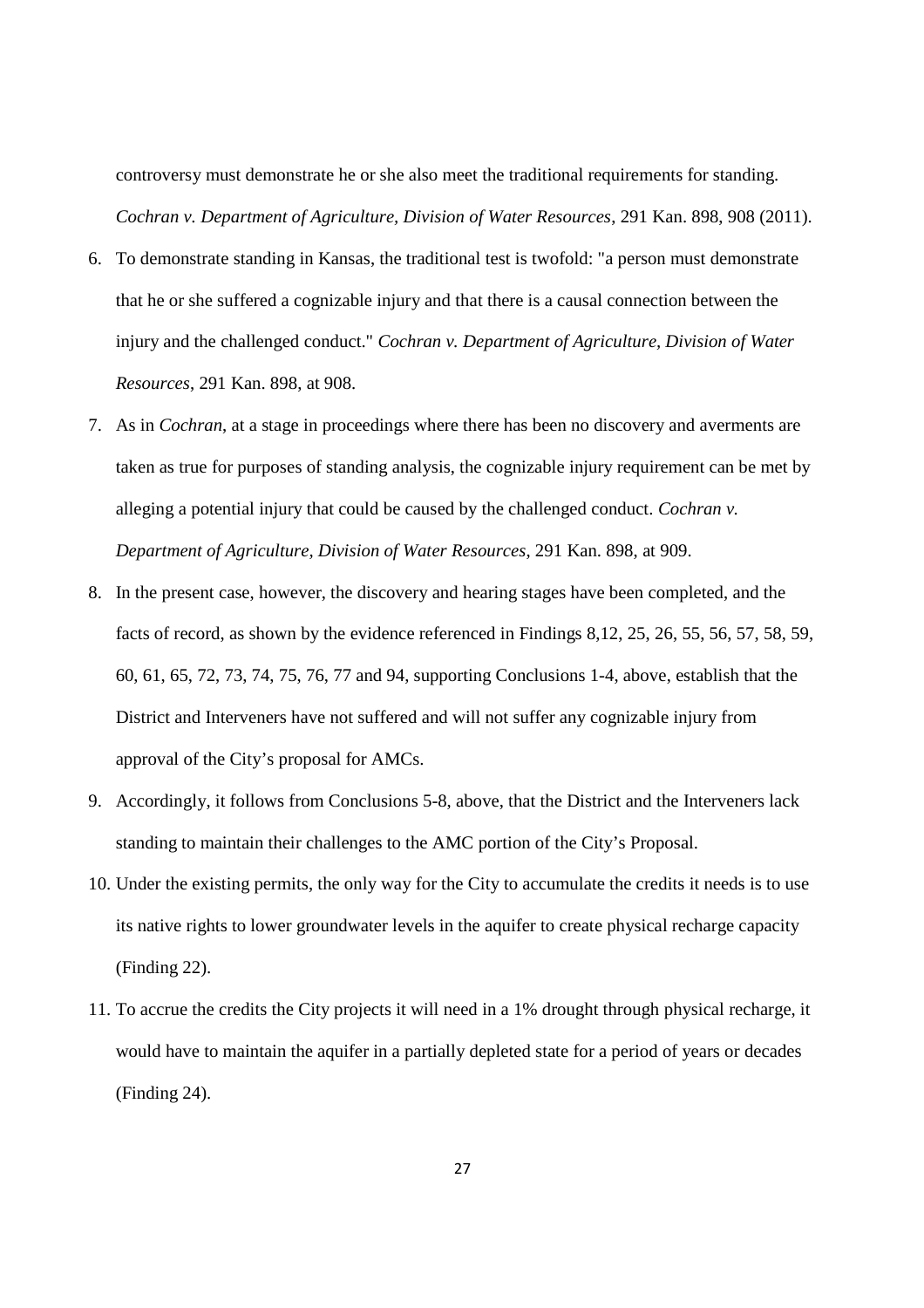- 12. Creating potential for efficient physical recharge at the ASR plant capacity rate of 30 MGD would require reduction of water levels in the aquifer to 1998 levels (Finding 19).
- 13. Reducing water levels in the aquifer to 1998 levels for an extended period of years to allow physical recharge would create a risk that the aquifer would go into a prolonged drought with beginning water levels at the 1998 levels, and in such an event, 29 wells in the aquifer, including 27 domestic wells and 2 irrigation wells would be impacted by use of native rights alone, without drawing any credits, and without any adjustment to the lower index levels (Findings 48-52).
- 14. Mr. George Austin recognized in his testimony that if the chloride migration rate for 1998 was consistent with the annual average migration rate for the 1995-2005 time period in which 1998 was included, chloride migration resulting from drawing water levels down to 1998 levels for a period of twenty years would be about 264 feet per year, or a mile of chloride migration (Finding 28).
- 15. Based on the 2014 USGS study, the chloride movements shown on the Klager graphic, Mr. Carmichael's description of his property's location relative to the chloride movement lines depicted in the Klager graphic, and George Austin's testimony about chloride impacts, Mr. Carmichael can expect to be impacted by chlorides by existing pumping and also if the City reduces the aquifer to 1998 levels for twenty years (Findings 28 through 33).
- 16. Based on the 2014 USGS study, the chloride movements shown on the Klager graphic, Mr. Basore's description of his various wells' locations relative to the chloride movement lines depicted in the Klager graphic, and George Austin's and Mr. Basore's own testimony about chloride impacts of City pumping, Mr. Basore can expect to be impacted by chlorides if the City reduces the aquifer to 1998 levels for twenty years (Findings 28 and 37 through 43).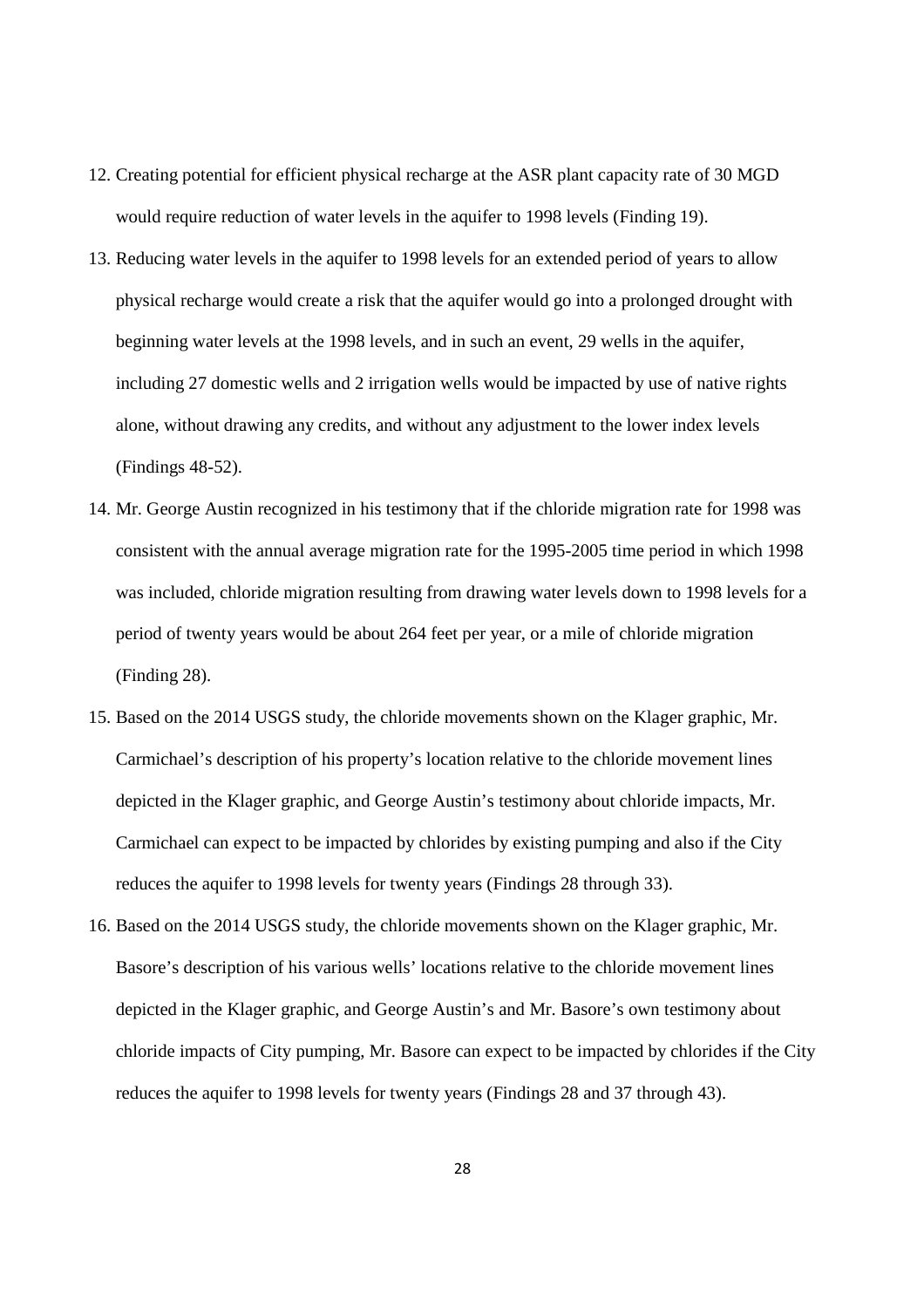- 17. Chloride impacts to Mr. Carmichael's domestic well could cause rusty valves and pipes, water spots on dishes and an adverse effect on his health, and if his domestic well becomes unusable, the resulting damage to the value of his property could be hundreds of thousands of dollars (Findings 30 and 47).
- 18. In parts of the aquifer impacted by salinity, irrigation systems would cost an additional \$30,000 to \$60,000 to guard against that (Finding 46).
- 19. As a consequence of continuing chloride migration, Mr. Basore's domestic well may have to be deepened or replaced, and if there are massive inflows from the river as a result of drawdown in the aquifer, other contaminants such as selenium and phosphorous are also of concern (Findings 41 and 45).
- 20. The point of AMCs is to allow the City to accumulate the credits it needs without drawing down the aquifer to create capacity for recharge, and hence, without giving rise to the negative water supply and chloride impacts that would follow from reducing the aquifer to 1998 water levels for a prolonged period of years, and this is a substantial public benefit (Conclusions 4, 13, 14, and 15-19, and supporting Findings referenced therein).
- 21. AMCs serve the public benefit of maintaining a full aquifer, with attendant beneficial impacts on desirable streamflow and the water quality benefits of leaving water in situ and avoiding prolonged periods of chloride migration (Findings 78-82, Conclusion 20 above, and additional supporting Conclusions and Findings reference therein).
- 22. DWR's interpretation of applicable regulations (Findings 84-93) and DWR's conclusion that AMCs are allowed by and consistent with the applicable regulations (Finding 83) are reasonable and persuasive.
- 23. Because AMCs have no potential detrimental impacts, provide significant public benefits, and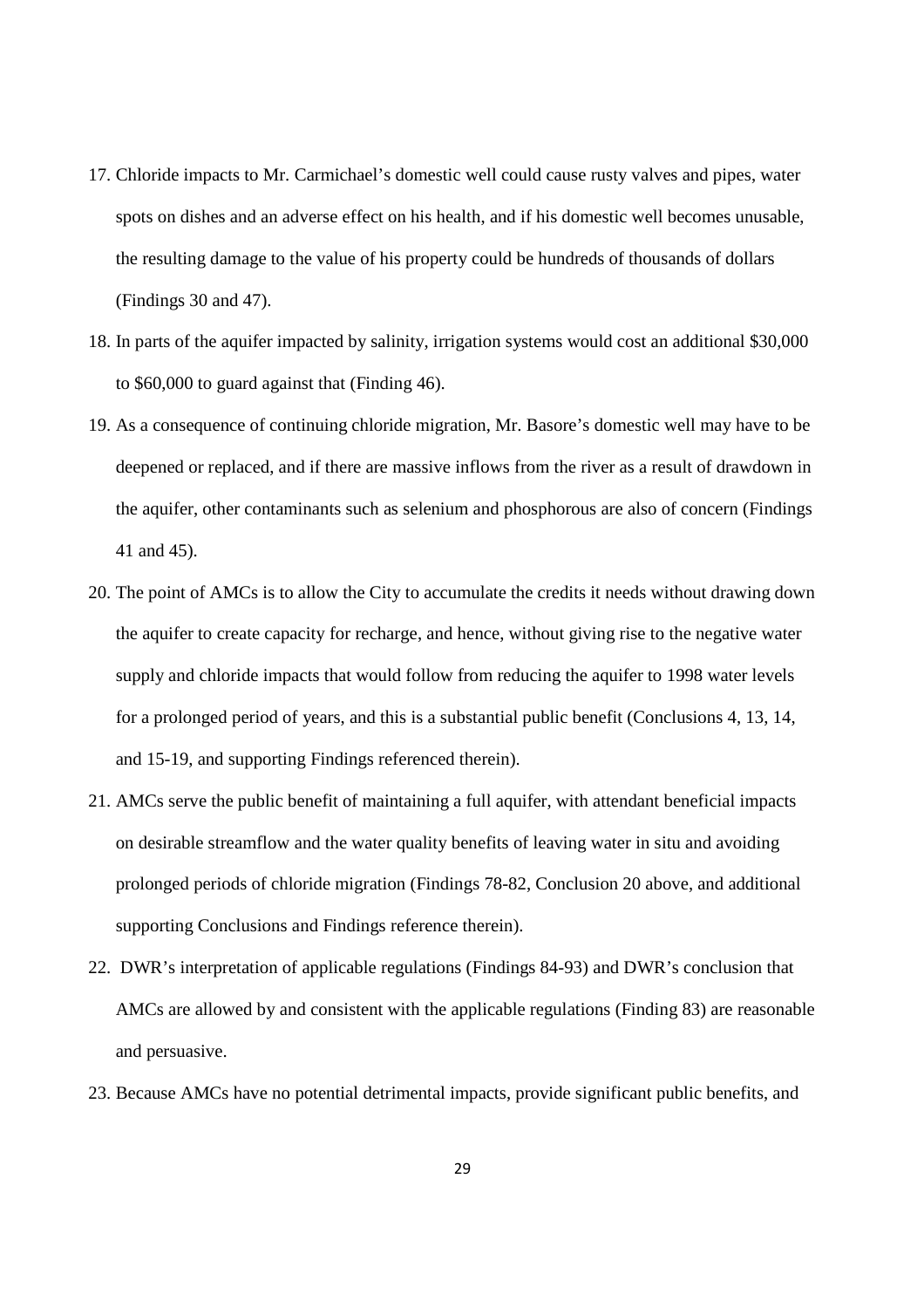are consistent with applicable regulations, and because the District and Interveners have failed to establish requisites for traditional standing to challenge the AMC component of the City's Proposal, the AMC component of the City's Proposal should be approved (Conclusions 1-4, 9, 20-22, and supporting Conclusions and Findings cited therein).

### **III. Proposed Adjustments to Lower Index Levels**

### **A. Proposed Findings**

- 1. The two components of the City's Proposal, the AMCs and the revised lower index levels, are conceptually separate, and either could be approved without the other (Vol. III, p. 540, lines 18- 23).
- 2. The City has the right under five of its existing groundwater permits, which DWR has termed its "native water rights," to withdraw 40,000 acre feet of water from its wellfield in the aquifer each year (Vol. I, p. 205, line 25 through p. 206, line 20).
- 3. Under the City's existing ASR Phase II permits, there are existing lower index levels, below which the City is not allowed to withdraw credits, and these lower index levels are based on 1993 water levels in the aquifer, which were drawn from the lowest measurements of record. (Vol. II, p. 295, lines 17-21, p. 296, lines 13-16).
- 4. The limitations imposed by the lower index levels only apply to credit recovery and do not prevent the City from pumping its base rights (which the parties have also termed "native rights") below the 1993 index levels (Vol. III, p. 539, lines 13-15).
- 5. Because of the imprecision associated with interpolation, the calculated 1993 lower index levels are imperfect and could be off plus or minus two feet (Vol. IV, p. 1060, line 23, through p. 1061, line 6).
- 6. Even when water levels are above the existing lower index limits, under the City's existing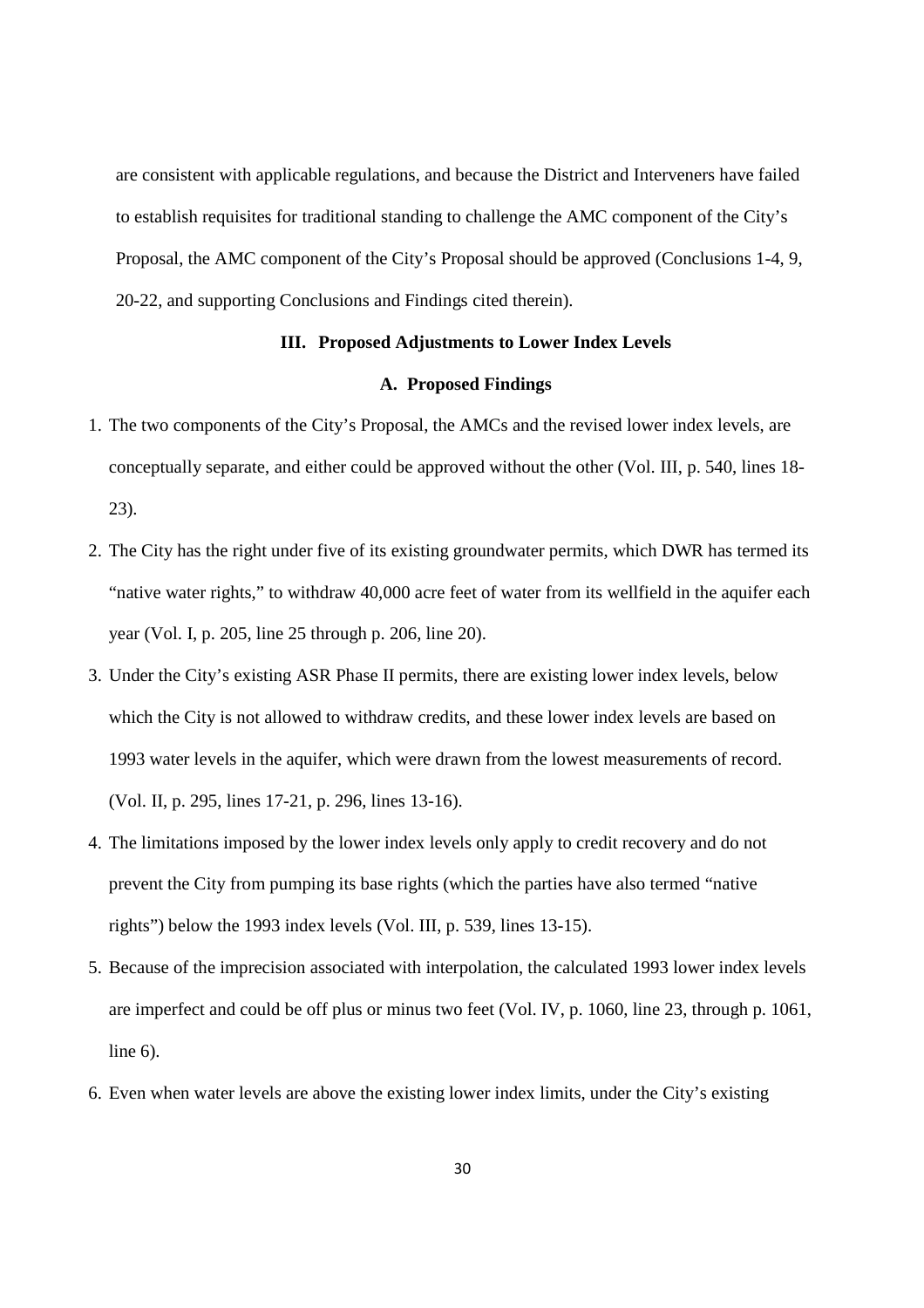approved applications, the City currently has an aggregate 19,000 acre foot annual limit on recovery of available recharge credits (Vol. VII, p. 1667, lines 19-24).

- 7. During the two-year drought of 2011-2012, the City's use of the aquifer was not significantly different, but other water rights holders were increasing their usage because of the climate conditions (Vol. I, p. 173, lines 3-7).
- 8. Following the 2011-2012 drought, the Wichita City Council determined to conduct its drought planning for the occurrence of a 1% drought, and to repurpose ASR as a long term mechanism to accumulate recharge credits for drought mitigation. These decisions preceded submission of the Proposal (Proposal, City Exhibit 1, Proposal Cover Letter, first two pages).
- 9. The City now sees the purpose for which it will need to be able to recover credits to be meeting the demand of its customers in prolonged extreme drought events, to avoid needing to go in to stage 3 and stage 4 restrictions within the City's drought response (Vol. I, p. 166, lines 1-4).
- 10. Mr. Joe Pajor testified that in his estimation, credits would only be used and withdrawn about once every hundred years (Vol. II, p. 365, lines 10-19).
- 11. Beginning in 2014, City staff initiated a series of studies, professional engineering evaluations, and permit reviews, to ensure that existing and planned water resources are adequate to meet the demands of a 1% drought (Proposal, City Exhibit 1, p. 1.1, end of first paragraph).
- 12. The table of modeled inputs and variables for the Burns & McDonnell modeling projected the City would need to draw an aggregate total of 50,849 acre feet of credits during the second through sixth years of the modeled 1% drought (Proposal, City Exhibit 1, p. 2-10, Table 2-5, with correction to  $5<sup>th</sup>$  year credits noted in testimony at Vol. III, p. 715, lines 1-18).
- 13. The Burns & McDonnell modeling of impacts on water levels was based on the projected needs of the City during a 1% drought, and the point was to determine what changes in water levels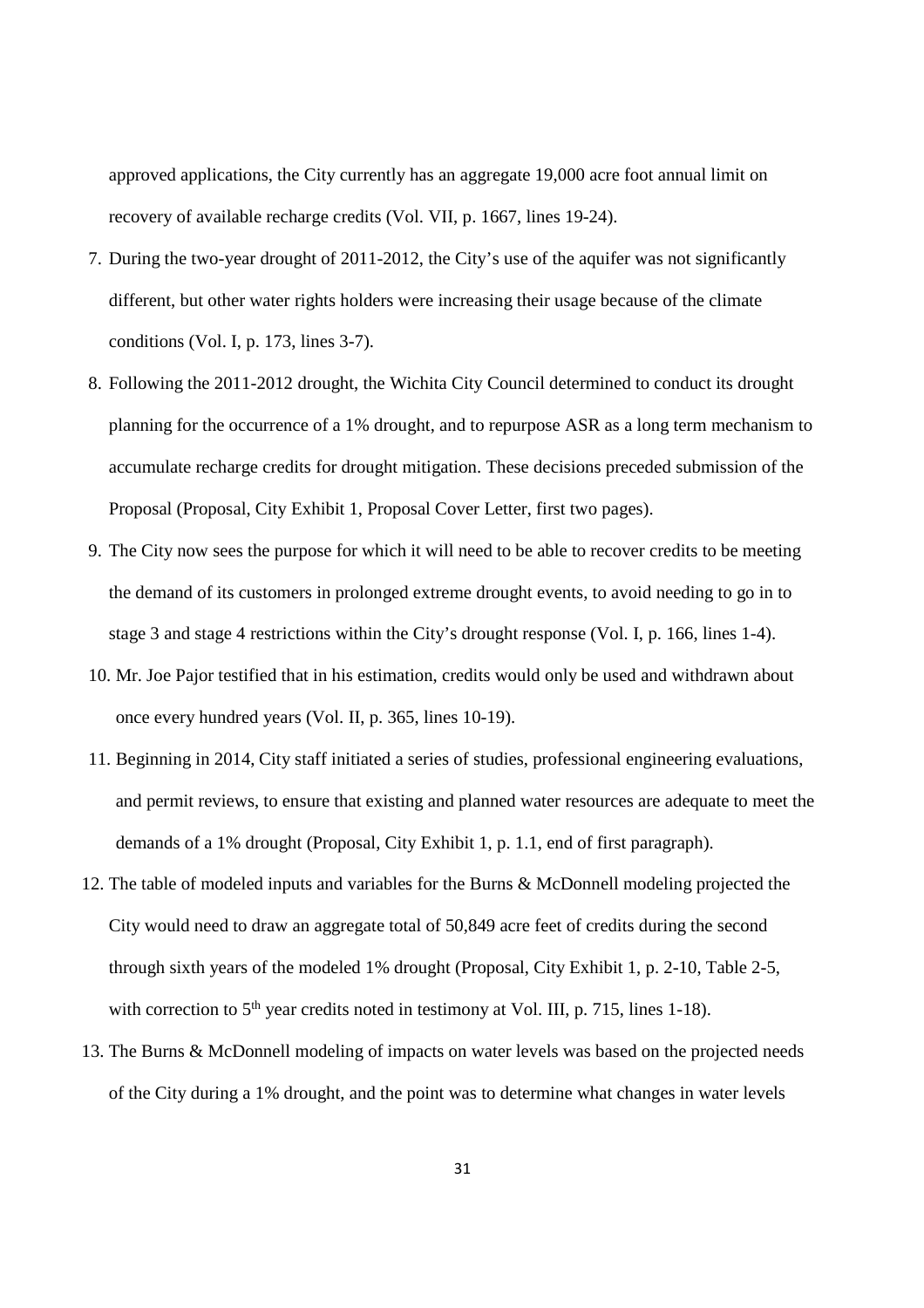would result and whether there was a need to change the lower index levels (Vol. III, p. 718, lines 16-23).

- 14. The Burns & McDonnell modeling was based on 1998 aquifer levels as starting water levels, consistent with the aquifer management strategies available to the City under the existing permits. That is, it assumes water levels reduced to 1998 levels to allow accumulation of credits by physical recharge (Proposal, p. 2-11, Section 2.4.2).
- 15. By comparing ASR plant capacity with simulated transient water levels modeled by the USGS, the City determined that creating potential for efficient physical recharge at the ASR plant capacity rate of 30 MGD would require reduction of water levels in the aquifer to 1998 levels (Proposal, City Exhibit 1, p. 2-11, Section 2.4.2; Vol. I, p. 159, lines 14-20).
- 16. The modeling performed by Burns & McDonnell showed that in a simulated 1% drought, water levels would drop below the 1993 levels in 17 of the 38 index cells in the City's wellfield (Proposal, City Exhibit 1, hydrographs in Attachment I).
- 17. Table 2-10 of the Proposal shows, in its sixth column from the left, the proposed adjusted lower index levels developed with the use of the Burns & McDonnell modeling (Proposal, City Exhibit 1, p. 2-24, Table 2-10).
- 18. All of the proposed new levels include an adjustment for contingency, which was subtracted from either the existing index level or the modeled index level, and the fourth column from the left in Table 2-10 shows, for each index cell, whether the existing or modeled level was used (Proposal, City Exhibit 1, p. 2-24, Table 2-10; Vol. III, p. 739, line 6 through p. 740, line 4).
- 19. The contingency is ten feet for most of the index cells, and is at least ten feet for all of them (Proposal, City Exhibit 1, p. 2-24, Table 2-10).
- 20. The first two rows, for index wells 1 and 2, have typographical errors in the fifth (contingency)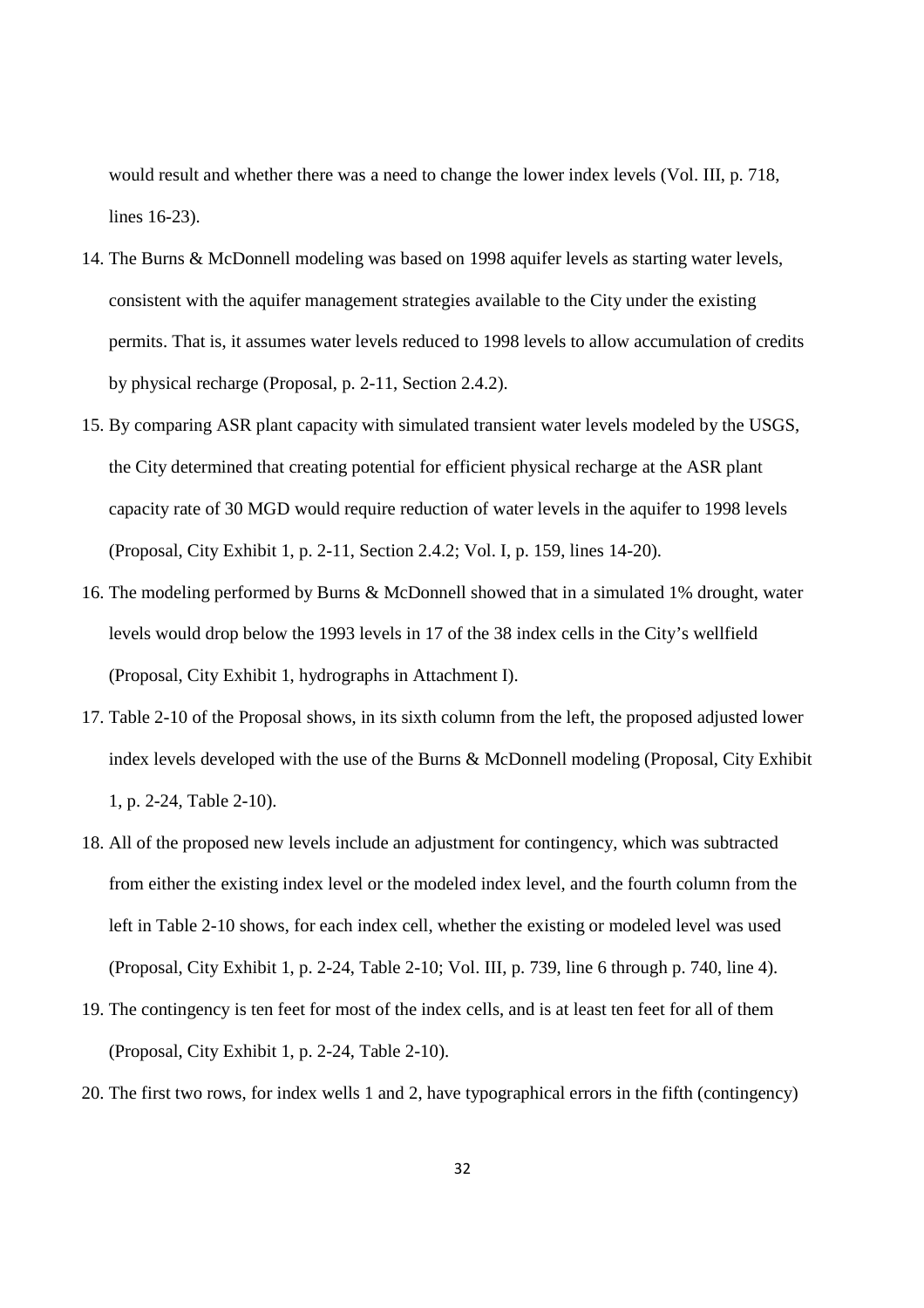column, but the proposed new level stated in the sixth column for each of the two wells is correctly stated (Vol. III, p. 740, lines 5-24).

- 21. Adjusted levels were proposed only for ASR Phase II wells and not for ASR Phase I, so the existing lower index levels for the Phase I wells would be left intact (Vol. III, p. 743, line 12 through p. 744, line 1).
- 22. The intent of the Proposal is that the adjusted lower index levels for Phase II would also apply to any additional Phase II infrastructure and to any infrastructure added to the index cells with Phase II infrastructure in later phases (Vol. III, p. 744, lines 7-25).
- 23. Table 2-11 in the Proposal shows, for each index cell, the existing lower index level, the proposed adjusted level, the difference in feet, the remaining saturated thickness in feet at the proposed adjusted level, and the percentage of predevelopment saturated thickness remaining at the proposed adjusted level (Proposal, City Exhibit 1, p. 2-25, Table 2-11; Vol. III, p. 745, line 3 through p. 746, line 6).
- 24. Comparing the difference between the existing and proposed elevations with the feet of remaining saturated thickness gives an indication how much additional room there would be to extend a well (Vol. III, p. 747, lines 9-12).
- 25. The water levels shown in the first two columns of Table 2-11 are elevations above sea level (Vol. p. 750, lines 2-4).
- 26. The Balleau Groundwater modeling confirms that with the existing 1993-based lower index levels, the City would only be able to access 14,900 acre feet of credits during the modeled 8 year drought (Vol. IX, p. 2504, lines 6-14).
- 27. Like the modeling Burns & McDonnell performed for the City, the Balleau Groundwater modeling used 1998 water levels as the beginning levels for the modeled pumping scenarios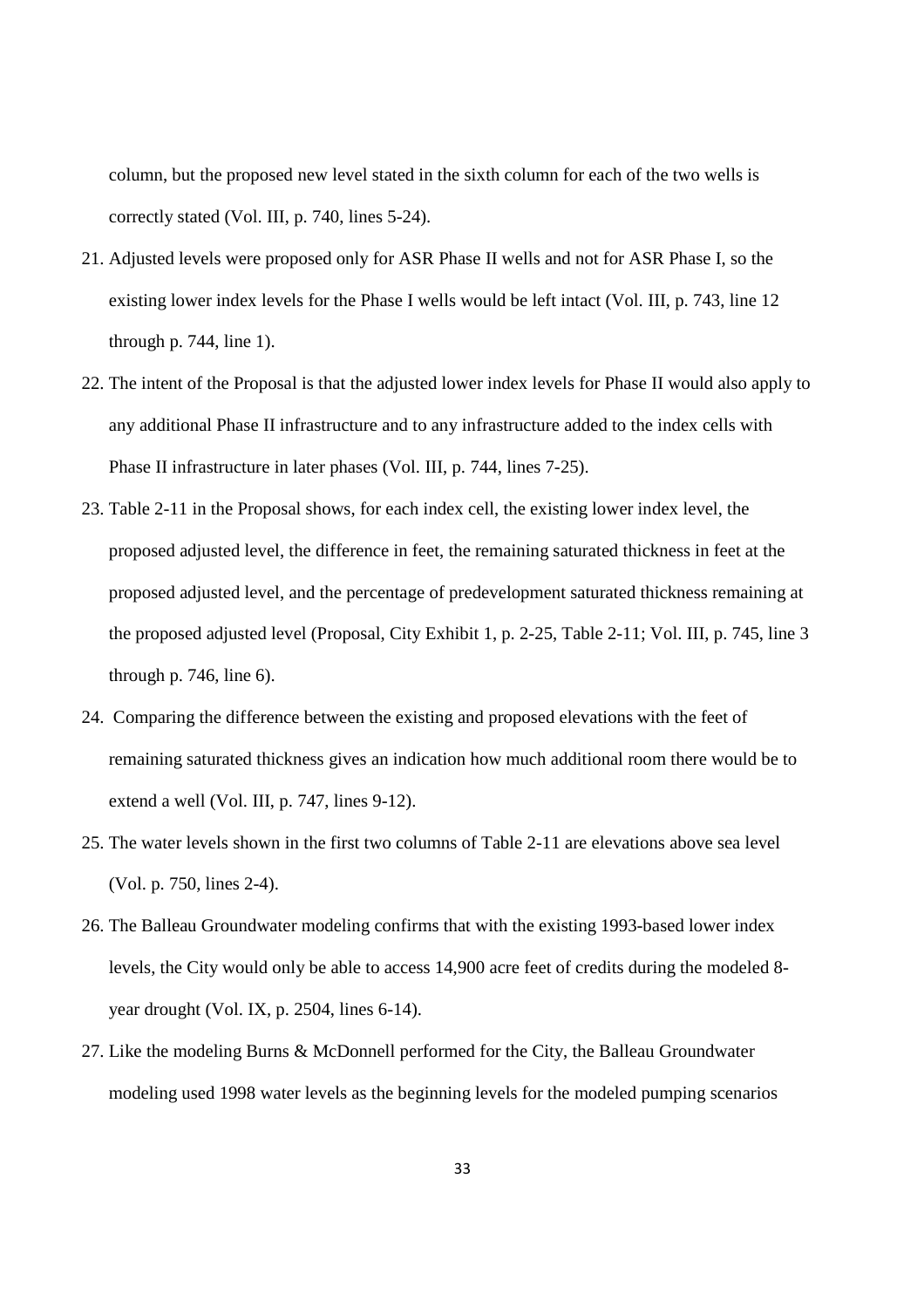(Vol. IX, p. 2497, line 22 through p. 2498, line 4).

- 28. If the Burns & McDonnell modeling had been done with starting levels representing the aquifer as 100% full, versus the 1998 levels, that would impact or change the outcome of the modeling; if you start with water levels higher, it is logical to assume you will end with water levels higher as well (Vol. IV. p. 938, lines 6-14).
- 29. If the Burns & McDonnell modeling were redone starting with the aquifer 100% full, the existing minimum index levels would not be affected as soon (Vol. IV, p. 944, lines 2-16).
- 30. In the drought of 2011 to 2012, the City did not draw any credits, and did not use its full 40,000 acre feet of native rights in the aquifer, and water levels did not drop below the 1993 levels (Vol. I, p. 226, lines 4-21).
- 31. If the City goes into a drought with the aquifer in a partially depleted state, under the current permit conditions the difficulty would be that because the City risks in later years of a protracted drought not being able to recover its credits when needed to meet customer demand, it would have to take the credits out earlier in a drought event (Vol. I, p. 169, lines 4-13).
- 32. To avoid losing the ability to recover the credits, the city may have to take them before it really knows if they will be needed for supply purposes during the drought (Vol. I, p. 174, lines 1-19).
- 33. The City has no way of knowing in the first or second year of a drought whether that drought is ultimately going to be a three-year drought, a four-year drought, a six-year 1950s drought or an eight-year 1930s dustbowl drought or a drought exceeding a megadrought of the 20th Century (Vol. I, p. 176, lines 14-21).
- 34. No one will be benefited by the City taking credits early in a drought when it does not need them (Vol. I, p. 177, lines 10-18).
- 35. Both physical recharge credits and AMCs are expensive and will have the same cost for the City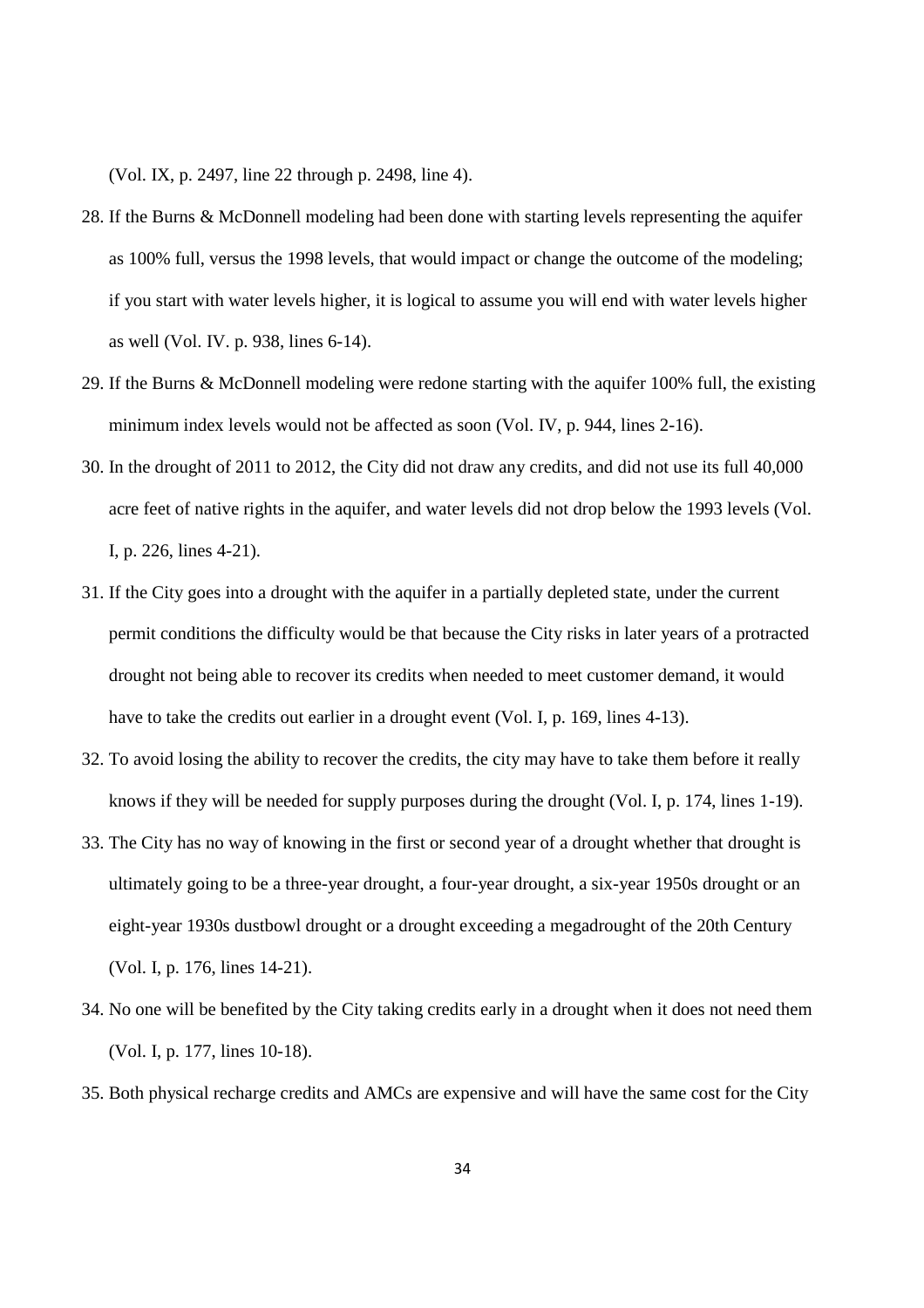(Vol. I, p. 269, line 17 through p. 270, line 5).

- 36. Water that the City withdraws when it takes the credits at levels above the 1993 lower index levels is gone from the aquifer and does not magically come back when water levels decline below the 1993 levels (Vol. I, p. 177, line 19 through p. 178, line 4).
- 37. If the City had 38,000 acre feet of credits, and could wait and pump them during the third and fourth years of a drought instead of the first two years of the drought, the cumulative impact of drawing the 38,000 acre feet would not be different because it happened in years three and four; when the water is gone, it is gone (Vol. I, p. 178, line 15 through p. 179, line 6).
- 38. Adjusting the lower index levels would help to keep the aquifer fuller by allowing the city to wait longer before it has to decide whether to draw credits in a drought, because the longer droughts occur less frequently (Vol. I, p. 181, lines 5-10).
- 39. The 1% and 2% droughts modeled by John Winchester are similar to, but not exactly the same as, the historical droughts of the 1930s and 1950s, respectively (Vol. I, p. 55, lines 9-14).
- 40. The observation in the Anthony Layzell report (City Exhibit 5) that in eastern Kansas, droughts as severe as the dustbowl have only occurred about once every century is consistent with John Winchester's conclusion that the 1930s dustbowl drought approximates the 1% exceedence drought (Vol. I, p. 64, lines 15-25).
- 41. The proposed lower index levels will involve potential detrimental impacts, in that lower aquifer levels will adversely impact chloride contamination because if water levels are lower, the tendency of the plumes, both natural and manmade will be to move more, with some exceptions (Vol. I, p. 263, line 22 through p. 264, line 2).
- 42. Balleau Groundwater ran the model used by Burns & McDonnell and also the USGS model, and found a difference in the ratio of horizontal to vertical hydraulic conductivity, which did not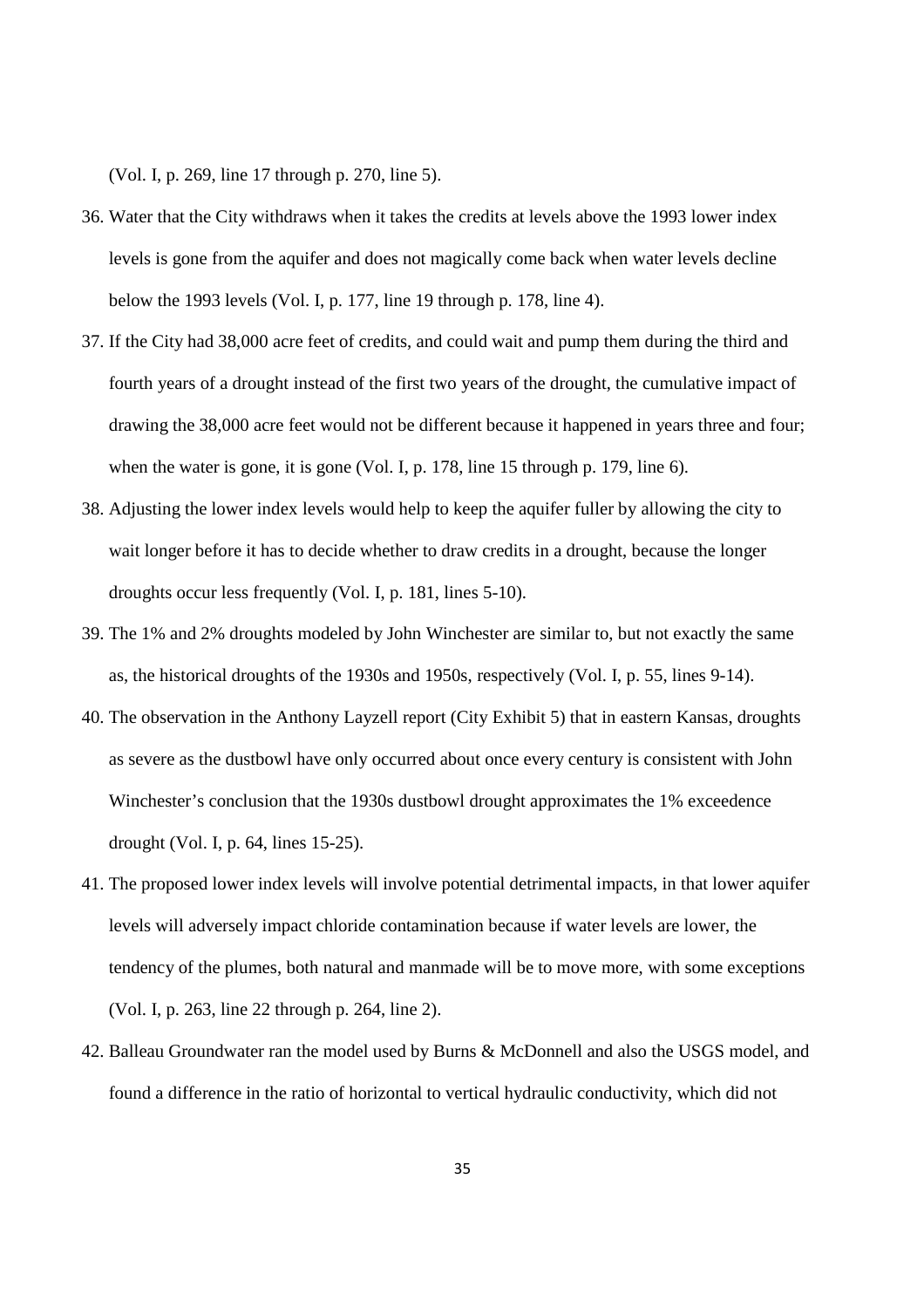result in a significant change to technical aspects they evaluated in the Proposal (District Exhibit 68, p. 2 of 16, lines 36-43).

- 43. Balleau Groundwater found that the results in both sets of model simulations was not different enough to affect their overall conclusions, however, their results were presented based on their assessment with the model in its original USGS form (District Exhibit 68, p. 2 of 16, lines 54- 58).
- 44. Rather than running the USGS model to assess impacts based on the projected City pumping in Table 2-5 of the Proposal, Balleau Groundwater extended their simulation to evaluate the impacts of pumping to the proposed new lower index levels (District Exhibit 68, p. 4 of 16, lines 98-100 and 106-107).
- 45. Like Burns & McDonnell, Balleau Groundwater assumed the City would use its 40,000 acre feet of native rights before withdrawing credits, and did not attempt to examine the aggregate quantity of credits the City could have drawn above the 1993 levels if it reordered its use of water sources to draw credits first (District Exhibit 68, p. 5 of 16, lines 128-130).
- 46. As a feature of the Proposal, prior to the recovery and use of recharge credits at any point of diversion, the City anticipates using the full native water rights available at such point of diversion (Proposal, City Exhibit 1, p. 4-8, first full sentence).
- 47. However, exhausting native rights prior to use of credits is not a requirement or condition of the City's existing permits (September 18, 2009 Initial Order, pp. 5-7).
- 48. Balleau Groundwater projected that if credits were available and the City pumped to the proposed lower index limits, the City could produce an additional 79,500 acre feet of water during the modeled drought (District Exhibit 68, p. 6 of 16, lines 155-158).
- 49. The City is not precluded from using its native rights to pump below the 1993 index levels under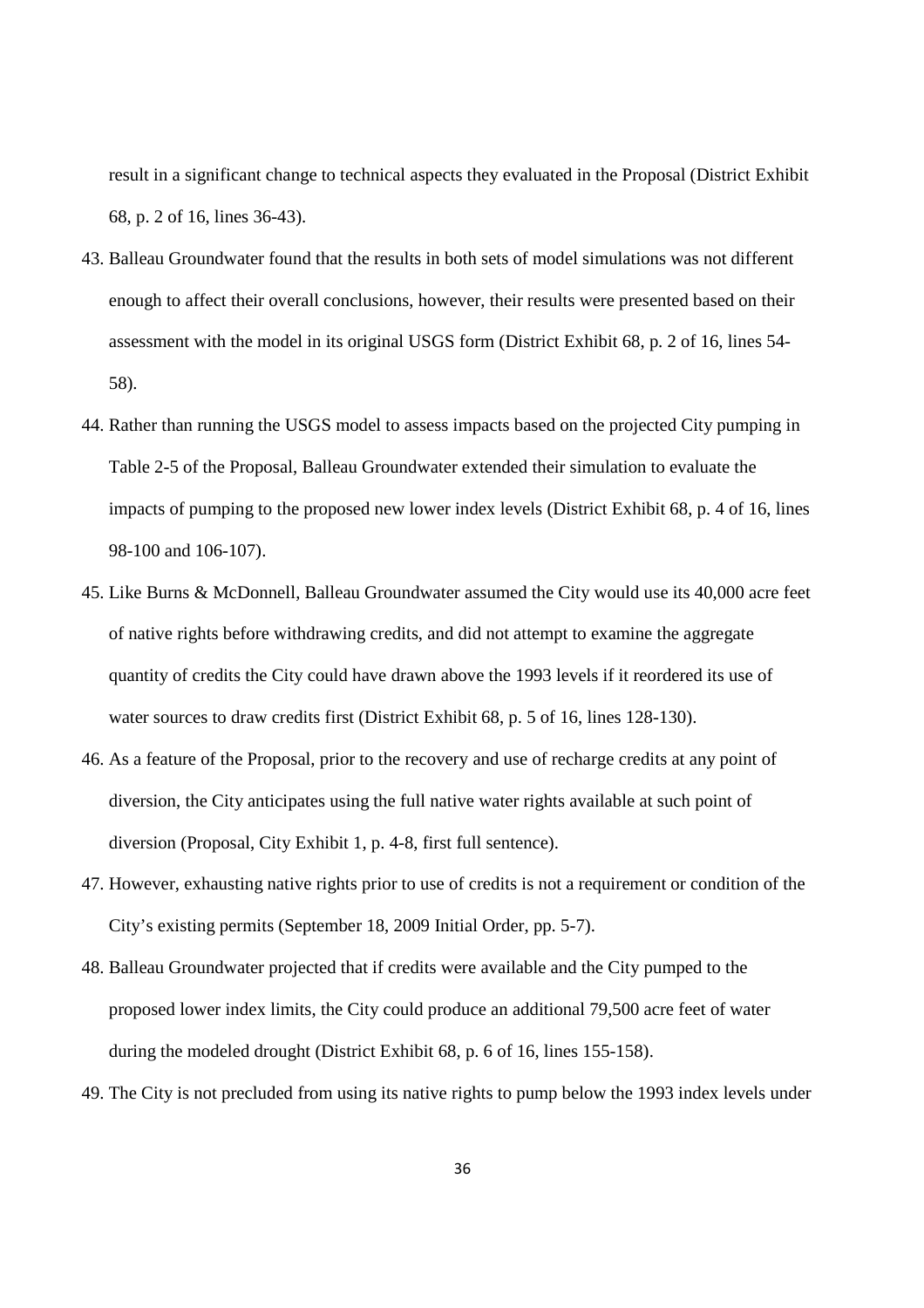the existing permits (Vol. III, p. 539, lines 13-15).

- 50. Lowering the existing lower index limits would only have the effect of facilitating recovery of credits because the lower index limits only restrict recovery of credits (Vol. II, p. 295, lines 17- 21).
- 51. The modeled drought scenarios assume existing permit conditions except for the adjusted lower index levels (i.e., only physical recharge credits are available), which is why the scenarios begin with 1998 water levels (Finding 14 above, supported by Proposal, City Exhibit 1, p. 2-11, Section 2.4.2).
- 52. Accordingly, in the modeled scenario, water diverted by withdrawing credits is only present to begin with because the City injected it (Finding 51, above, and September 18, 2009 Initial Order, pp. 5-6, and original accounting method referenced therein).
- 53. Balleau Groundwater estimated that the additional pumping would result in "up to 10 cfs depletion of the Little Arkansas and Arkansas rivers" (District Exhibit 68, p. 6 of 16, lines 172- 174).
- 54. What Balleau Groundwater's Figure 4 actually shows is 43,800 acre feet of river depletion from the Little Arkansas and Arkansas Rivers, without differentiation as to what inflows are coming to the aquifer from which river (Vol. IX, p. 2499, lines 21-23; District Exhibit 68, Figure 4).
- 55. Balleau Groundwater's report does not explain how it equates this 43,800 acre feet of inflow to "depletion" expressed as a 10 cfs decrease in flow (District Exhibit 68, p. 6 of 16).
- 56. Balleau Groundwater's Figure 4 depicts the river depletion as having such an impact in parts of years 5 through 8, but without explanation as to how it is derived (District Exhibit 68, Figure 4, cfs flow rates represented on the left vertical axis).
- 57. Balleau Groundwater acknowledged that during the years that characterize the 1% drought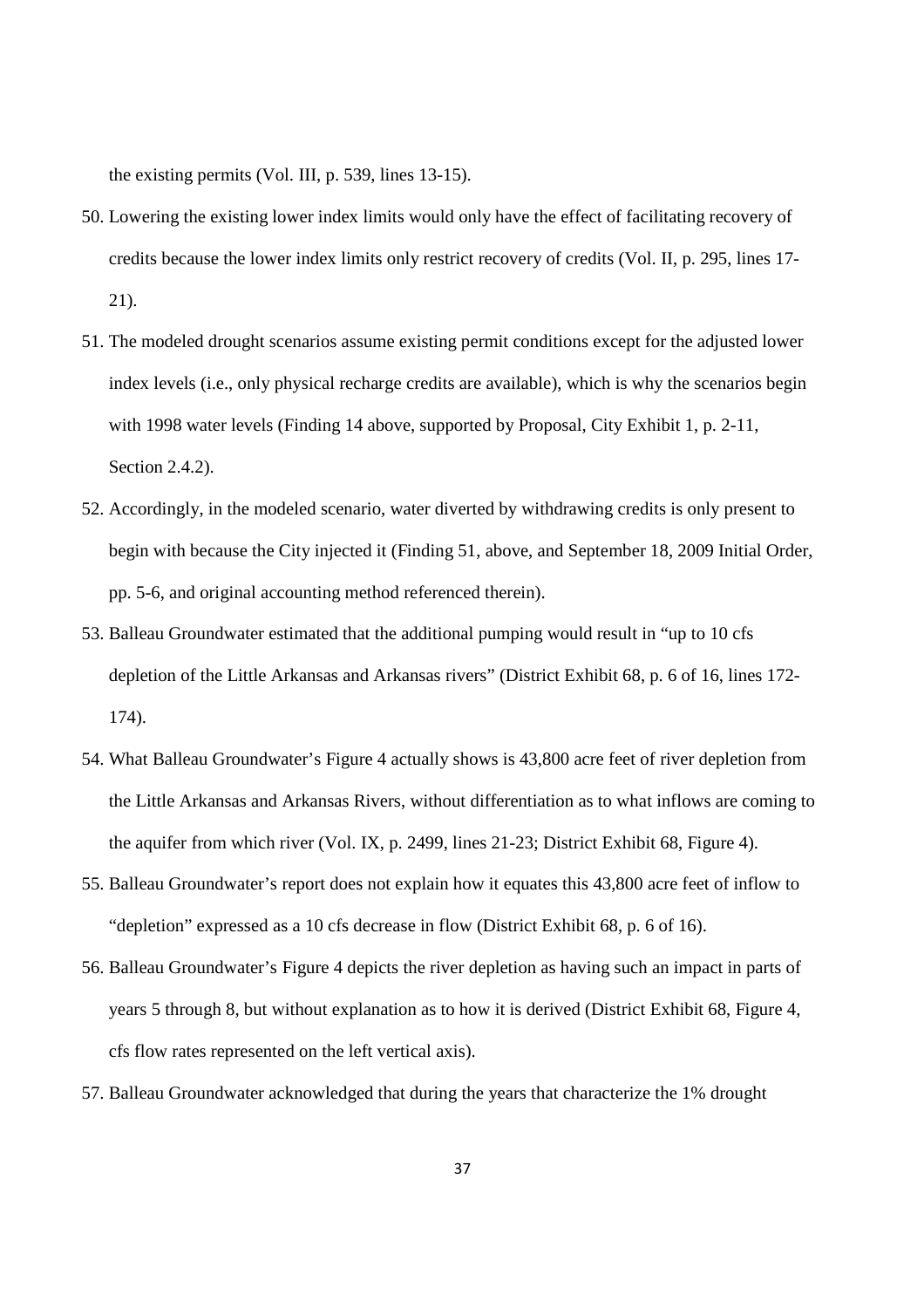scenario the gage at Valley Center was below minimum desirable streamflow 49% of the time (District Exhibit 68, p. 6 of 16, lines 176 to 179).

- 58. Balleau Groundwater further assumes, without supporting analysis or explanation, that half of its imputed 10 cfs impact would be assigned to each of the Arkansas and Little Arkansas rivers (District Exhibit 68, p. 6 of 16, lines 179-180).
- 59. Then, even though Balleau Groundwater's own Figure 4 shows its estimated, aggregate 10 cfs impact occurs in only parts of three years (District Exhibit 68, Figure 4), Balleau Groundwater treats the 5 cfs assumed allocation to the Litte Arkansas river as "a change in flow of 5 cfs at that gage," meaning the Valley Center gage on the Little Arkansas, and opines that this would increase the occurrence of flows below Minimum Desirable Streamflow to 53% of the time, translating to one month of Minimum Desirable Streamflow not met (District Exhibit 68, p. 6 of 16, lines 176-183).
- 60. The conclusion of an aggregate, undifferentiated 10 cfs impact on the flow of two rivers based on an aggregate depletion of 43,800 acre feet from those two rivers is unexplained, the assignment of half of it to the Little Arkansas is an unsupported assumption, and treatment of that 5 cfs as a constant change at the Valley Center gage is contrary to the facts shown in Balleau Groundwater's own Figure 4 (Findings 54-56, 58 and 59, and supporting evidence referred to therein).
- 61. Balleau Groundwater also acknowledged that if segments of the river near the City dry out or have low flow during a drought, the model does not account for it and may overestimate river depletion from pumping (District Exhibit 68, lines 195-198).
- 62. Balleau Groundwater noted that during the drought of 2011 and 2012, flow on the Little Arkansas was less than 1 cfs about 30% of the time and on the Arkansas River, flow was less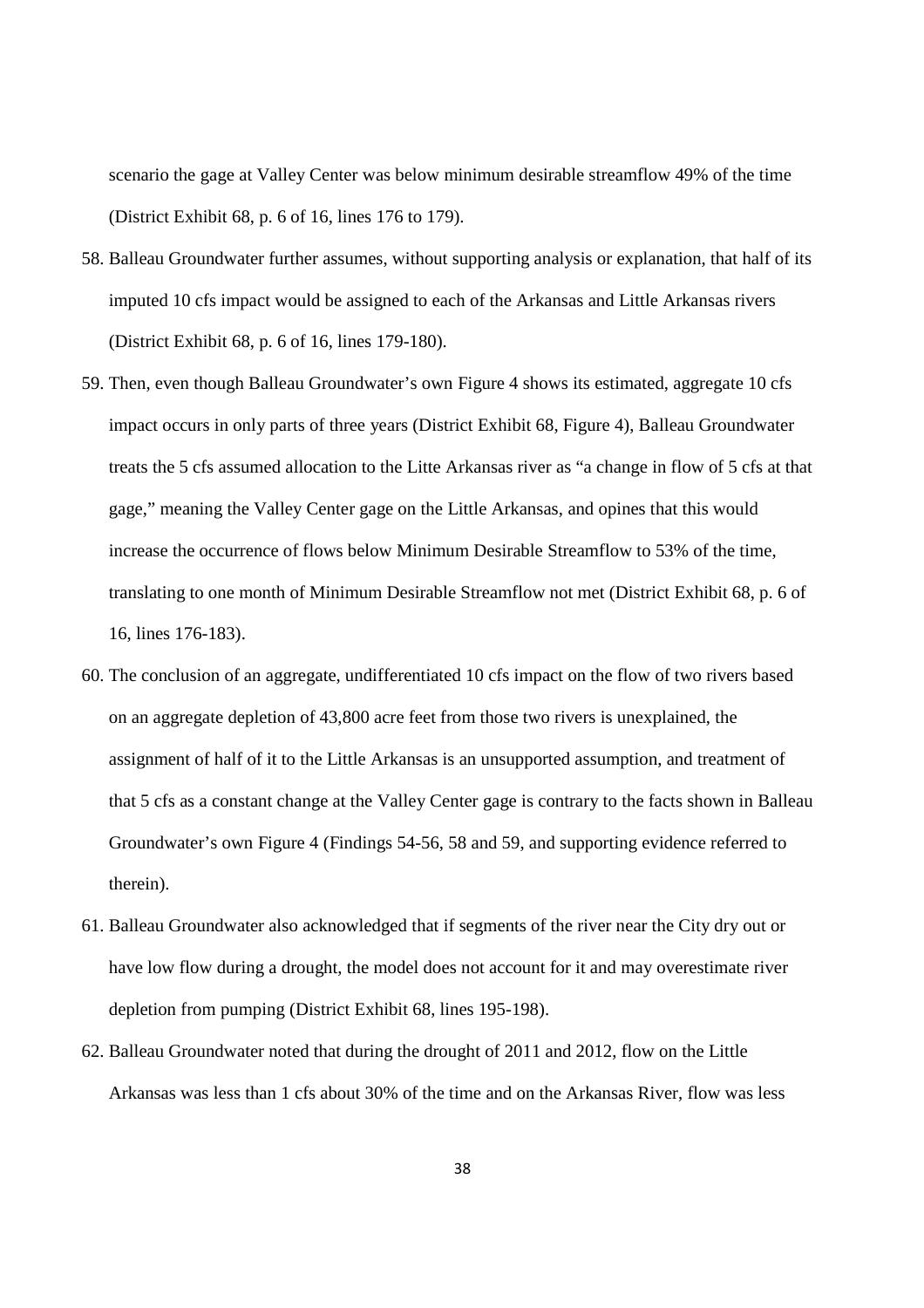than 10 cfs 20% of the time, and these quantities of flow could be depleted by the City pumping 40,000 acre feet (District Exhibit 68, p. 7 of 16, lines 200-203).

- 63. Mr. George Austin testified that during his years at DWR, he did not analyze permit applications for minimum desirable streamflow compliance (Vol. XII, p. 3163, lines 1-7).
- 64. Mr. Austin also testified that Minimum Desirable Streamflow administration is done by DWR in connection with long term declines in Minimum Desirable Streamflow achievement, and that he would not expect DWR to do that type of administration for pumping in reaction to a drought, but only for systemic problems they might be addressing and not for transient problems that may be related to the drought (Vol. XII, p. 3170, lines 8-18).
- 65. DWR considered that the impact of the City's proposal was favorable for Minimum Desirable Streamflow, because it would result in the aquifer being managed at higher levels (Vol. VII, p. 1675, line 20 through p. 1676, line 2).
- 66. DWR does not protect Minimum Desirable Streamflow by denying applications, but approves applications with conditions relating to Minimum Desirable Streamflow, and administers as necessary to protect Minimum Desirable Streamflow as though it were an appropriation right if flows at the gage go below for a given number of days (Vol. VII, p. 1681, line 22 through p. 1682, line 8).
- 67. In the evaluation of new applications, it is not typical for either the DWR or groundwater management districts to analyze Minimum Desirable Streamflow (Vol. VI, p. 1876, lines 10-15).
- 68. Any water right could affect Minimum Desirable Streamflow in a prolonged dry period (Vol. VII, p. 1879, lines 11-14).
- 69. It would be foolish for an efficient water agency to deny every permit that might conceivably have an impact on Minimum Desirable Streamflow (Vol. VII, p. 1879, lines 15-20).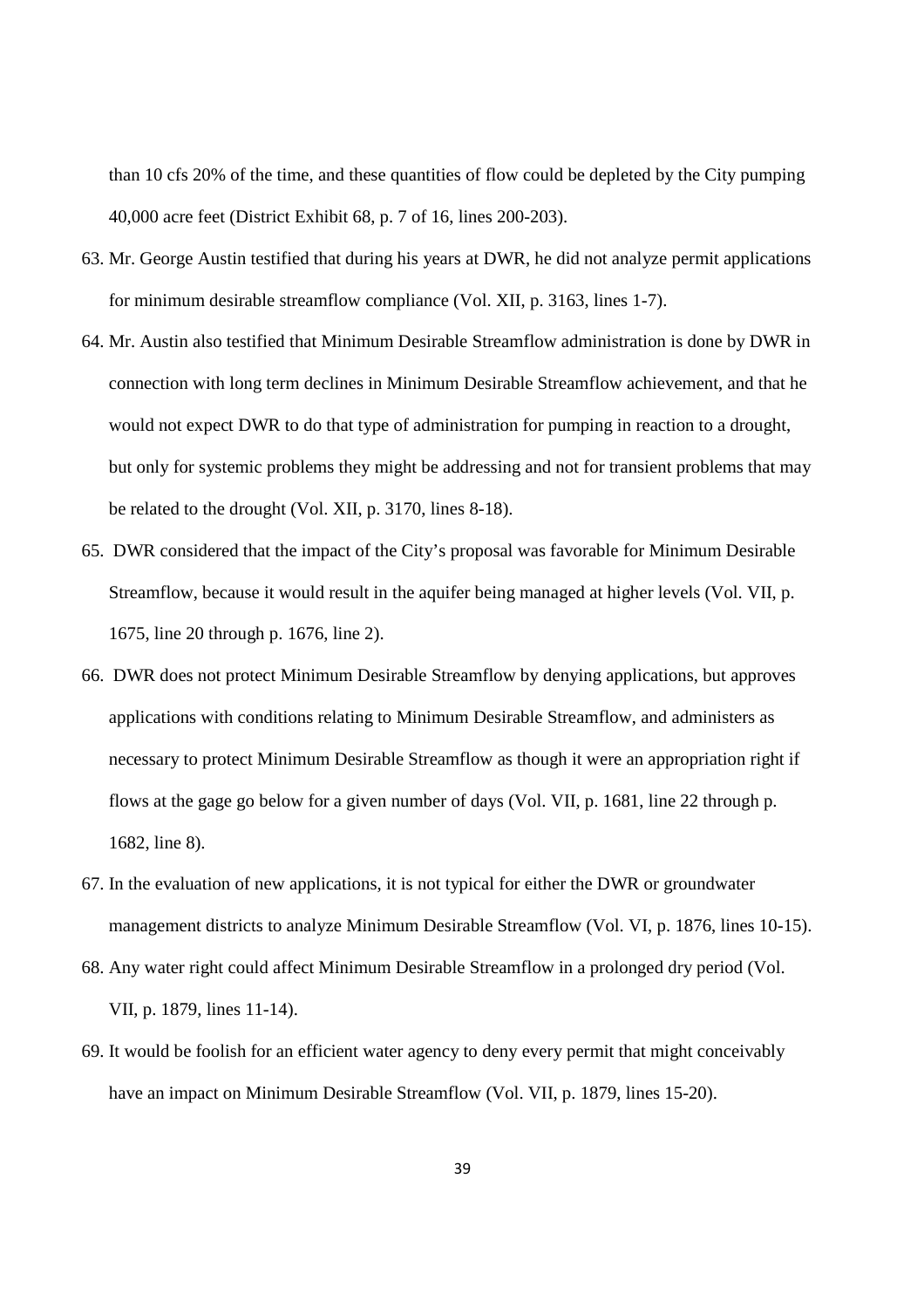- 70. That is why DWR approaches the issue via real time administration (Vol. VII, p. 1879, lines 21- 25).
- 71. Balleau Groundwater's modeling showed that the additional drawdown in the aquifer from pumping down to the proposed lower index levels is 1 or 2 feet in the shallow zones of the aquifer and 5 feet in the center (District's Exhibit 68, Figure 6, Scenario C; Vol. IX, p. 2531, lines 1-9).
- 72. Balleau Groundwater identified up to 35 wells with potential to lose capacity to produce water from the total drawdown (District Exhibit 68, p. 12 of 16, lines 350-352).
- 73. Of the 35 wells Balleau Groundwater identified as potentially losing the capacity to produce water, 29 would be impacted by the City's use of its 40,000 acre feet of native rights, without any pumping of credits (District Exhibit 68, p. 12 of 16, lines 351-353).
- 74. The remaining six wells identified by Balleau Groundwater as potentially impacted would only be impacted if the City pumped credits to reach the proposed new lower index levels (District Exhibit 68, p. 12 of 16, lines 353-354).
- 75. The six additional wells projected to be impacted if the City pumped to the proposed new lower index levels are all domestic wells (Exhibit 68, Figure 7).
- 76. Mr. Clement was of the view that the data developed on remaining saturated thickness would enable the lowering of wells that may be impacted (Vol. IV, pp. 1000-1002).
- 77. Even for a domestic well in a situation with low practical saturated thickness, if we're talking about a yield even for stock watering or whatever the case may be, to get on the order of thirty gallons per minute, you can do that in lower yield environments with much more screen interval, you can get it in sands that are a little bit tighter, things of that nature (Vol. IV, p. 1000, line 18 through p. 1001, line 1).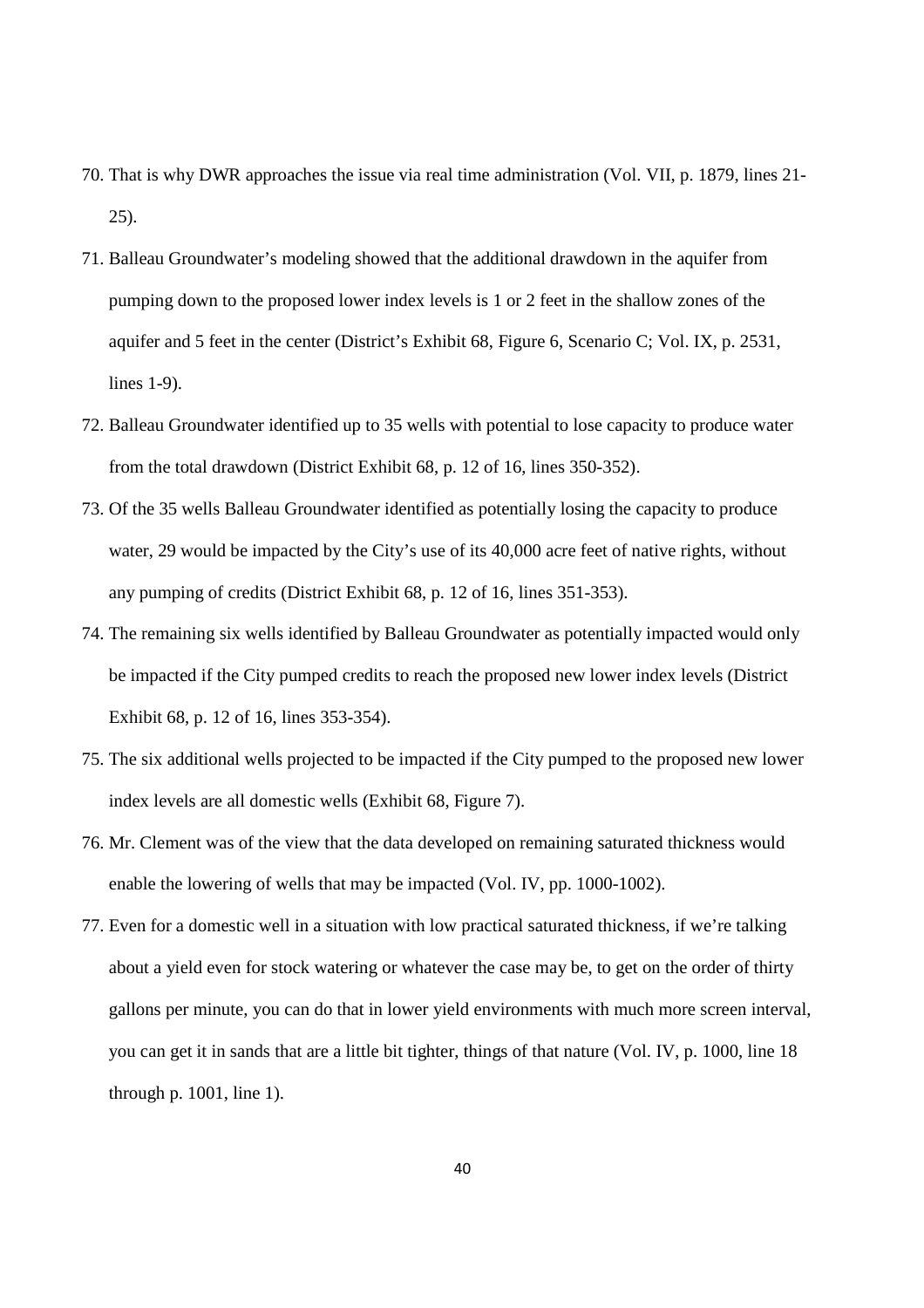- 78. Balleau Groundwater also concluded that if the City diverts groundwater resulting in lowering water levels to the proposed minimum index level, there is increased potential to induce migration of chloride from the areas of Burrton and the Arkansas River toward other wells in the area (District Exhibit 8, p. 12 of 16, lines 366-369).
- 79. Mr. George Austin recognized in his testimony that if the aquifer were pumped back down to pre-1992 water levels, and hence, to higher rates of chloride migration, but remained there for a period of only a year or two, one could expect perhaps a few hundred feet of chloride migration as a result (Vol. XII, p. 3158, lines 1-14).

#### **B. Proposed Conclusions**

- 1. The point of the proposed adjustment in the lower index levels is to allow the City to wait until later years of a drought to withdraw credits, rather than having to make that call to avoid losing the credits, at a time when it does not know if they are actually needed for the drought response (Findings 16, 31, 32 and 33).
- 2. By avoiding the need to draw credits early, the aquifer will be kept fuller, as longer durational droughts occur less frequently (Finding 38).
- 3. Unlike the AMCs component of the City's proposal, the proposed adjustment to the lower index levels does have some potential detrimental impacts in the nature of potentially increased chloride migration, stream depletion, drawdown of the aquifer and impact on existing domestic wells (Findings 41, 53, 71 and 74).
- 4. The Balleau Groundwater modeling is a worst-case scenario in the sense that it models the consequences of pumping down to the revised lower index levels rather than pumping the Table 2-5 quantities the City projects it will need to pump during the 1% drought (Finding 44).
- 5. The worst-case scenario is unlikely to occur, because all of the proposed lower index levels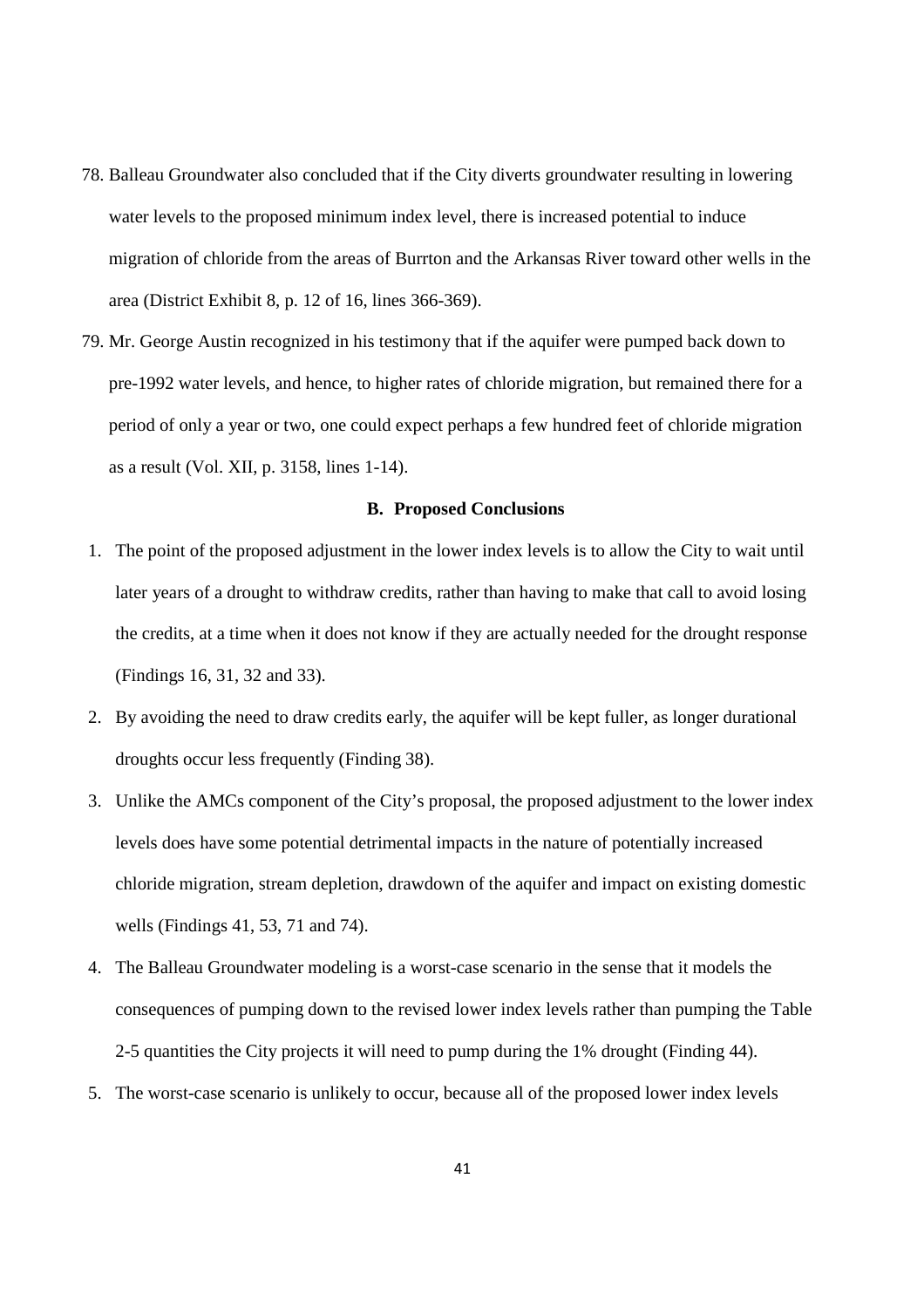include a contingency of at least ten feet below the elevation the City believes it would need to access credits in a 1% drought (Findings 13, 17, 18 and 19).

- 6. This ten-foot contingency beyond projected needs is particularly significant given that the Balleau Groundwater modeling results for its Scenario C (i.e., pumping all the way to the proposed new lower limits) results in only five feet of additional drawdown in the central area of the aquifer and 1 and 2 feet of drawdown in the shallower zones (Finding 71).
- 7. The six existing wells Balleau Groundwater identified as wells that might lose water supply due to the modeled drawdown are all domestic wells (Findings 74 and 75).
- 8. Given the remaining saturated thickness of the aquifer at the revised lower index levels, it should be possible to extend any domestic wells that are impacted by taking credits below the 1993 index levels (Findings 76 and 77).
- 9. The potential chloride impacts that might occur have not been specifically modeled, but reference to existing studies on chloride migration suggests it might be a few hundred feet over a period of a year or two (Finding 79).
- 10. Assuming for purposes of comparison that the City would exhaust native rights first in both scenarios, the City could recover an additional 79,500 acre feet in credits during the 1% drought by pumping credits all the way to the adjusted lower levels (Findings 45 and 48) but only if those credits were available due to water left in storage due to ASR operations (Findings 50-52).
- 11. The Balleau Groundwater modeling and report supports a conclusion that there will be combined inflows approximating 43,800 acre feet to the aquifer from the Arkansas and Little Arkansas rivers over the modeled period of the 1% drought (Finding 54), but does not rationally support any conclusion as to the impact on Minimum Desirable Streamflow or the flow of either river in cubic feet per second, or the effect on elevation at the Valley Center gage (Findings 55-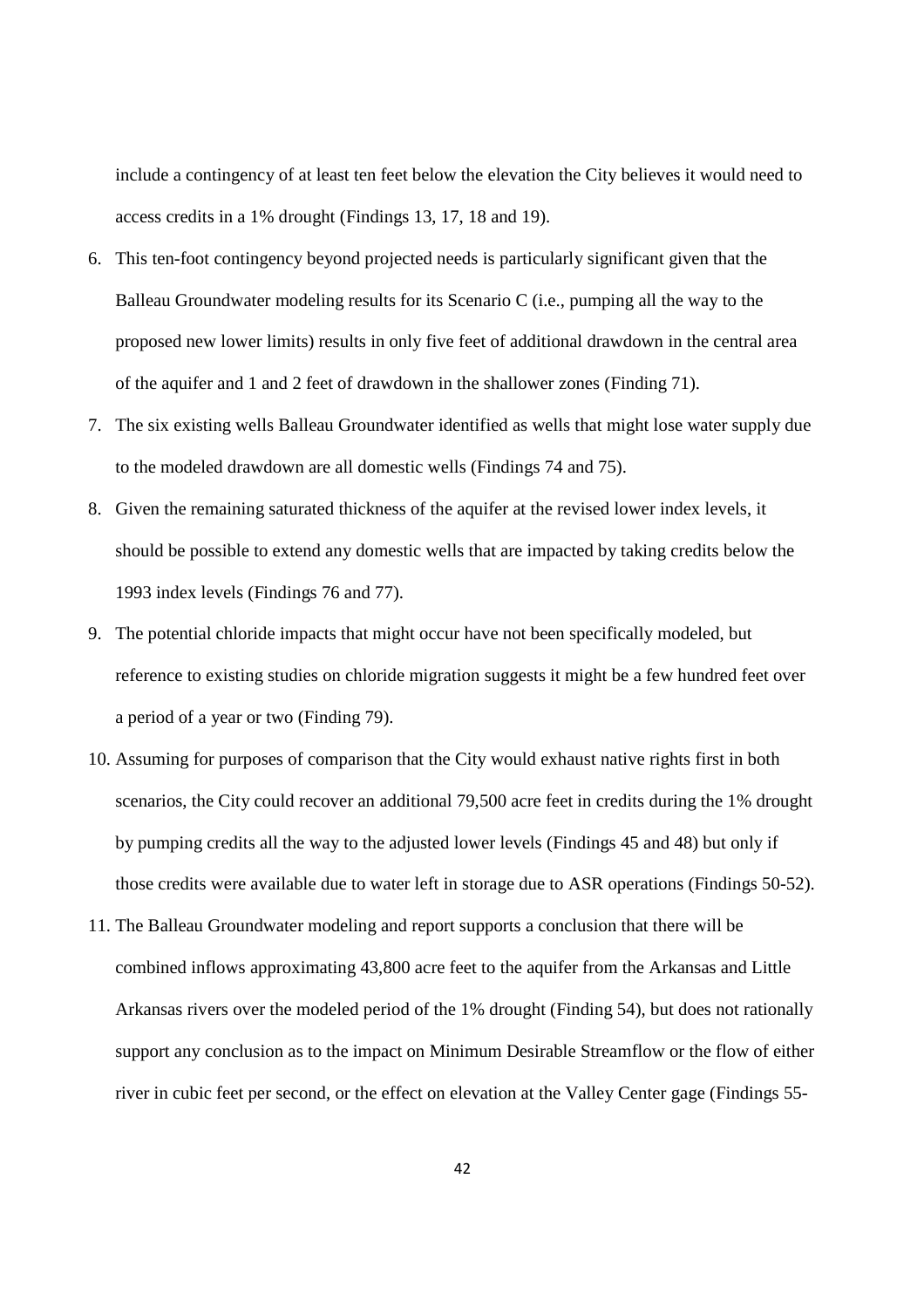60).

- 12. In its ordinary practice, DWR does not deny applications based on potential impacts on Minimum Desirable Streamflow, but deals with such issues when they actually occur, via real time administration (Findings 63, 64 and 66-70).
- 13. The impacts modeled by Balleau Groundwater, if they ever occur at all, would not be expected to occur frequently, because the need for the City to respond to a 1% drought would not be expected to occur frequently (Findings 10, 39 and 40).
- 14. Based on the foregoing Conclusions and the Findings cited in support of them, the proposed adjustment to the lower index levels will be beneficial in that it will allow the City to avoid the need to withdraw credits at the early stages of a drought when they may not be needed, and this will result in the aquifer being managed fuller because droughts of long duration tend to be less frequent, and will consequently also favorably impact Minimum Desirable Streamflow (Conclusions 1 and 2).
- 15. The proposed adjustment will also be beneficial in that it will allow the City to access more of the credits created by ASR operations when those credits are needed for drought response (Conclusion 10).
- 16. The proposed adjustment to lower index levels will not prejudicially affect the public interest, and should be approved, because 1% droughts are unlikely to occur with frequency, and even in the event of such an occurrence, the worst-case scenario modeled by Balleau Groundwater is unlikely to materialize. Further, even if the modeled scenario occurs: a) the 1-foot, 2-foot and 5 foot modeled declines in water levels in the aquifer are not an "unreasonable lowering;" b) other rights are unlikely to be impaired within the meaning of K.S.A. 82a-711(c) as to either quality or quantity; and c) speculative, transitory impacts on Minimum Desirable Streamflow are best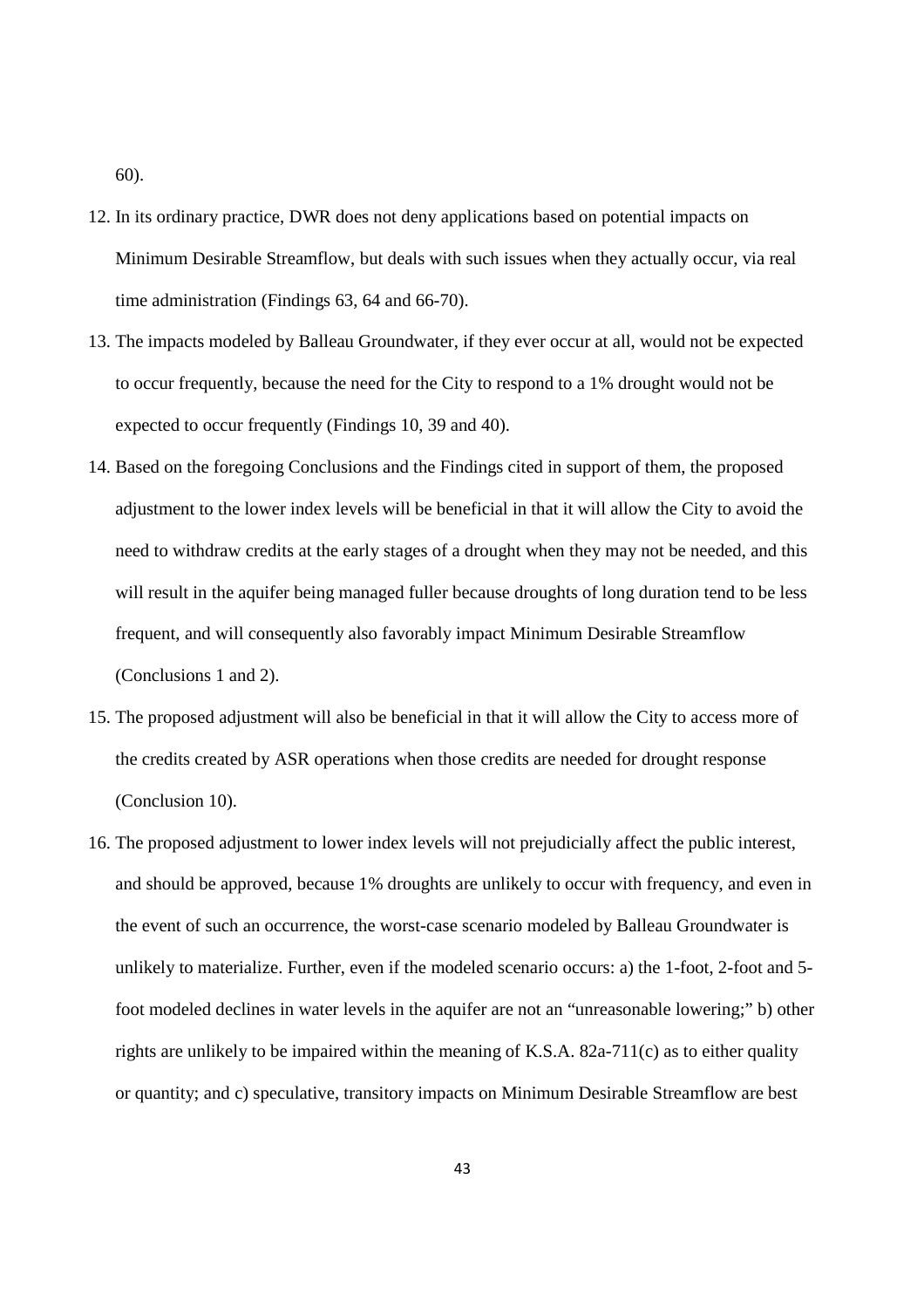handled by DWR thorugh real time administration, according to the agency's regular practices (Conclusions 4-9 and 11-13).

Respectfully submitted,

Office of the City Attorney of the City of Wichita, Kansas

By /s/ Brian K. McLeod Brian K. McLeod, SC # 14026